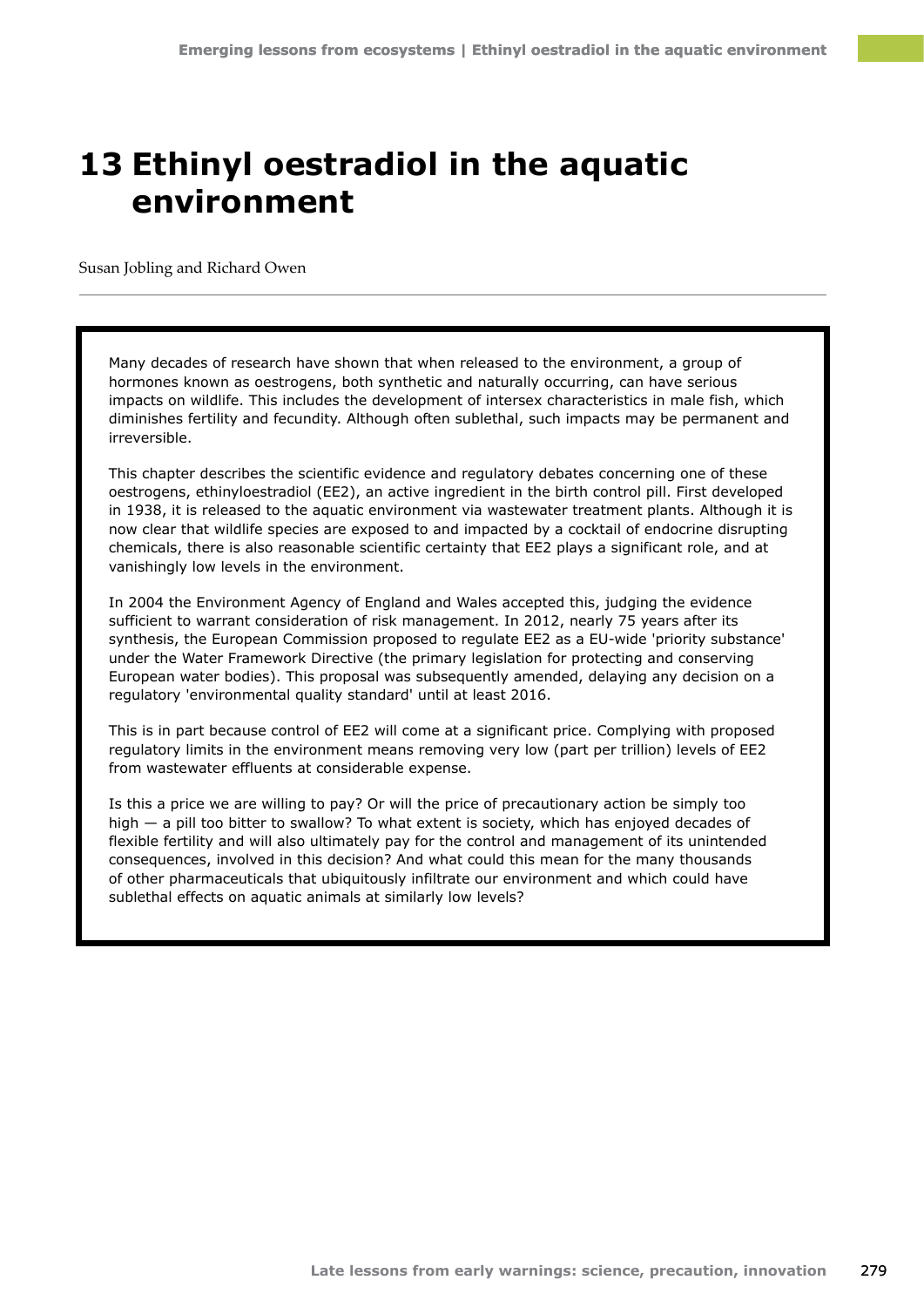## **13.1 Introduction**

A large body of scientific data built up over many decades indicates a cause-effect link between exposure to a complex cocktail of chemicals and the feminisation and demasculinisation of wildlife species, particularly those living in or around the aquatic environment (reviewed in Lyons, 2008). Some scientists also relate exposure to hormonally active chemicals (so-called 'endocrine disruptors', including alkylphenols, bisphenol-A, phthalates, flame retardants and many other chemicals in everyday use) to declining sperm counts, increased incidence of male genital abnormalities, testicular, breast and prostate cancer in human populations (Lyons, 2008; Sharpe, 2009), breast growth in young men (Henley et al., 2007), and early onset of puberty in young girls (Den Hond and Schoeters, 2006; Jacobson-Dickman and Lee, 2009).

Over the last 50 years, since the publication of *Silent Spring* by Rachel Carson in 1962, we have learned that chemicals in food, household products, medicines and cosmetics, can be and are harmful to wildlife at very low levels. Many of these chemicals, each present at vanishingly low (parts per trillion) concentrations, can together have additive biological effects — producing 'something from nothing' in the words of Silva et al. (2002). Awareness of this reality has awoken scientists and the public to an era of possible harms from low-level, chronic chemical pollution (e.g. from human pharmaceuticals).

These chemicals may not have obvious catastrophic effects such as those observed for the endocrine disrupting anti-foulant tributyltin (TBT), which devastated commercially important oyster populations (see EEA, 2001, Ch. 13 on TBT and Gee, 2006). They can, however, have less obvious effects that nonetheless cause irreversible harm to individual organisms. This raises difficult questions concerning the relationship between these damaging but sub-lethal impacts on wildlife and their connections to ecological (e.g. population level) impacts, and to human health. It also raises issues for the precautionary principle, which states that where there is evidence of damage and irreversible harm, lack of full scientific certainty should not excuse inaction (UN, 1992). As we shall describe, the evidence suggests that it is entirely reasonable to invoke the precautionary principle and introduce regulation to limit aquatic exposure to EE2. But this is no trivial matter, and the reasons for this raise serious questions for the precautionary principle itself.

This is the story of one of these chemical pollutants, the contraceptive pill hormone  $17\alpha$ -ethinyloestradiol (EE2) as it has unfolded in the United Kingdom from the 1970s to today

#### *13.1.1 The contraceptive pill*

The first orally active synthetic steroidal oestrogen, EE2<sup>(1</sup>), was synthesised by Hans Herloff Inhoffen and Walter Hohlweg at [Schering AG](http://en.wikipedia.org/wiki/Schering) in Berlin (Inhoffen and Hohlweg, 1938; Maisel, 1965) in 1938. EE2 was invented at a time when scientists across the world were intensifying their research into sex hormones as a means of controlling fertility and gynecological disorders. They were inspired by the remarkable successes achieved during the 1920s in using insulin to treat diabetes, thyroxine to alleviate thyroid deficiencies and metabolic disorders, and by the discovery of progesterone, the ovulation preventing hormone in 1934 (Sneader, 1985).

At a similar time, Edward Charles Dodds, a British medical researcher, discovered the potent oestrogenic properties of diethylstilbesterol (Dodds et al., 1938; EEA, 2001, Ch. 8) and those of bisphenol-A and 4-nonylphenol (Dodds et al., 1936), now well known endocrine disrupting chemicals. While BPA (see Chapter 10 on BPA) and 4-nonylphenol never found uses as drugs (their future was to be in plastics and detergents, respectively), for many medical practitioners and scientists there seemed no limit to the extent to which artificial oestrogens could be put to good medical use. EE2 was first marketed by Schering as Estinyl in 1943 and initially used to manage menopausal symptoms and female hypogonadism. It appeared to be readily absorbed orally and very resistant to degradation and metabolism by the gut. The stability and effects of EE2 paved the way for developing oral contraceptive pills ('the pill'), which eventually occurred in the 1950s and 1960s (Medical News, 1961).

The development of the pill was powerfully intertwined both with concerns about overpopulation and the 'sexual revolution' of the 1960s. Symbolically, it was much more than a tool for contraception. From the start it was linked with the hopes that it could curb population growth and bring about world stability. The first version of the contraceptive pill (Enovid) contained the hormones mestranol (the methyl ether of ethinyl oestradiol) and norethynodrel (a progesterone-like

<sup>(1</sup>) 17α-ethinyloestradiol is the 17α-ethinyl analogue of the natural female hormone, 17β-oestradiol.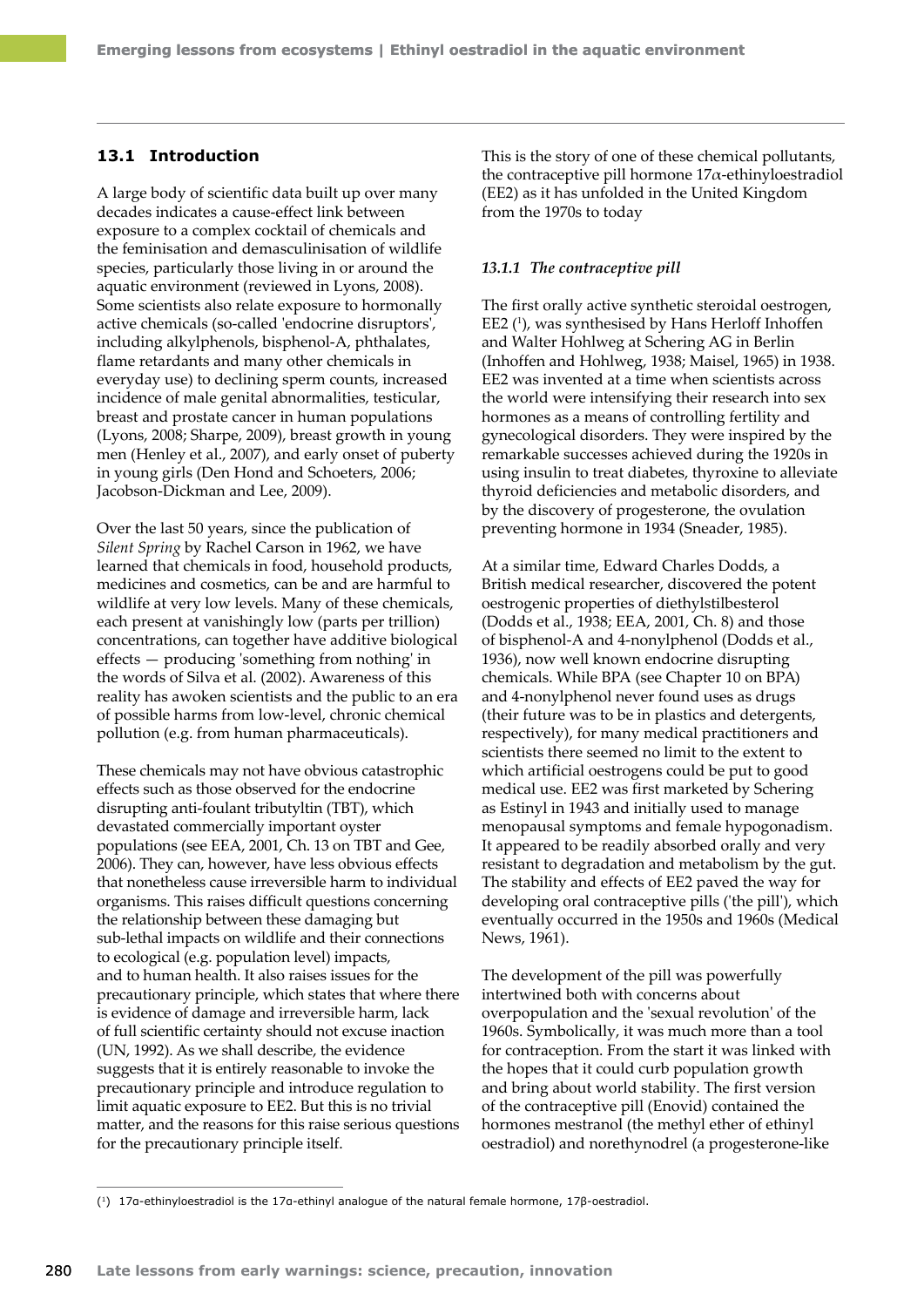hormone). As Dr John Rock, a catholic obstetriciangynecologist who ran some of the first clinical trials of the birth control pill, noted in 1967, 'If taken as it should be … it will stop ovulation 100 per cent' (CBC digital Archives, 1964).

Today the mechanisms of action of synthetic oestrogens and progestogens (2 ) are well understood. They are taken up by the cells in the reproductive system, pituitary, bone, liver and other tissues and bind to oestrogen and progesterone receptors, triggering increases or decreases in the expression of genes regulated by these hormones, in turn controlling gender, sexual development and reproduction. When taken correctly in the contraceptive pill, they interfere with the normal monthly cycle of a woman, preventing pregnancy by stopping the ovaries from releasing an egg, making it difficult for sperm to enter the womb (by thickening mucus in the cervix) and making the lining of the womb too thin for a fertilised egg to implant.

The American Food and Drug Administration approved the pill for use in the US in early 1961 and on 4 December 1961, Enoch Powell, then Minister of Health, announced that it could be prescribed through the UK National Health Service at a subsidised price of two shillings per month (Time, 1961). Take up of the pill was fast. Between 1962 and 1969, the number of UK users rose from approximately 50 000 to one million (out of an estimated 10 million users worldwide), generating an enormous social impact and earning it a place on the front cover of Time Magazine in April 1967 (Time, 1967)  $(3)$ . The pill is hailed as playing a major role in the women's liberation movement and greater sexual freedom (Asbell, 1995; Goldin and Katz, 2002). Its availability, particularly in the developed world, has made a significant and dramatic impact on women's lives: giving unprecedented control over fertility, preventing pregnancy, and so avoiding the mortality and morbidity associated with pregnancy, childbirth and termination.

The pill now comes in 32 different forms and is used by more than 100 million women worldwide. Usage varies widely by country (UNPD, 2006; Leridon, 2006), age, education, and marital status. One quarter of women aged 16–49 in [Great Britain](http://en.wikipedia.org/wiki/Great_Britain)  currently use the pill — either the combined pill, [progesterone-only pill](http://en.wikipedia.org/wiki/Progestogen_only_pill) or 'minipill' (Taylor et al.,

2006) — compared to only 3 % of women in Japan (Hayashi, 2004; Hayes, 2009), which, in 1999, became the last country in the developed world to legalise the pill.

# *13.1.2 Evidence of environmental harm from 'the pill'*

In the 1970s some scientists began speculating that using the contraceptive pill might cause environmental problems (e.g. Tabak and Bunch, 1970). They realised that oral medications, including contraceptives, are in fact rather inefficient methods for administering drugs to the body, since it takes a lot of drug administered orally to get a little into the bloodstream. The rest of the medicine passes right through the body and into wastewater in urine and faeces. Since water and waste treatment plants were not designed to remove pharmaceuticals (or indeed other man‑made chemicals), it was likely that the contents of our medicine cabinets were unintentionally being passed on directly into the environment, and eventually, even into drinking water supplies.

EE2 is excreted as conjugates of sulphates and glucuronides, along with the natural steroid hormones oestrogens oestrone (E1), 17β-oestradiol(E2) and oestriol(E3) that occur naturally in humans. The synthetic EE2 shares a common hormonal mode of action with these natural oestrogens, which also means that, when released into the environment, the oestrogenic endocrine disrupting effects of EE2, and the natural steroid oestrogens in combination are additive. EE2, the synthetic oestrogen, is however by far the most potent of the four.

The data supporting the need for risk management of EE2 and the most potent of the three other steroid oestrogens (E2 and E1), due to their endocrine disrupting effects in the environment, are now comprehensive and compelling (Gross-Sorokin et al., 2006; Caldwell et al., 2008). Based on data amassed over many decades, the mechanism of toxicity of EE2, E2 and E1 is now well understood. They are continuously, and widely, released into the aquatic environment and are persistently present, having a half life in fresh water of between less than a day and approximately 50 days under aerobic conditions.

<sup>(2)</sup> Progestogens (also spelled progestagens or gestagens) are a group of hormones including progesterone.

<sup>(3)</sup> Front cover of Time Magazine's April 1967 edition can be viewed at: [http://www.time.com/time/covers/0,16641,19670407,00.html.](http://www.time.com/time/covers/0,16641,19670407,00.html)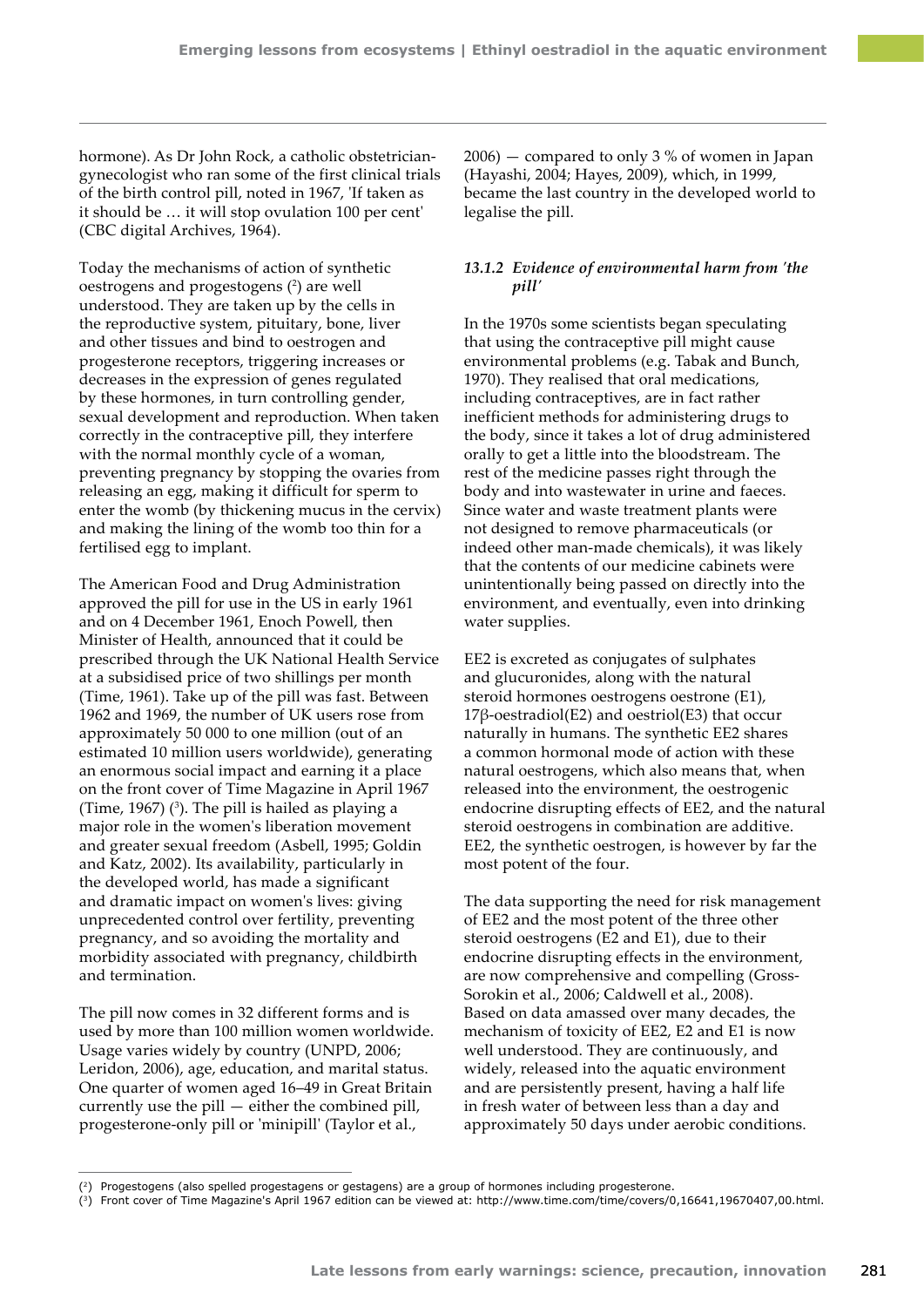They have been shown to cause endocrine disrupting effects at environmentally relevant concentrations in controlled laboratory studies (e.g. Lange et al., 2001; Nash et al., 2004, reviewed in Caldwell et al., 2008), in field studies of fish placed downstream of sewage treatment works with various types of secondary treatment technologies (Harries et al., 1996 and 1997) and in whole experimental lake studies dosed with EE2 (Kidd et al., 2007).

In some UK rivers, 100 % of wild male fish of the species *Rutilus rutilus* (roach, a common freshwater fish of significance to anglers) sampled between 1995 and 2002 had female characteristics (Jobling et al., 1998) and intersex has now been reported in many fish of a number of freshwater and marine species, in more than 10 countries (Tyler and Jobling, 2008; Hinck et al., 2009). Models predicting exposure of riverine fish to EE2, E2 and E1 in the United Kingdom have also been shown to correlate well with impacts observed in fish populations in the field (Jobling et al., 2006). These impacts damage fish reproductive health, for example affecting fertility and fecundity (Jobling et al., 2002a and 2002b; Harries, Hamilton et al., 2011) and are in some cases irreversible (Rodgers-Gray et al., 2001).

Risk characterisation of EE2 and the other two non-synthetic steroid oestrogens, E2 and E1, in the aquatic environment is possibly one of the most comprehensive for any chemical pollutant. Many millions of euro have been spent on this research over many decades. The chemical industry has concluded that 'endocrine disruption is undoubtedly occurring in wild fish populations' and that the evidence that wildlife has been impacted adversely following exposure to endocrine disrupting substances is 'extensive' (Webb et al., 2003). The pharmaceutical industry, in particular, has carried out and funded some of the key lab studies showing that EE2 plays a key role in causing these effects (e.g. Lange et al., 2001).

In response to this evidence, in 2004 the Environment Agency of England and Wales (EA) concluded that risk management was needed for steroid oestrogens (Gross-Sorokin et al., 2006). In 2012 the European Commission proposed EE2 as a Priority Substance (i.e. a substance requiring control across Europe) under the Water Framework Directive, one of the most important pieces of legislation for protecting European surface and ground waters, proposing regulatory limits in the aquatic environment for EE2. At present, this is only a proposal, with formal processes of

agreement required before regulation can occur. In July 2012 an amendment to this proposal was tabled. This delays review of a proposal for a regulatory limit until 2016 (rather than 2012), which (if adopted) would then have to be complied with by 2027. Nevertheless nearly 75 years after its initial development, during which time some of the most comprehensive and compelling evidence of environmental impact for any chemical has been amassed, a decision to regulate of EE2 is finally under serious consideration. Why has this taken so long? And what lessons can we learn?

The example of EE2 and endocrine disruption in the aquatic environment, and the questions and dilemmas it raises, is in many ways a test case for many thousands of low-level pollutants that infiltrate our environment ubiquitously, many of which have chronic impacts that go beyond the acute polluting effects of past industrial chemicals.

## **13.2 Early warnings**

### *13.2.1 Early warnings from wildlife: the UK experience*

The earliest concerns about possible hormone contamination of water (from contraceptive pills and other sources) related to impacts on male fish reproductive health in UK rivers. In 1978, Tony Dearsley, a Thames water area biologist in the United Kingdom, found eggs developing in the testes of five out of 26 male fish of the commonly caught species *Rutilus rutilus* (the roach) while conducting a routine health check on a small sample of fish from the River Lea.

As Dearsley's manager, Roger Sweeting, then Senior Scientist at Thames Water, noted, 'It was amazing to see macroscopically hermaphrodite fish that were both male and female all at the same time'(Sweeting, pers. comm.). It was not until a year later, however, after reading a paper by Jafri and Ensor (1979), that Sweeting telephoned David Ensor, who confirmed that the findings were highly unusual. Jafri and Ensor had reported a normal incidence of hermaphroditism of 1 in 1 000, in the same species of fish (Jafri and Ensor, 1979), more than 100 times lower than found in the fish collected from the Lower River Lea (see Figure 13.1).

Larger samples of fish confirmed the earlier observations. It was also observed that the incidence of feminisation varied with the age of the fish, with the highest proportion (20 %) found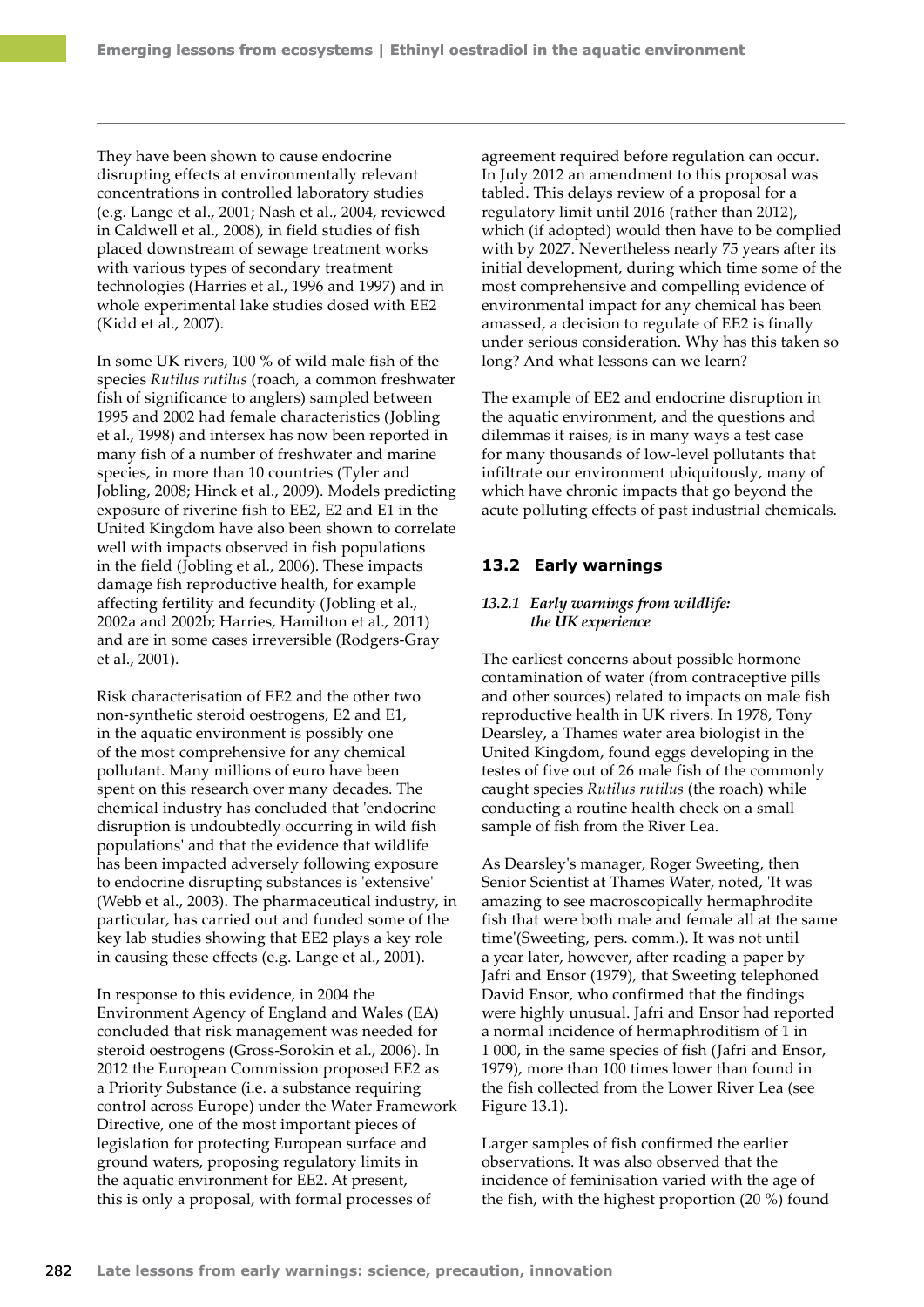#### **Figure 13.1 Histological sections showing intersex phenotypes in roach**



**Note:** Image (1) shows a female-like ovarian cavity in an otherwise normal testis. Image (2) shows a severely intersex gonad following exposure to sewage effluent with a testis containing a large number of primary oocytes at a single focus. Image (3) shows the intersex gonad of a wild fish caught from the River Aire, the United Kingdom. Tl denotes 'testis lobule'. PO denotes 'primary oocyte'.

in the older fish (aged more than six years). Roger Sweeting reported that this suggested a 'cumulative effect with time' (Sweeting, 1981).

Thames Water, at the time a government-owned company, was proactive in researching the matter further to gain a better understanding of its relevance to public health. It was reasoned that 'some risk of endocrine disturbance in human consumers of the water could be implied' (Sweeting, 1981) as it was known that the River Thames received discharges from numerous wastewater treatment plants (352 according to Williams et al. (2008)) and that it also served as a major potable water source for North London. Water abstracted from the river was purified, used by people, or industry, and then disposed of to sewage treatment works, where it was 'cleaned' before being discharged (as effluent) back into the river, only to be abstracted, used and cleaned a second or subsequent time downstream. (For this reason, it is a commonly said that when you drink a glass of water in London, the water has already passed through several pairs of kidneys).

Thames Water's concerns for public health led to further studies (never published) under a research contract given to Liverpool University. Water samples were taken directly from the River Lea at the drinking water abstraction point and transported on a train to Liverpool University, where they were given to rats to drink. Derek Tinsley (a PhD student at the time who now works for the Environment Agency of England and Wales) recalls visiting the station at regular intervals to collect the water. The studies showed clearly that

giving female rats this water to drink for 12 months induced persistent oestrous.

Further studies showed, however, that water samples taken part way through the drinking water treatment process had no effects on the rats. Moreover autopsies of small mammals (water voles and wild rats) trapped around the sewage works revealed no obvious gross reproductive abnormalities. Derek Tinsley recalls that he felt 'relief that there were no signs of any effects of the treated drinking water on the rat reproductive system, and therefore no apparent risks to the consumer' (4 ).

Thames Water officials felt confident enough to present Tinsley and Ensor's results to a standing committee of the Department of Health, which, after conducting further studies, agreed that there was enough information to discount any possibility of risk to human consumers of water abstracted from the Lower Lea. It is striking that such a rapid decision was made on the basis of this small set of studies. This, as we will go on to discuss, is in stark contrast to decision-making regarding protection of aquatic wildlife from the effects of EE2 and other oestrogens, despite the many studies indicating adverse health effects related to oestrogen exposure.

The possibility that the contraceptive pill hormone might well be causing intersex in fish was not formally stated in any of the scientific reports circulated between the government and the water industry. Nor was any link made with the reports of occurrence of steroidal oestrogens in wastewater, river and potable waters (Tabak and Bunch, 1970;

<sup>(4)</sup> Personal communication from Derek Tinsley.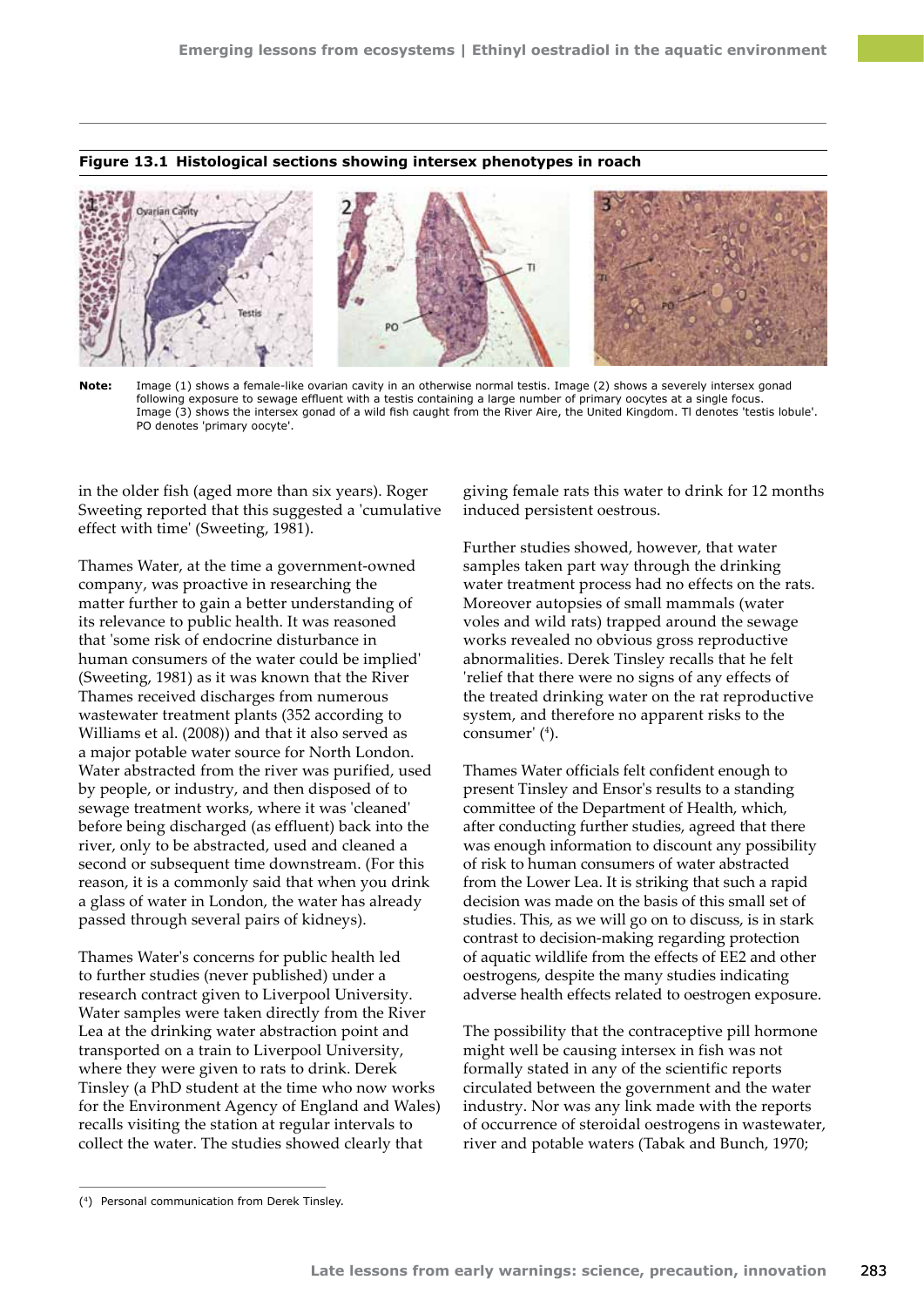Tabak et al., 1981; Aherne et al., 1985). At least one of those studies had recognised that steroidal oestrogens could potentially have adverse effects, even if none were identified:

> 'the concentrations found are far below therapeutic doses and there appears to be no evidence of adverse effects from reused water resources which may be contaminated from the normal use of such highly active therapeutic agents' (Aherne et al., 1985).

Aherne and colleagues could not have known about the Thames Water studies as they were confidential. Moreover, the significance of their work and the earlier studies by Tabak and colleagues was not recognised, because the human health agencies responsible for international drug regulation at the time usually had limited expertise in environmental issues; consideration of these was not formally required. The situation is today very different, with environmental exposure now recognised as a key consideration (for example in European Medicines Agency guidelines (EMA, 2006) (5 ). Moreover, until the 1990s, any concerted chemical analytical efforts to look for drugs in the environment achieved limited success. This is because the requisite chemical analysis tools (with sufficiently high separatory powers to identify the drugs amid a plethora of other natural and anthropogenic substances in the environment, and sufficiently low detection limits (i.e. nanograms per litre or parts per trillion)) were not commonly available.

Now there is considerable concern about the increasing amounts of pharmaceuticals that are being consumed and found in the environment (Kümmerer, 2004 and 2007; Apoteket AB et al., 2006 and 2009; EEA, 2010; German Advisory Council on the Environment 2007; Mistrapharma, 2011). With an ageing population the UK Office of National Statistics predicts that the country's medicine usage will more than double by 2050 (Nature, 2011).

#### *13.2.2 More evidence of an environmental problem*

In the mid-1980s, fisheries scientists working for the UK Ministry of Agriculture Fisheries and Food, or MAFF (Dr Colin Purdom, Dr Vic Bye and Dr Alex Scott) were asked to comment on the evidence collected to date. Quite independently, one of their colleagues, Dr John Sumpter, had found high levels of a female-specific yolk protein (vitellogenin or VTG) in the blood of male fish kept at an experimental fish farm rented by MAFF. VTG is under strict oestrogen control and as males have extremely low (often undetectable) levels of oestrogen in their blood, they can only produce VTG if they are exposed to an oestrogen (Sumpter and Jobling, 1995). The scientists wondered whether the fish were being supplied with water contaminated with oestrogens originating from the treated sewage effluent entering the river upstream of the fish farm, and whether oestrogens in the water might also explain the discovery of feminised wild male fish in the River Lea.

Field trials in the late 1980s, funded by the Department of the Environment (DoE), confirmed that VTG levels in male trout placed for just two weeks in the sewage treatment plant effluent from Rye Meads sewage treatment works (which entered the River Lea) underwent a 100 000 fold increase, reaching levels equivalent to those in mature females. These results provided the impetus for a nationwide survey of effluents (conducted between 1987 and 1990) by Brunel University (John Sumpter and Charles Tyler) and MAFF (Colin Purdom, Vic Bye, Sandy Scott and Peter Hardiman), with funding from the DoE. The results of this survey proved beyond doubt that oestrogenic effluents entering rivers were widespread throughout England and Wales (Purdom et al., 1994).

By the late 1980s, therefore, there was already evidence that wastewater from sewage treatment plants was having harmful effects on aquatic wildlife, and that at least one possible culprit was EE2. This information was not widely circulated beyond government and industrial organisations. Indeed, the results were not published until 1994 (Purdom et al., 1994), because of the contractual agreement between the DoE, MAFF and Brunel University. There was little action: policymakers of that era perhaps preferred to wait until the level of proof linking cause with effect was beyond reasonable doubt, reflecting a wider resistance at the time to precautionary action in the absence of higher levels of proof.

Subsequent research has proven EE2's presence in effluents and natural waters, and established that it

<sup>(5)</sup> More recent guidance from the European Medicines Agency states that if the estimated environmental concentration (i.e. predicted surface water concentration) of a medical product is below 0.01ppb and 'no other environmental concerns are apparent' then no further actions are needed in terms of environmental risk assessment, i.e. no action needed by a pharmaceutical company.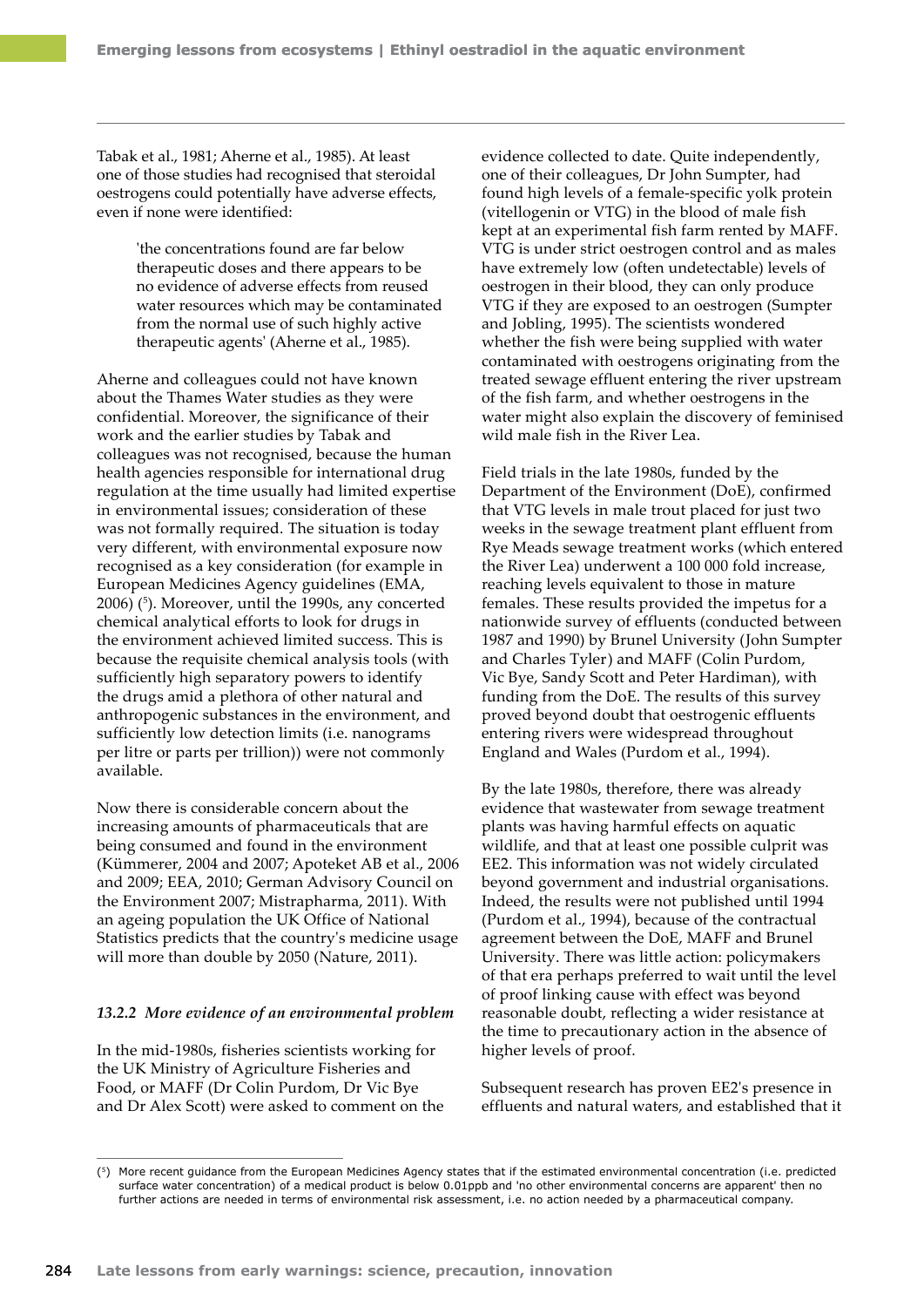is highly likely that it is contributing significantly to the damaging effects seen in wild fish (Caldwell et al., 2009). Moreover, studies carried out in Canada have confirmed large effects associated with very low concentrations in a multi-year study in which fish living in a large experimental lake were exposed to introduced EE2 (Kidd et al. (2007): 6.1 ng/L  $(+/- 2.8)$  during the first year, 5.0 ng/L  $(+/- 1.8)$  during the second year and 4.8 ng/L (+/– 1.0) during the third year of. This low level introduction of oestrogen provoked a large surge in fish plasma VTG levels, followed by complete collapse of the fish population. The fundamental conclusion, that EE2 and other hormones in wastewater, both natural and synthetic, are harming aquatic wildlife, particularly downstream of wastewater plants with low dilution, has not changed since the late 1980s. Only the level of uncertainty has reduced.

# *13.2.3 Widespread endocrine disruption in wild fish and growing evidence of problems in other wildlife*

The discovery in the 1980s that oestrogenic effluents were widespread led logically to more caged fish trials that illustrated the extent of the oestrogenic pollution at greater distances from the sewage treatment works (Harries et al., 1996 and 1997). Extensive field trials in the United Kingdom between 1995 and 2000 also showed unequivocally that intersex in wild roach was widespread and especially prevalent up to 10 km downstream of medium- to large-sized sewage treatment works (serving populations of 50 000 to 675 000) and where dilution of their effluents in receiving river waters was less than 10-fold (Jobling et al., 1998).

In addition, studies on estuarine species of fish illustrated clearly that the effects of oestrogenic contaminants extended beyond the rivers into estuaries (Lye et al., 1997 and 1998; Allen et al., 1999) Feminisation and sub-fertility were also reported in additional wildlife species, especially those living in or around the aquatic environment (reviewed in Lyons, 2008). Specifically:

- amphibians were found to have abnormal production of VTG by males and ovotestes/ intersex features;
- reptiles were found to have abnormal production of VTG by males: sex hormone disruption; ovotestes; smaller phallus in alligators and shorter estimated penis length in turtles; decreased hatching; and decreased post hatch survival;
- birds were found to have abnormal VTG production in males; deformities of the reproductive tract; embryonic mortality; reduced reproductive success including egg-shell thinning and poor parenting behaviour;
- otters and mink were found to have reduced penile bone length; smaller testes; and impaired reproduction;
- seals and sea lions were found to have impaired reproduction (including implantation failure, sterility, abortion, premature pupping);
- cetaceans were found to have reduced testosterone levels; impaired reproduction; and hermaphrodite organs;
- polar bears were found to have intersex features and deformed genitals; reduced testes and baculum length; low testosterone levels in adult males; and reduced cub survival.

In none of these cases was a link with exposure to EE2 investigated and/or proven.

# *13.2.4 Wildlife as sentinels for human reproductive health*

Beyond the aquatic environment, the feminising syndromes found in wildlife appeared to mirror reports of male infertility, genital abnormalities and testicular cancer observed in the human male population, collectively termed Testicular Dysgenesis Syndrome (TDS; see Box 13.1). If testicular dysgenesis syndrome was occurring in humans due to environmental pollutants, then genital disruption should have been found in wildlife exposed to those pollutants. This did indeed seem to be the case. The question arose whether the effects seen in wildlife and in humans shared a common cause: environmental oestrogens including EE2. There had already been evidence of human health impacts associated with another synthetic oestrogen created in the same year as EE2: diethylstilbestrol (DES). From the 1940s to the early 1970s, pregnant women in the US (and beyond) were commonly prescribed DES in the mistaken belief that it could prevent miscarriage. Some of the sons of these DES mothers developed low sperm counts, undescended testicles and deformations of the penis (Ibaretta and Swan, 2001).

The steepest declines in male reproductive health appear to have taken place in most countries between the 1960s and the 1980s, coinciding not only with the introduction and take up of the contraceptive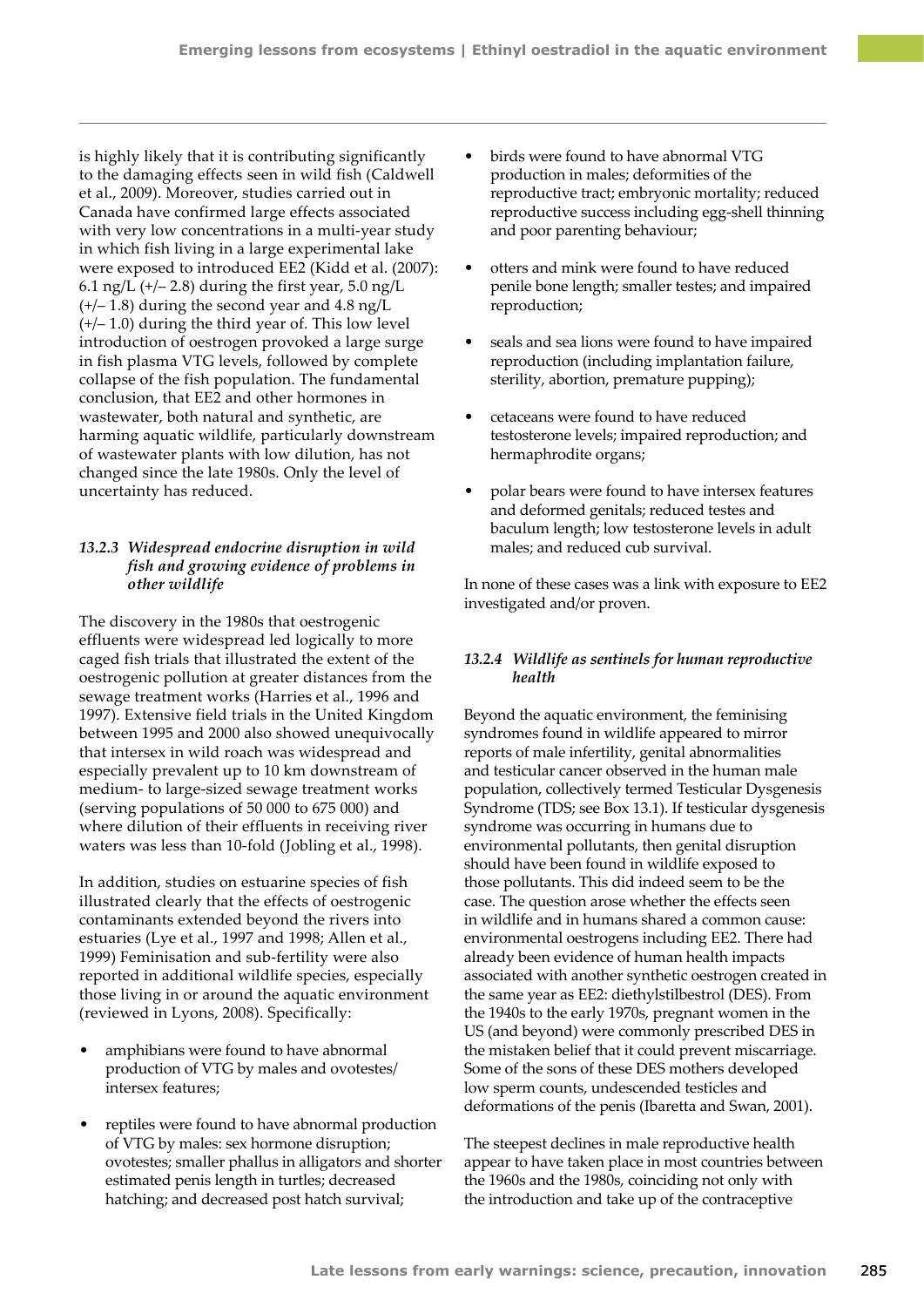#### **Box 13.1 Human health concerns**

The first indications that something might be wrong with human sperm came in 1974, when Kinloch Nelson and Bunge produced a small study of the semen quality of men who were about to undergo vasectomies. They found that only 7 % had sperm concentrations above 100 million (Kinloch Nelson and Bunge, 1974), which is well below the 65 % reported earlier by pioneering andrologist, John Macleod (MacLeod and Heim, 1945).

Kinloch Nelson and Bunge speculated that 'an environmental factor to which the entire population has been exposed' might be causing the low sperm counts. These studies were discredited by John MacLeod himself in 1979. While acknowledging a decline in sperm counts in fertile males since the 1930s, MacLeod and Wang (1979) rejected the notion of a larger, overall decline, citing analytical errors in the Nelson and Bunge study and suggesting a concentration of 20 million per ml should be the lower limit for the normal sperm count. This limit was adopted in the WHO guidelines for semen analysis in 1980 (WHO, 1980).

Nothing more was reported until 1992, when Danish clinician Niels Skakkebaek and Elizabeth Carlsen published their ground-breaking paper on studies of sperm counts around the world. In 61 studies going back as far as 1938, they found a decline in average sperm density from 113 million per millilitre in 1940 to 66 million in 1990 (Carlsen et al., 1992). These findings made some scientists wonder whether the human species was approaching a fertility crisis. Debate on this issue was intense and opinion was divided regarding the validity of the apparent fall in global sperm counts (e.g. Swan et al., 1997; Paulsen et al., 1996; Fisch et al., 1996).

The approach taken in Europe (led by Skakkebaek) followed the reasoning that 'if sperm counts have fallen then the average should be lower in men born most recently than they were in the past'. More recent investigations in seven European countries involving more than 4 000 young men have shown that in most of the countries investigated 20 % or more of young men have a subnormal sperm count (less than 20 mn per ml) and the average sperm count is 45–65 million (Jorgensen et al., 2006). This is consistent with sperm counts having fallen, as suggested by the meta-analysis studies. More importantly, it shows that male subfertility is likely to be a common issue for current and future generations, with widespread societal and economic consequences.

The importance of declining semen quality lies partly in its possible link with other problems of male reproductive organs, especially the rise in the incidence of testicular cancer (Adami et al., 1994; Wanderas et al., 1995; Bergstrom et al., 1996; Moller, 2001; McGlynn et al., 2003; Richiardi, 2004) and in congenital malformations of the male reproductive system such as cryptorchidism (undescended testis) and hypospadias (penis malformation) (Hohlbein, 1959; Sweet et al., 1974; WHO, 1991; Matlai and Beral, 1985; Paulozzi et al., 1997; Lund et al., 2009). These diseases often occur together (Prener, 1992; Berthelsen, 1984; Petersen et al., 1999; Schnack et al., 2009) and may have the same underlying pathology — testicular dysgenesis syndrome (TDS) (Sharpe and Skakkebaek, 1993; Skakkebaek, 1998) with a common origin in fetal life (see Figure 13.2).

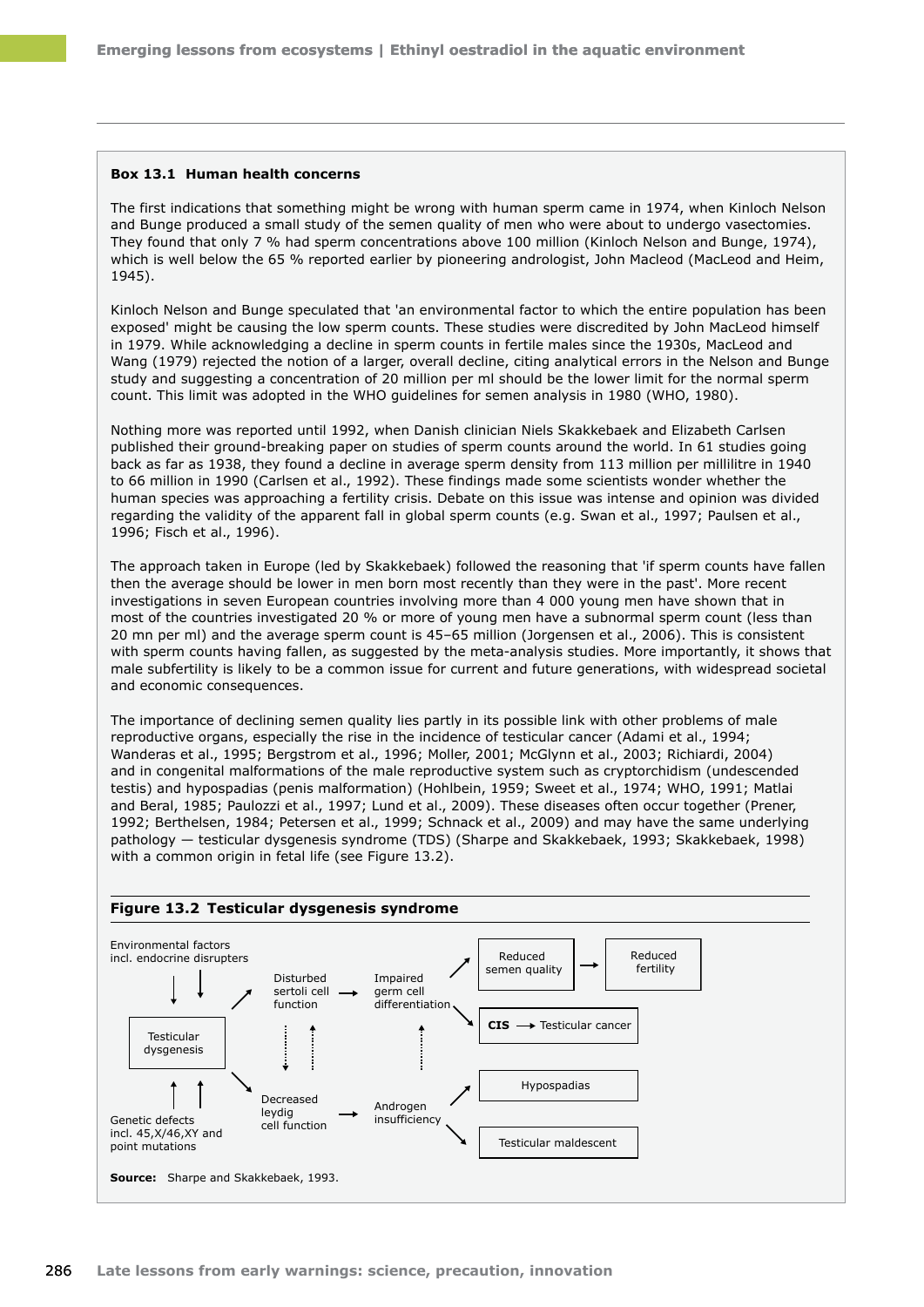#### **Box 13.1 Human health concerns (cont.)**

Unlike in the case of intersex in fish, there has never been one widely accepted theory regarding the cause of the decline in male reproductive health. Instead, a bewildering array of hypothetical culprits have been posited, including not only the residues of birth control pills in drinking water or inadvertent pill taking during pregnancy, but also a range of anti-androgenic industrial chemicals (male hormone lowering or blocking) and non-chemical stressors that have been shown in laboratory studies to induce TDS when exposure takes place during early pregnancy (Sharpe, 2009). The research in this field has been challenged by the lack of human exposure information and the absence of results of past testing of industrial chemicals for endocrine disruption and other adverse effects that may affect the development of the male reproductive system. Even if animal testing is performed, the results cannot directly be translated to humans because, for example, a chemical may reduce sperm counts by 80–90 % in rats before male fertility is affected.

The net result is that no systematic effort has been made to prevent infertility, despite the substantial potential societal consequences associated with its widespread occurrence. Indeed, the official WHO response to male infertility has been to redefine the ill people as 'normal' by changing the lower reference value for a 'normal' sperm concentration first from 60 mn/ml in 1940s to 20 mn/ml in 1980 and then to the current 15 mn/ml (WHO, 2010), making it of little use in helping society recognise that there is a problem (Skakkebaek, 2010).

pill but also with the entry of many other synthetic chemicals into the environment, the Clean Water Act in 1972 and subsequent upgrading of sewage treatment plants to secondary treatment. Thus, endocrine disruption in the developing child could have occurred through the inadvertent consumption of pills in the first trimester of pregnancy (Smithells, 1981, although refuted by Joffe, 2002). Alternatively, or additionally, it could have resulted from drinking water containing residues of contraceptive pill hormones and a whole plethora of industrial chemicals. Or it could have resulted from inadvertent exposure to these chemicals via application to the skin (cosmetics), inhalation or diet. A more recent report highlights a relationship between modern contraceptive pill use and prostate cancer (Margel and Fleshner, 2011), another hormone-dependent male reproductive disease.

In the case of the contraceptive pill, one might expect the exposure to have been higher in the 1960s, 1970s and 1980s than in later years as the first pill formulations contained up to 100 μg of oestrogen, at least five times higher than current formulations. If exposure to the contraceptive pill was a significant risk factor in causing TDS, the effects should show up in statistics on male reproductive health.

Examination of historical contraceptive pill usage in various countries does indeed suggest higher rates of use (allowing a 30–35 year time lag between exposure of the developing child and the later appearance of testicular cancer) in some countries where rates of

testicular cancer and hypospadias are higher, such as Denmark, Germany, Hungary, the United Kingdom and USA, than in countries where rates are lower, such as Bulgaria, Finland, Italy, Poland, Portugal, Romania and Spain and Japan (Leridon et al., 2006). These associations may well be coincidental, however, as the available evidence in support of the oestrogen theory is not entirely convincing (Raman‑Wilms et al., 1995; Toppari et al., 1996; Martin et al., 2008). Indeed, recent animal experimental studies suggest that industrial chemicals that block the action of male hormones (anti-androgens) are more likely culprits of declines in male reproductive health and could even act in combination with oestrogens to induce a proportion of the cases of TDS seen in humans. So far, however, 'there is no human or experimental animal data to support this' (Sharpe, 2009). The lack of cause-effect, especially in human epidemiological studies, could easily be wrongly interpreted as ruling out involvement of endocrine disruptors in TDS. Several factors complicate analysis, including the long latency between exposure and effect and the possibility that the effects may be caused by multiple chemicals in combination, while exposure to each chemical individually may not be insufficient to cause damage. This is also why Bradford Hill's criteria, when invoked in the 2002 WHO report on endocrine disruption (WHO, 2002), rejected the hypothesis of an impact on male reproductive function. These criteria are not suited for determining causation by environmental toxicants because such exposures are simply too complex. Perhaps we should abandon the unrealistic hope of achieving more certainty prior to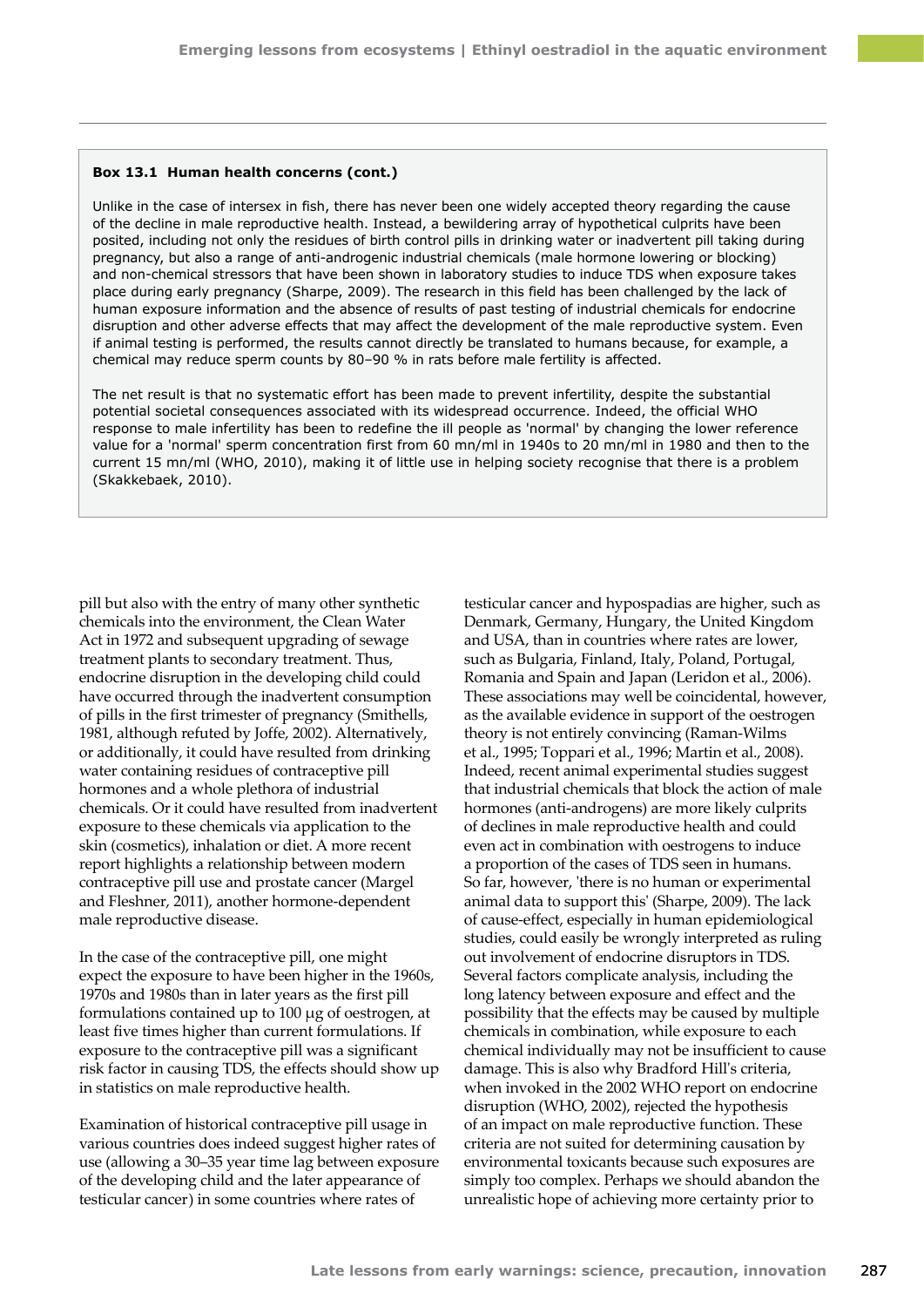policymaking about human male reproductive health and use wildlife as sentinels instead?

The case for endocrine disrupting chemicals causing male sterility in humans and wildlife, showing wildlife were sentinels for human health, was beautifully presented in the British Broadcasting Company's award-winning Horizon documentary 'Assault on the male', written and produced by Deborah Cadbury and screened in 1993. The world began to sit up and take notice. Mounting concern in Europe was such that between 1998 and 2007 the European Commission invested over EUR 150 million into researching endocrine disruption. This research provided the basis for testing both existing chemicals and those planned for introduction to the market in the future for their endocrine disrupting effects. It also furthered understanding of the effects of mixtures of endocrine disrupting chemicals, identification of vulnerable life stages and impacts on male reproductive health. The new data showed that a wide range of chemicals could have endocrine disrupting effects, with a wide range of health impacts.

# **13.3 The hunt for the culprit chemicals**

Against the backdrop of growing global awareness of endocrine disruption, attention focused on the chemicals responsible for the feminised male fish observed in UK rivers. Laboratory studies showed clearly that male fish were extremely sensitive to the presence of EE2 in the water at low ng/L concentrations (Sheahan et al., 1994). Until the mid‑1990s, however, few were convinced that this or any other hormone was present in wastewater in sufficient amounts to cause the effects seen in fish.

Coincidentally, during that time information was emerging from the US that, in addition to pharmaceuticals, industrial chemicals in everyday use could mimic oestrogens. Although this was first shown by Charles Dodds in the 1930s (Dodds et al., 1936), widespread awareness of this possibility was instigated by John McLachlan, one of the pioneers of research into environmental oestrogens and the organiser of the first meeting on the topic in 1979 (McLachlan, 1980).

It now seemed possible that effects seen in aquatic and other wildlife were actually more likely to be a result of exposure to cocktails of

'endocrine‑disrupting' industrial chemicals, (Clement and Colborn, 1992) than to the contraceptive pill hormone. In 1988 Theo Colborn, in her research on the environmental condition of the North American [Great Lakes](http://en.wikipedia.org/wiki/Great_Lakes), showed that [persistent, man‑made chemicals](http://en.wikipedia.org/wiki/Persistent_organic_pollutants) were being transferred from [top predator](http://en.wikipedia.org/wiki/Food_chain) females to their offspring, undermining the construction and programming of their youngsters' organs before they were born. In 1991, Theo convened a meeting ('The Wingspread Meeting') of 21 international scientists from 15 different disciplines to share relevant research on the topic and it was during this meeting that the term '[endocrine disruption](http://en.wikipedia.org/wiki/Endocrine_disruption)' was coined.

It was also in 1991 that Dr Ana Soto published a paper about the oestrogenic effects of nonylphenol, a chemical compound used in manufacturing a large group of industrial detergents (Soto et al., 1991). Some detective work by Susan Jobling (then a student of John Sumpter) at Brunel University revealed that the environmental chemist Walter Giger had identified these chemicals in sewage treatment works effluents, sewage sludge and river water (Giger et al., 1984) at concentrations that Jobling later confirmed were oestrogenic to fish exposed to the chemicals in the laboratory (Jobling and Sumpter, 1993; Jobling et al., 1996).

An earlier report of the oestrogenic activity of 4-nonylphenol, was published in 1936 by Charles Dodds when he was trying to synthesise one of the first synthetic oestrogens, diethylstilbesterol (6). The detergent industry may have been unaware of this literature when it embarked on the largescale manufacture and sale of nonylphenol ethoxylates as detergents in the 1940s, leading to the contamination of many rivers and estuaries with these oestrogenic chemicals.

While the causal links between exposure to industrial chemicals and endocrine disruption in most wildlife species were still unclear in the 1990s, further research in the United Kingdom and other European countries showed that nonylphenolic chemicals were causing at least part of the problem in wild fish in some, but not all, areas (Sheahan et al., 2002a and 2002b). However, more sophisticated studies employing chemical fractionation and screening of effluents using an *in vitro* oestrogenicity screen showed that naturally occurring and synthetic steroid oestrogens (EE2, E2

<sup>(6)</sup> Interestingly, Dodds identified another controversial compound at the same time — the environmental endocrine disruptor bisphenol-A (Dodds, 1938). See also Chapter 10 on BPA.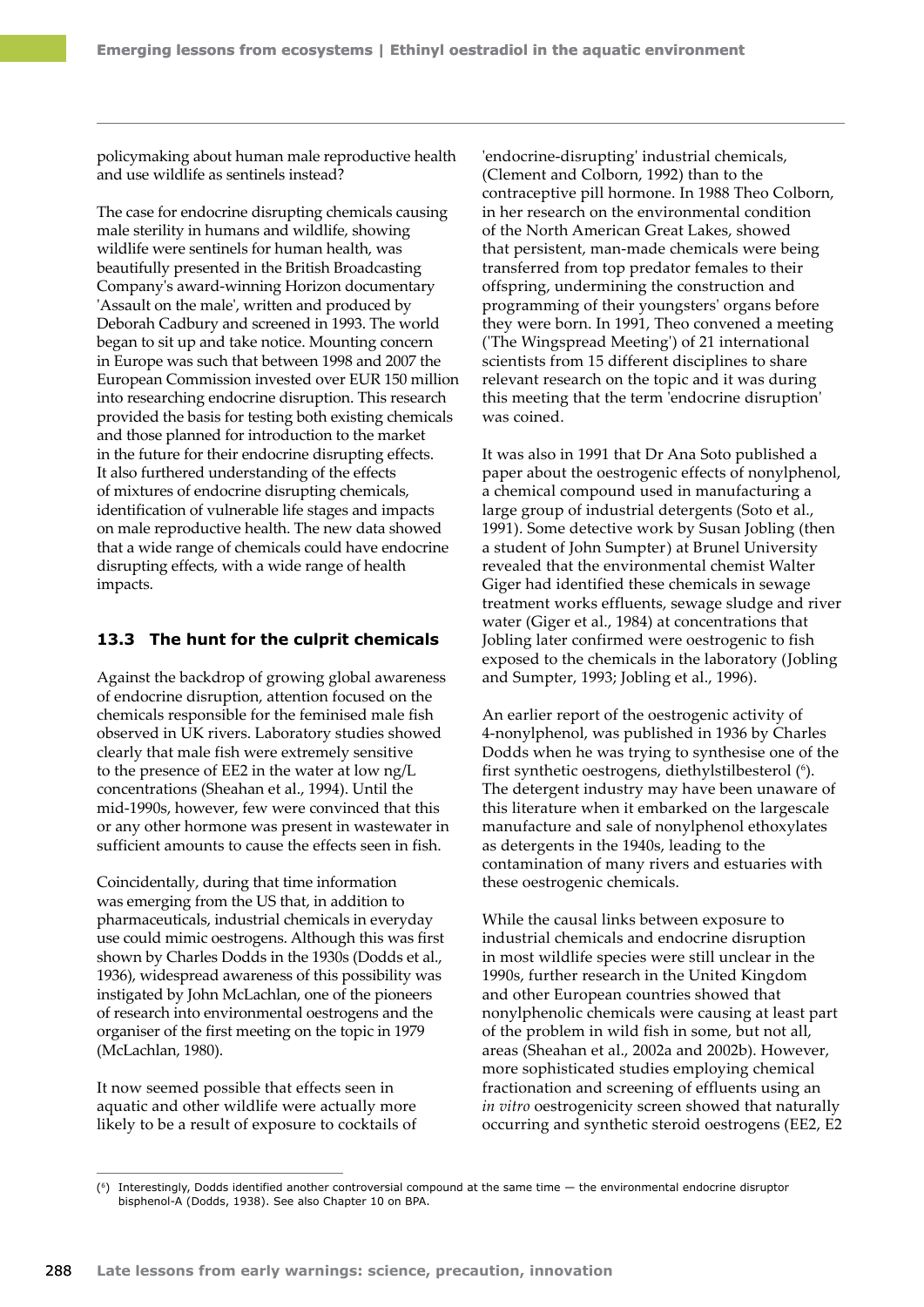and E1) were in fact the most potent oestrogenically active substances present in domestic effluents (Desbrow et al., 1998; Routledge et al., 1998; Snyder et al., 2001), responsible for much of the oestrogenic activity found in wastewaters and rivers throughout most of the world. Of these, EE2 was by far the most potent: the pill was once again under the spotlight.

# **13.4 Government and industry action in the 1990s**

Enormous efforts were made in the 1990s to assess and manage the risks of alkyphenols, not only because of their endocrine disrupting effects but also their wider toxicity to aquatic life:

Following recommendations of the UK Chemicals Stakeholder Forum, the UK government negotiated a voluntary agreement with the suppliers of nonylphenols, octylphenols, and their respective ethoxylates. Suppliers thereby agreed not to promote octylphenol (another endocrine disruptor also found in sewage effluent) as a substitute for nonylphenols, not to manufacture or import new formulations or products containing those substances, and to reformulate existing products to remove those substances as a matter of urgency. This was a constructive application of the precautionary principle (Lokke, 2006), which has not been extended to EE2.

Similarly, in mainland Europe, the European Union undertook a risk assessment of nonylphenols and, as a result, restrictions on using nonylphenol have been imposed across Europe.

At the same time, continued uncertainty about exposure to chemical pollutants in the environment and their effects on the human population (particularly regarding reproductive health) were highlighted during discussions at a major European workshop at Weybridge, the United Kingdom (7 ), on endocrine disrupting chemicals held in December 1996 and jointly sponsored by the European Commission, the European Environment Agency, the European Centre for Environment and Health and the WHO (EU, 1996). An EU strategy on endocrine disruptors was launched in 1999 to begin to address the problem (EU, 1999) but still no action was taken on EE2.

# **13.5 The last decade of research**

Since the mid-1990s, oestrogenic sewage-treatment works effluents have been identified more widely across Europe, and globally, e.g. in Denmark (Bjerregaard et al., 2006), Germany (Hecker et al., 2002), the Netherlands (Vethaak et al., 2005), Portugal (Diniz et al., 2005), Sweden (Larsson et al., 1999), Switzerland (Vermeirssen et al., 2005), China (Ma et al., 2005), Japan (Higashitani et al., 2003) and the United States (Folmar et al., 1996). More extensive evidence has also emerged from around the world showing widespread endocrine disruption in fish in rivers (Hinck et al., 2009; Bjerregaard et al., 2006; Blazer et al., 2007; De Metrio et al., 2003; Hinck et al., 2009; Penaz et al., 2005; Vajda et al., 2008), estuaries (Allen et al., 1999) and oceans (Cho et al., 2003; Ohkubo et al., 2003; Fossi et al., 2004; Kirby et al., 2004; Scott et al., 2006 and 2007).

In general, the situation in other countries appears to match that found in the United Kingdom. The incidence and severity of endocrine disruption appears to relate largely to the size of the sewage works (treatment type is also important), most importantly, and the dilution of its effluent in the receiving water. This leads to generally lesser effects in fish inhabiting large rivers with high dilution factors (a common scenario in the US and parts of Europe, for example) compared with those in smaller rivers with little dilution (a common scenario in the United Kingdom and other parts of Europe). In Japan, where contraceptive pill hormone use is probably the lowest anywhere in the developed world and where endocrine disruption in fish is reported to be quite rare (Tanaka et al., 2001; Higashitani et el., 2003), the greater mean river flow, and hence available dilution per capita (five times more than in the United Kingdom), suggests that combined steroid estrogen potency will be less across its rivers than in the United Kingdom. Even if the Japanese population were to take up the contraceptive pill to the extent of use in England then widespread endocrine disruption in fish would still not be predicted because of the large amount of available dilution (Johnson et al., 2012).

A growing body of evidence also shows that the harm caused by exposure to endocrine disrupting chemicals early in development is, in many cases, irreversible. In fish, as in humans and rodents, feminisation of the male reproductive tract occurs early in development and produces a fish with

<sup>(7)</sup> In 2006 the 10th anniversary of Weybridge was marked with a conference organised by the Academy of Finland, the European Commission (DG Research), and the EEA. The EEA has updated and published the papers from that meeting (EEA, 2012).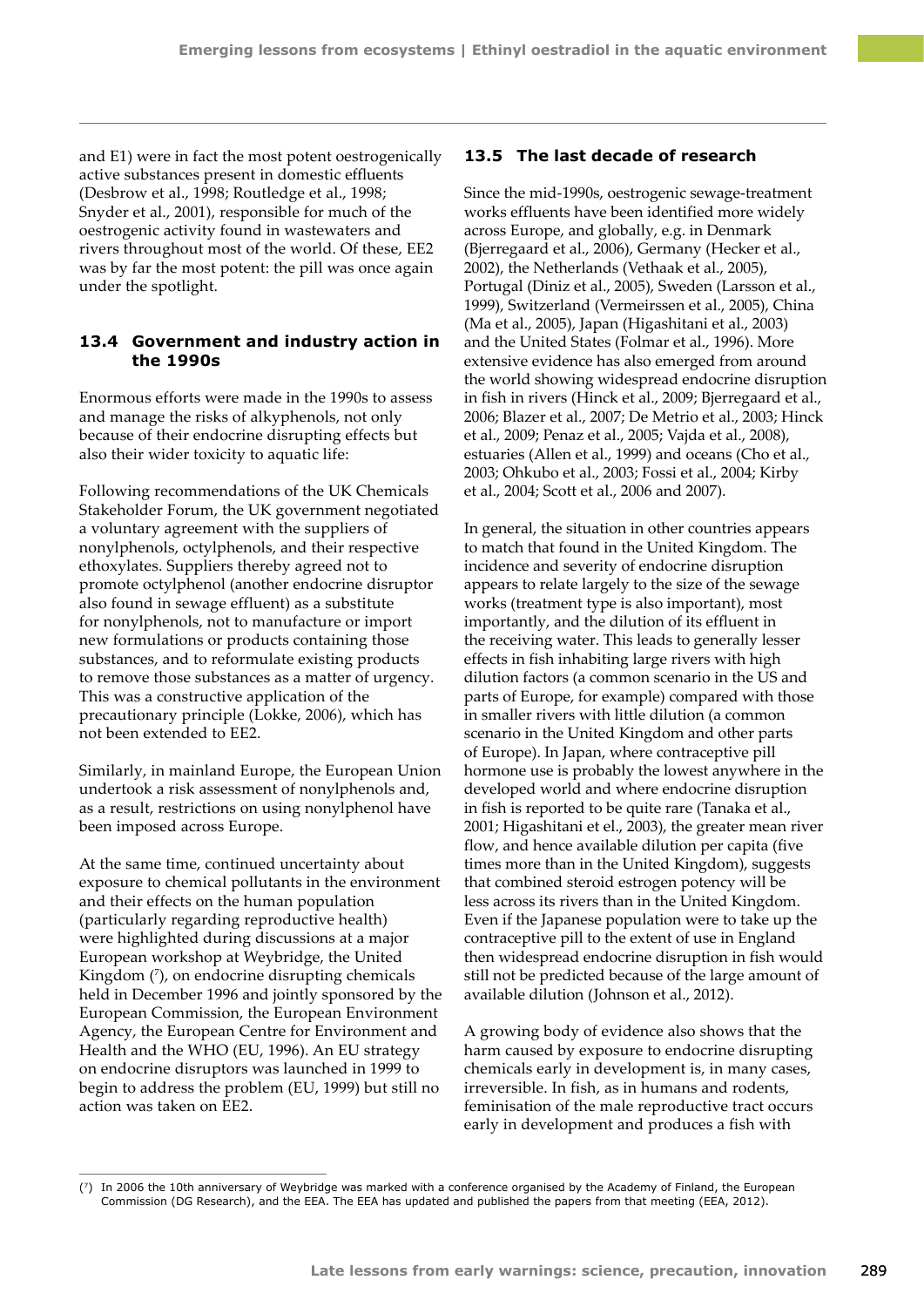both an oviduct and a sperm duct. Depuration in clean water does not correct this condition, indicating that feminised ducts seen in wild roach are likely to be a permanent feature (Rodgers-Gray, 2001). Considerable evidence also shows that both the prevalence and the severity of feminisation in wild roach increases with age (Jobling et al., 2006), in extreme cases resulting in a 100 % female population after three years of continuous exposure to treated sewage effluents or EE2 (Lange et al., 2009).

Population-relevant effects of EE2 have also been documented, including a complete fish life cycle test carried out by the original manufacturers of EE2, Schering (Lange et al., 2001), which showed inhibition of breeding at concentrations exceeding the environmentally relevant concentration of 2 ng/L and full sex reversal of males producing an all female population at 4 ng/L. This effect was corroborated by Kidd et al., (2007), who (as we have already noted) dosed an entire lake with EE2, causing a population collapse at concentrations of approximately 5–6 ng/L.

Improvements in analytical power, lower analytical instrument detection limits and innovative modelling approaches have led to the discovery of other steroid oestrogens in the environment, such as equine oestrogens used in hormone replacement therapies (Tyler et al., 2009). There are now also more accurate measurements (Williams et al., 2003; Kanda and Churchley, 2008) and credible modelled estimates (Hannah et al., 2009) of steroid oestrogen concentrations present in sewage effluents and in rivers . This has caused a mixture of doubt and amazement at the possibility that EE2 could be causing endocrine disruption at the very low concentrations at which it is present.

The last decade has also brought the realisation that risk assessments for mixtures of hormonally active chemicals are not adequately protective if based on data for individual substances. Mixtures of synthetic and natural oestrogens (EE2, E2, E1) each at or below their individual 'no effect' concentration were shown to be particularly potent when present in combination (Silva et al., 2002; Thorpe et al., 2003; Brian et al., 2005 and 2007) or with other industrial chemicals with anti-androgenic (male-hormone blocking) activity. These findings confirmed concerns originally mooted by Rachel Carson in 1962 in her book, *Silent Spring*.

More recent reports show an almost concurrent incidence of anti-androgenic chemicals and oestrogens in treated wastewater throughout the United Kingdom. Statistical modelling of exposure and effect data suggest that these chemicals (although not yet identified) could play a pivotal role in causing feminising effects in male fish in UK rivers. Until now it was thought that such effects were caused only by oestrogens found in contraceptive pills and some industrial chemicals (Jobling et al., 2009).

There may be a further twist in the story. Synthetic progesterones (which complement synthetic oestrogen in the contraceptive pill) have been identified in natural waters (Standley et al., 2008; Kuster et al., 2008) and reported to cause effects in fish when present at ng/L concentrations (Paulos et al., 2010; DeQuattro et al., 2012). Ironically, despite the history of their combined use, oestrogens and progesterones have yet to be tested in fish 'in combination', despite the fact that human females have been carrying out this 'test' for 50 years.

# **13.6 From risk assessment to risk management**

In 2004, some 25 years after initial observations of intersex in fish, the UK government accepted the weight of evidence that EE2, E2 and E1 in combination posed a significant risk to aquatic life through their endocrine disrupting effects (Gross‑Sorokin et al., 2006). The long journey to this point was passionately championed by Geoff Brighty, Science Manager at the Environment Agency of England and Wales. His team, in collaboration with others, built and defended the evidence-based case against steroid oestrogens and other endocrine disrupting chemicals in UK rivers.

As Brighty remarked in 2004, 'We now have enough data to act as a policy trigger for taking action' (ScienceBlog, 2004).

End-of-pipe treatment of effluent by water companies was chosen as the risk management approach, in comparison to alternative approaches (such as pharmaceutical industry action to develop substitutes for the active ingredient (EE2) in the pill). This may have partly reflected awareness of the public health benefits of the oral contraceptive, the fact that both naturally‑excreted and synthetic oestrogens posed risks via their endocrine disrupting effects (i.e. that both would need to be removed) and that other priority hazardous chemicals would also be reduced with the end-of-pipe treatment approach.

This would place the responsibility for risk management on the water industry and (ultimately) the cost of treatment of the tax paying public. In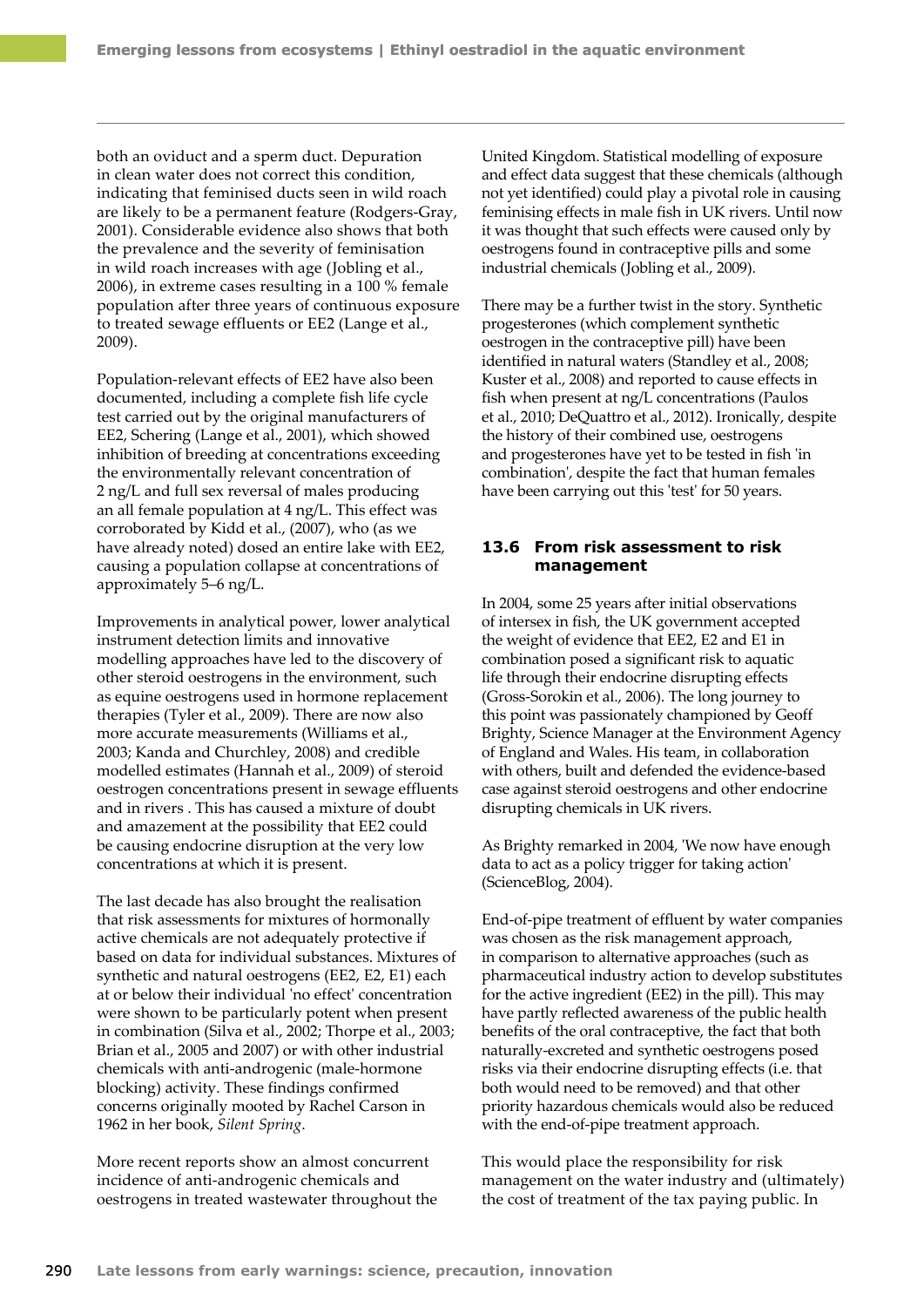2007 the Environment Agency began to develop a (draft) technical environmental quality standard (EQS) — a target concentration which could be used for regulatory compliance for EE2- based on a predicted no effect concentration of 0.1ng/L (Young et al., 2004, Figure 13.3). The Environment Agency also identified the EU Water Framework Directive (WFD) as an appropriate legislative mechanism within which the EQS could be enforced. Options for control under the WFD might be to propose EE2 either as a nationally important 'specific pollutant, or an EU-wide 'priority substance' requiring control across Europe. The WFD is the most important EU legislation for managing water resources and had already been used to regulate other endocrine disrupting chemicals such as TBT and nonylphenol. Since additional endocrine disrupting chemicals were likely to be proposed as 'specific pollutants' or 'priority substances' in order to decrease their overall environmental burden, this was a reasonable option for the steroid oestrogens. At this point, no other country in the world had Environmental Quality Standards for any of these substances (8).

Before introducing risk management of this type there is an important step known as risk evaluation, which quantifies the wider consequences and costs to society of the proposed management approach and balances them against the benefits. The various options on how to proceed are then evaluated and a decision made. For example, a regulatory impact assessment may be undertaken to evaluate the implications of bringing in regulation and implementing an EQS.

In the case of EE2 and the other two steroid oestrogens it was necessary to understand the efficiency of various treatment approaches in removing these substances from sewage treatment plant final effluents. The approaches included both existing and new (advanced) treatment methods: these would need to be quantified in terms of both financial and carbon costs.

In 2004 the UK water industry, in collaboration with the Environment Agency and the UK government, and under the watchful eye of the independent auditor Ofwat, commenced a comprehensive and lengthy work programme to address this goal. The so-called 'National Demonstration Programme' (Gross-Sorokin, 2006)

was budgeted at GBP 25–40 million and was not welcomed by the UK water industry, which financed most of the costs. All ten water companies in England and Wales were involved.

In the first phase of the programme fourteen sewage treatment plants were used to evaluate the efficiency of oestrogen removal through 'conventional' treatment technologies. These consisted of primary or chemically aided primary sedimentation with secondary treatment by nitrifying, non-nitrifying activated sludge (ASP) or biological filtration and in some cases tertiary sand or biologically aerated filtration. In the second phase, two so-called 'full-scale' plants were used to evaluate the most promising new technology as an additional

#### **Figure 13.3 UK rivers and streams exceeding the Predicted No Effect Concentration (PNEC) for EE2**



**Note:** In rivers and streams coloured red the suggested Predicted No Effect Concentration (PNEC) for EE2 of 0.1 ng/L is exceeded. In rivers coloured green the combined concentrations of steroid oestrogens (in EE2 equivalents) are less than the suggested PNEC.

<sup>(8)</sup> In the US, for example, the FDA regulates pharmaceutical manufacture and the EPA regulates discharge under the Clean Water Act. However, these limitations may not be strict enough to protect the environment because they are technology-based and do not rely on environmental data. As explained later, there is no treatment technique currently available that comprehensively deals with EE2.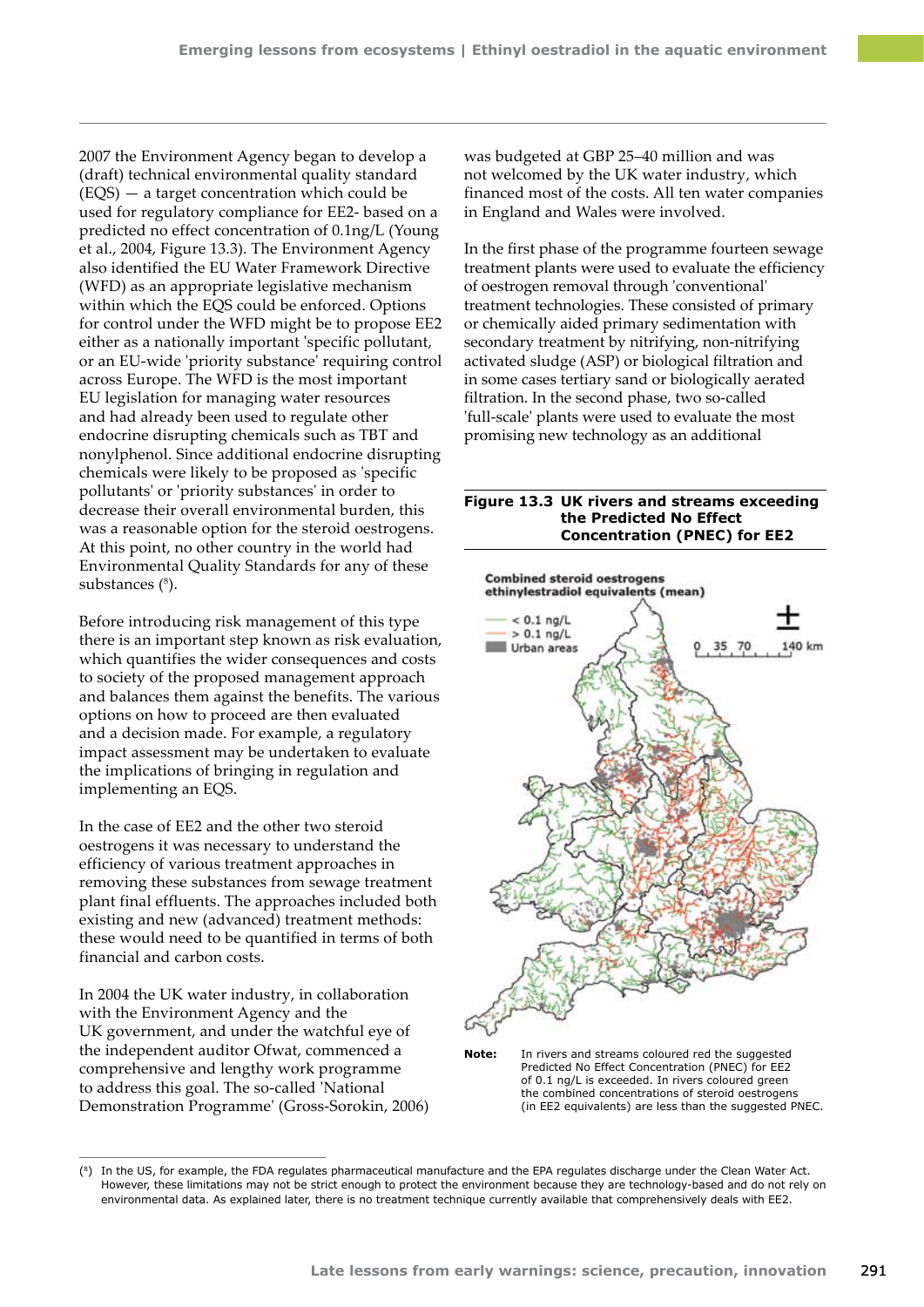advanced tertiary effluent treatment: granular activated carbon (GAC).

The first phase of the Demonstration Programme was completed in mid-2008 (UKWIR, 2009). Results showed that while existing treatment approaches were effective for removal of oestrone and oestradiol, particularly using nitrifying activated sludge treatment, EE2 was far harder to remove. The most efficient treatment, nitrifying ASP, removed some 54 %, with tertiary treatments accounting for a further reduction of 0–38 % of that remaining, depending on the form of tertiary treatment.

These results are completely in line with the consensus seen in current international scientific literature, as comprehensively reviewed by Racz and Goel (2010). Wastewater treatment plants with long retention times (greater than 10 days), especially those performing nitrification, seem to be generally more effective at removing oestrogens because they allow the enrichment of slow-growing bacteria, such as nitrifying bacteria, and the establishment of a more diverse ecological community including species capable of degrading EE2. For this reason, expensive membrane bioreactors with microfiltration and ultrafiltration as well as long retention times have been shown to effectively degrade and reduce the concentrations of oestrogens in effluents, including EE2.

In general, however, EE2 is not nearly as easily biologically removed as the other oestrogens. The ethinyl group of EE2 is thought to hinder EE2 sorption and metabolism. Furthermore, EE2 often exists in the aquatic environment at concentrations below those at which a substrate can support bacterial growth. Biodegradation studies at EE2 concentrations greater than those found in natural environments (mainly conducted at such concentrations due to limitations in analytical chemistry techniques) may therefore lead to erroneous conclusions about the occurrence, rates and products of microbial transformation of EE2 and the other steroid oestrogens.

As a consequence of removal inefficiencies, the proposed EE2 Predicted No Effect Concentration (PNEC) of 0.1 ng/L is exceeded in many UK final effluents entering the aquatic environment, irrespective of conventional treatment type (see Figure 13.3). The results of the second phase of the UK Demonstration Programme were reported in May 2010 (NDP, 2010). They showed that additional treatment using a novel approach called granular activated carbon (GAC) can be effective at removing EE2, producing final effluents below the EE2 PNEC

and with no significant induction in fish VTG or intersex (Filby et al., 2010; Baynes et al., 2012). GAC could therefore offer the most promising route for preventing EE2's entry into the aquatic environment at harmful levels (noting that in one study reproduction in fish was slightly, but significantly impacted by effluent subjected to GAC treatment). The Demonstration Programme showed, however, that GAC suffers from a fundamental problem: it is expensive to implement.

For a small town with a 50 000 population equivalent (PE) sewage treatment plant, the capital costs alone of setting up additional GAC were calculated as being over EUR 3 million. That rose to over EUR 8 million for a 250 000 PE works serving a large town such as Swindon, which was one of the sites chosen in the United Kingdom for assessing the technology. Operating costs per annum were calculated as being EUR 800 000 for a 250 000 PE sewage treatment plant, but this would depend on the life of the granular activated carbon. Costs were calculated to approximately 14 kg of  $CO<sub>2</sub>$  per person per year. Provisional estimates by the UK government showed that, in total for England and Wales, this would translate into costs of between EUR 32 and 37 billion for the approximately 1 360 sewage treatment works that would require additional treatment (Owen and Jobling, 2012). Again, these findings are in line with the findings of Racz and Goel (2010), who concluded that 'Much attention has also been placed on studying methods of removing oestrogens prior to discharging effluent or disposing waste sludge. While advanced treatment systems such as chemical removal, activated carbon, chlorination, ozonation, ultraviolet irradiation, membrane separation, and other novel approaches may be effective, their current capital and operation costs may make them not viable options.'

Faced with this information, those tasked with implemention of an EQS for EE2 (for example as a 'priority substance' under the Water Framework Directive, see below) increasingly began to worry about two important considerations: technical feasibility and disproportionate cost. It confirmed what they had suspected for many years: EE2 was potent and hard to get rid of.

Evaluation of risk management costs, which have to be calculated at a national scale given the widespread nature of endocrine disruption (Figure 13.4), is however only one half of the cost benefit equation. They must be balanced against the (often intangible) benefits of risk management to key stakeholders, such as the angling community,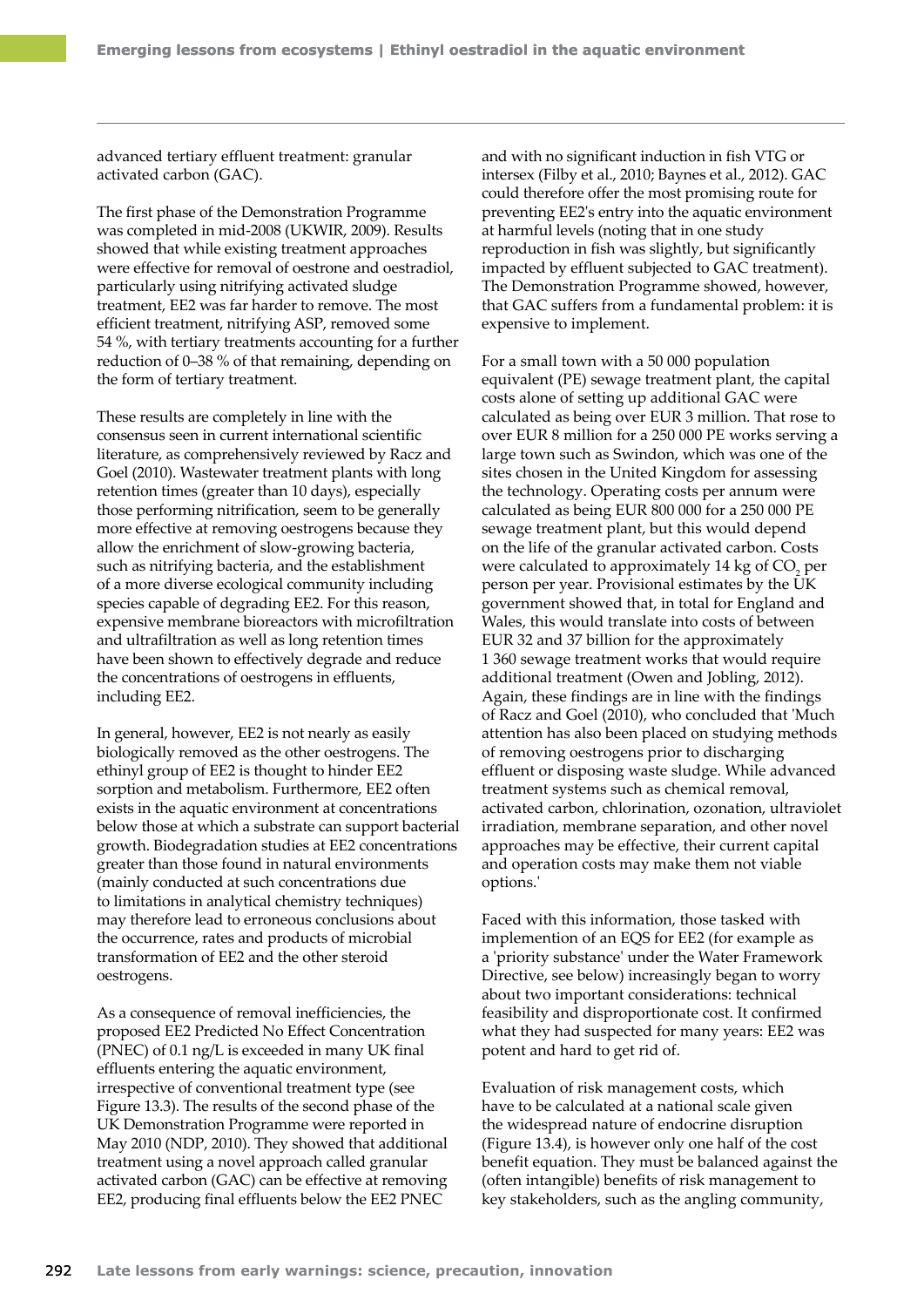**Figure 13.4 Extent of sexual disruption in roach in English rivers**



 $0.0 \%$   $0.1-20 \%$   $0.21-40 \%$   $0.41-60 \%$   $0.61-80 \%$   $0.81-100 \%$ 

**Note:** Intersex was present at 44 (86 %) of 51 sites surveyed, with an aggregate incidence of intersex of 23 % of sampled males. Coloured symbols indicate incidence of intersex at the different river sites surveyed.

**Source:** Taylor et al., 2005.

and the public, who will ultimately have to pay for it. This has been a highly contested and often acrimonious area of debate, with highly charged discussions about what constitutes harm at the level of individual fish and what it means for (more ecologically important) fish populations. Adding to this debate is the fact that the costs associated with removing EE2 and E2 should not be seen in isolation: treatment such as GAC would also quite possibly serve to reduce/remove other substances posing risks to the environment and requiring control. Why should such removal costs not be considered for all such chemicals as a whole: is it scientifically incorrect to blame just EE2 for the costs?

Another consideration is how such costs might scale at an EU-wide level, where EU-wide regulation might occur. One European Commission estimate for this is EUR 11–18 per person per annum (EC, 2012). EUREAU (European Federation of National Associations of Water and Wastewater Services) however estimates that these costs are much higher; 25–50 % of the current annual

sewerage charges per year (EUREAU initial position paper on amending Directives 2000/60/EC and 2008/105/EC as regards priority substances in the field of water policy). There is clearly considerable uncertainty here.

The costs at an individual country level are likely to vary on a country by country basis, for example varying with the population density, status of wastewater treatment and size of rivers. In some cases individual country costs may be substantially lower than those estimated for the United Kingdom (e.g. see EU project Neptune and the Swiss project Micropoll; Eawag, 2009). Many European countries have lower population densities and much greater dilution of effluents in their receiving rivers than seen in the United Kingdom. Consequently, the total national costs of complying with any regulation concerning EE2 could be considerably lower in these countries than in the United Kingdom. In addition, the quality of treatment plants in mainland Western Europe is in general higher than in the United Kingdom. In Germany, for example, most sewage treatment plants have three stages and some even have a fourth stage, whilst in the United Kingdom, two stages are most commonly encountered. As we have already noted, the addition of a third stage, whether it be GAC, mild ozonation or simple sand filtration could cause dramatic reductions in estrogen concentrations and their biological effects on fish. As recently demonstrated by Baynes et al. (2012) using biological effects rather than chemical concentrations as measures of effective risk reduction, sand filtration following activated sludge treatment was almost as effective as GAC at preventing the feminisation of male fish albeit it was two thirds cheaper.

For a number of years the decision of whether or not to regulate EE2 appeared to stall in the still waters of cost-benefit analysis, with little chance of resolution and little movement forward. Then, in January 2012, the European Commission proposed a revised list of 'priority substances' for the Water Framework Directive (EC 2012). This included the oestrogens 17β-oestradiol and 17α-ethinyloestradiol. The proposed regulatory EQS for EE2 was 0.035 ng/L for inland surface waters (e.g. rivers and lakes): this is the annually‑averaged limit in these water bodies. If this proposed EQS is adopted (a first vote on which occurs in the European Parliament's Environment, Public Health and Food Safety Committee in November 2012), it could be taken into account in the 2015 updated River Basin Management Plans and associated 'Programmes of Measures' across Europe, with enforcement required by 2021. But even now, nearly 75 years after its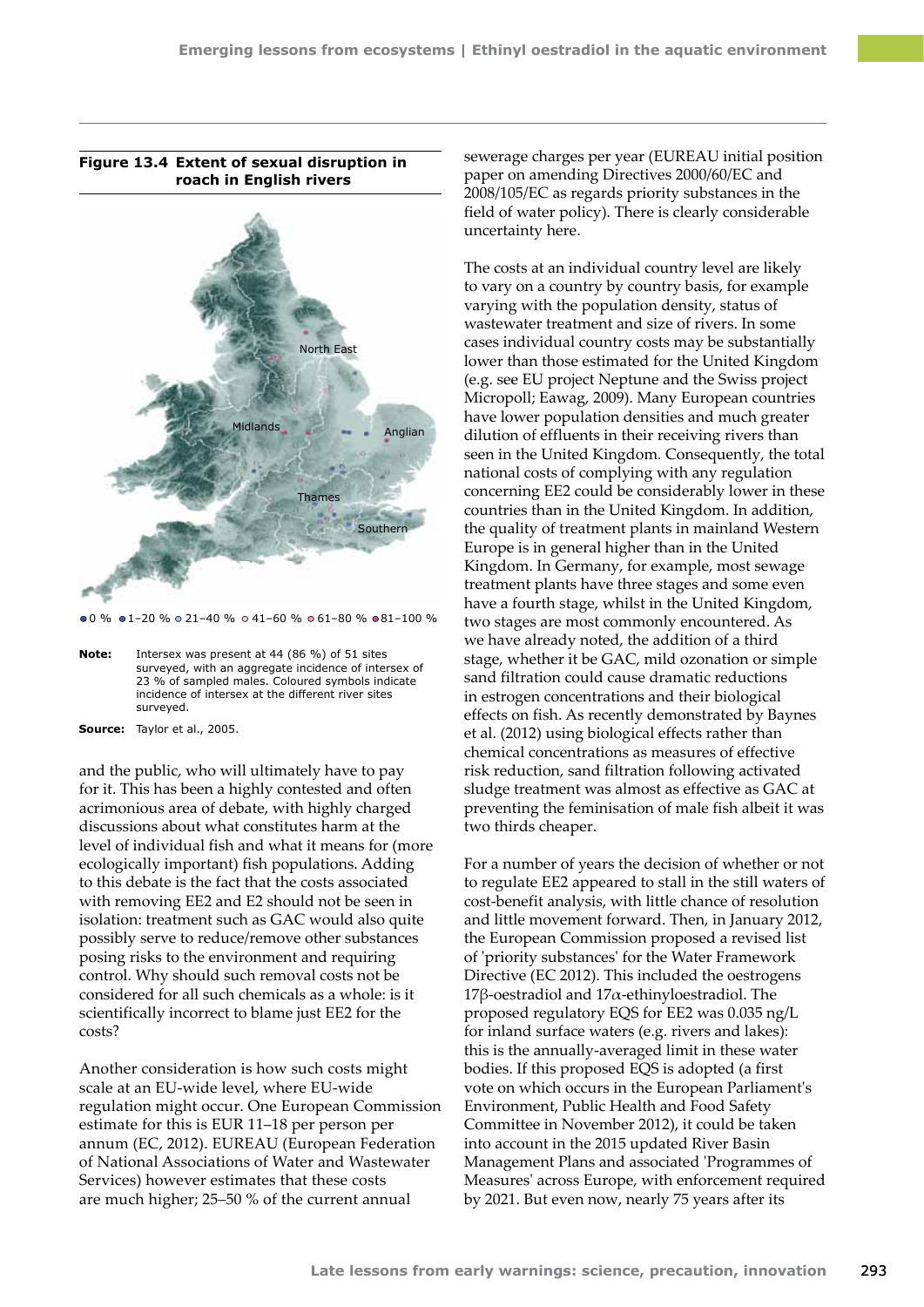initial manufacture in 1938, and decades of research concerning its environmental endocrine disrupting effects, this remains a proposal requiring agreement: the decision to regulate or not is yet to be made and may be stalled by recent representations to the EC from both the water and pharmaceutical industries (EUREAU, 2012).

Indeed in July 2012 an amendment to this proposal was tabled, stating 'It is appropriate not to specify the EQS for certain substances of pharmaceutical relevance that have been added to the list of priority substances' and that 'The Commission should propose the EQS for these substances in the next review of the list in 2016, and appropriate measures should be introduced…with the aim of meeting the EQS by 2027' (°).

### **13.7 Late lessons**

Ethinyloestradiol, the active ingredient in the birth control pill, has allowed women to control their fertility reliably on a global scale. But it has come at a price to the environment. As mixtures, EE2 and other oestrogens, both synthetic and natural, have been shown to have serious impacts on wildlife — impacts that can be associated with early life exposure but manifest themselves later in adult life. Such impacts are often sub-lethal but may be permanent and irreversible. They may also serve as sentinels for impacts on human health via environmental oestrogen or other endocrine disrupting chemical exposure.

Since wildlife is exposed to a cocktail of endocrine disrupting chemicals, it is naive to conclude that EE2 alone is the culprit. It is, however, the most potently oestrogenic of the steroid oestrogens, occurring widely in effluents entering the environment, at concentrations that can frequently exceed the Predicted No Effect Concentration of 0.1 parts per trillion (UKWIR, 2009). There is reasonable certainty, based on sufficient scientific evidence, that EE2 plays a significant role in causing the reproductive health impacts observed in fish. The need for risk management has been accepted by both the Environment Agency of England and Wales (Gross-Sorokin et al., 2006) and by the European Commission through its proposal for EE2 to become a priority substance requiring control (EC, 2012).

But this is a story that is far from over, and is one that continues to raise important questions that will apply not only to EE2 but to any other pollutants exerting damaging but often sub-lethal effects at very low concentrations. For a decision to regulate EE2 has not been agreed. A critical question is whether we as a society are willing to pay a potentially very high premium to be precautionary and exclude EE2 from the environment. Alternatively, would we, as a society, prefer to live with the impacts of EE2 and other oestrogens on wildlife; are they acceptable risks? To what extent is society, which ultimately bears the benefits of flexible fertility but also the costs of cleaning up its unintended consequences on the environment, having a say on this decision?

This historical retrospective allows us to identify several important lessons, which are central not only to regulation of EE2 and other steroid oestrogens but also for many other low-level chemical pollutants in the environment with sublethal effects, alone or in combination, now and in the future.

# *13.7.1 Lesson 1: for low-level pollutants in the environment, is the price of being precautionary simply too high?*

With regulation of EE2 now a serious proposal in Europe, the water industry, regulators and national governments are faced (as will be the case with many other low-level pollutants) with risk management that will be a costly process if EE2 is to be removed from sewage treatment works final effluents to the vanishingly low levels that will be required for compliance. The target level proposed by the EC for EE2 as an annual EQS has been set at 0.035 ng/L for inland surface waters (e.g. rivers and lakes). This is the regulatory concentration *in the water body itself,* not in the final effluent discharged from the sewage treatment works. However, as the UK Demonstration Programme has shown, reducing levels of EE2 in final effluents via end‑of‑pipe treatment to enable compliance with this EQS (e.g. for those water bodies with low dilution receiving large volumes of oestrogenic effluent) will be extremely difficult, The most promising technology, granular activated carbon, might achieve this, but it is expensive and may have a potentially large carbon footprint. Mild ozonation may also be

<sup>(9)</sup> Draft report on the proposal for a directive of the European Parliament and of the Council amending Directives 2000/60/EC and 2008/105/EC as regards priority substances in the field of water policy (17.07.2012). Proposer Richard Seeber, European Member of Parliament.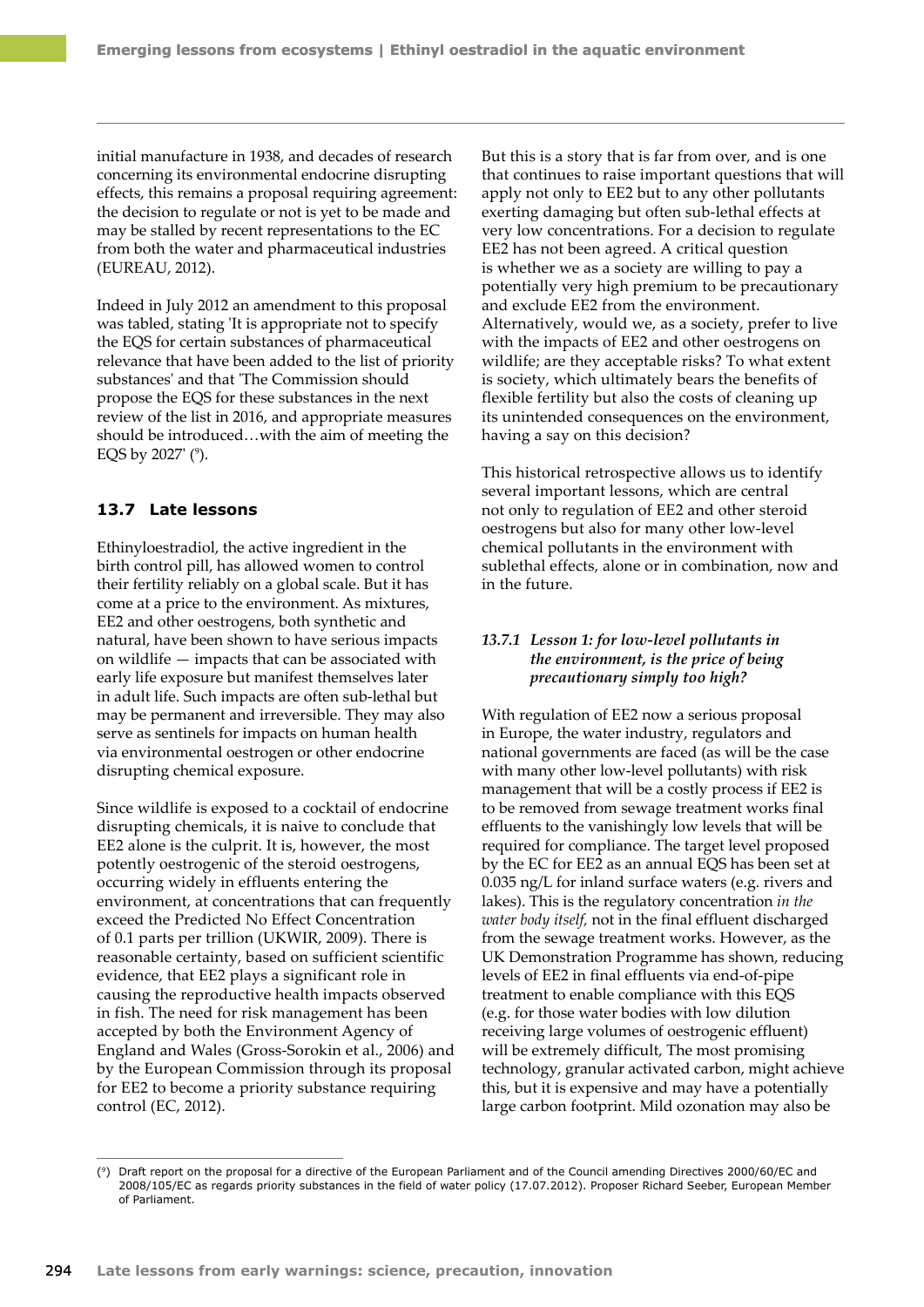effective, but this will still be expensive in terms of capital set up costs  $(10)$ .

Measuring compliance with the low EQS for EE2 and E2 will also be a significant challenge. The techniques available to measure such very low levels of EE2 in natural waters and effluents are hardly routine. Some efforts have been made to develop more amenable enzyme-linked immunoassay analysis methods but these have been fraught with issues around selectivity and sensitivity at the very low levels of detection required. This leaves both the water industry and regulators with a fundamental problem: it will be costly to remove EE2 to enable compliance with the target EQS, and costly to monitor and demonstrate legal compliance itself. So while it is technically possible to develop an EQS, in practice it may be very hard to implement. The widespread nature of contamination has only added to the problem: this is unlikely to be an issue in one isolated location, but one with significant cost implications across Europe and beyond.

What other options might there be? Since EE2 is both the most potent of the steroid oestrogens and, seemingly, the most difficult to remove by conventional sewage treatment, could there be an argument for substituting this as the active ingredient in the contraceptive pill, leaving the remaining oestrogens to be removed conventionally at less cost? But what would replace it? If there were sufficient demand or need, the pharmaceutical industry could continue to provide women with access to birth control and reproductive choice while substantively altering the design of pharmaceuticals to protect the environment from unnecessary harm. This would represent a constructive precautionary approach (<sup>11</sup>). Is this option preferable?

## *13.7.2 Lesson 2: low-level pollutants with sublethal effects present fundamental issues for the precautionary principle*

A number of definitions and interpretations of the precautionary principle exist (see Weiner

and Rogers, 2002; Gee, 2006), of which the Rio Declaration (UN, 1992) is one that is widely cited:

> 'Where there are threats of serious or irreversible damage, lack of full scientific certainty shall not be used as a reason for postponing cost-effective measures to prevent environmental degradation' (<sup>12</sup>).

The chapter on the precautionary principle (PP) in this volume, provides different definitions of the PP taken from other international treaties and the European Court of Justice, including the working definition proposed by the EEA which is designed to improve common understanding about the meaning and application of the PP.

However, for this chapter it will be useful to consider the constituent parts of the Rio definition, the first of which deals with threats of serious or irreversible damage.

It is not in dispute that intersex in fish represents both serious and irreversible damage to fish and that exposure to environmentally relevant levels of EE2 has adverse effects on fish reproduction, an ecologically relevant measure of impact. Uncertainties remain, particularly around fish population level effects, but the precautionary principle aims to promote action in the face of such uncertainties, when there is evidence of serious environmental damage that is irreversible. In fact, the level of scientific certainty concerning the risks (or threats) posed by oestrogens as mixtures to aquatic life, mediated through their endocrine disrupting effects is extremely high and there seems to be little or no doubt that there is sufficient evidence to justify applying the precautionary principle (Gross-Sorokin et al., 2006). Responding to this evidence of harm, the water and chemical industries (and indeed some scientists) have increasingly asked the question, 'so what?' There may be male fish with eggs in their testes and this might be unpleasant, irreversible and widespread. But does it seriously damage fish populations? (Webb et al., 2003). Why pay potentially vast sums

<sup>(10)</sup> It should be noted that some European countries have decided to clean up wastewater, even in the absence of regulation of EE2 and E2, but in recognition of contamination of wastewater by pharmaceuticals, pesticides and endocrine disruptors. Full-scale treatments will be installed on more than 100 Swiss WWTP treating about 80 % of the Swiss municipal wastewater. The first full-scale ozonation plant will go in operation in Spring 2013 and will cost only 5 EUR/person/year including both capital and operational costs, because sand filtration already exists on this plant.

<sup>(11)</sup> There has been some research towards development of contraceptive formulations such as the progesterone-only pill, which do not contain oestrogen and instead target the female reproductive cycle more specifically (Lakha et al., 2007).

<sup>&</sup>lt;sup>(12</sup>) A European Commission Communication on the Precautionary Principle (EC, 2000) sets out guidance on when to apply the precautionary principle e.g. 'where there are reasonable grounds for concern'. The Communication sets out a set of general principles underpinning application of the PP This includes 'examining costs and benefits' which 'entails comparing the overall cost to the Community of action and lack of action, in both the short and long term. This is not simply an economic cost-benefit analysis: its scope is much broader, and includes non-economic considerations, such as the efficacy of possible options and their acceptability to the public' (p. 4). It also includes the need for the decision-making process to be 'transparent'.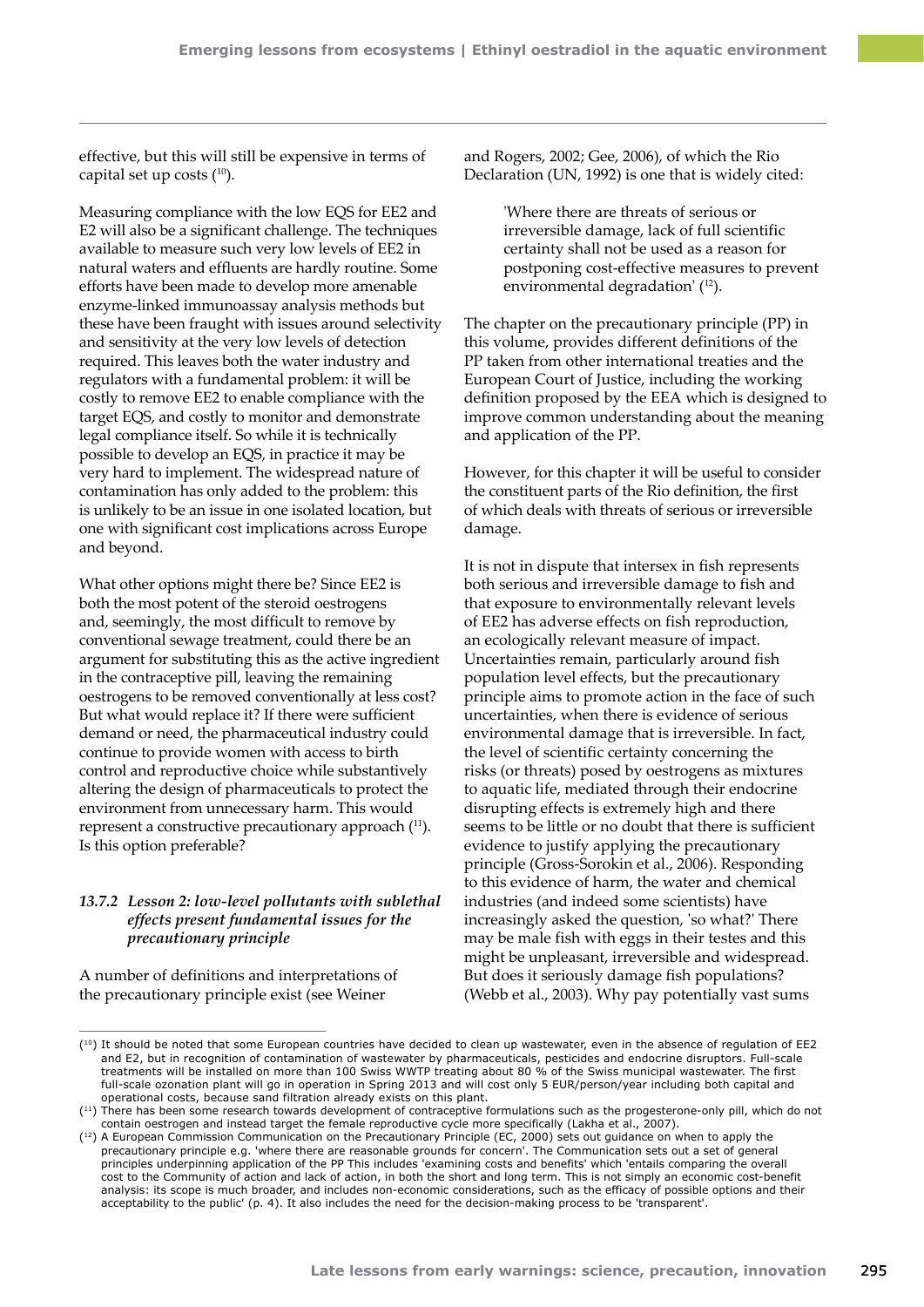of money for risk management when the seriousness of such population — level effects is uncertain? These populations might collapse in the future, as indicated in the Great Lakes study of EE2 (Kidd et al., 2007), but maybe they will not. Is intersex an unpalatable but acceptable harm?

But even if the seriousness of the harmful threats is accepted, the precautionary principle's Achilles heel, however, as defined in the Rio Declaration, lies in the words 'cost effective'. The central issue for oestrogens (and quite possibly for many other chemicals that cause sublethal impacts at very low levels) is that any risk management measures are likely to be very costly, and as we have discussed above, this may be a price too high to pay.

The potentially high costs of risk management have combined with protracted debates about what constitutes acceptable harm to seriously delay decision-making about the regulation of EE2 and other steroid oestrogens. This has been compounded by a precautionary principle whose definition includes issues of disproportionate cost and cost effectiveness, either explicitly or implicitly  $(13)$ . Defined in this way the precautionary principle may be logical and rational, but it can also paradoxically become a perfect excuse for inaction or, at best, seriously delayed action. It is therefore perhaps no surprise that eight years after the UK government officially recognised EE2 and other steroid oestrogens as posing a risk to wildlife that should be managed, and some 30 years after the first observations of their effects in wild fish populations, that the regulation of EE2 is still undecided. And even if the EC proposal is agreed, it will not come into force until at least 2015.

Such long delays have, one might argue, been completely within the spirit of the precautionary principle at least as defined in the Rio declaration. The precautionary principle is well intended and should expedite decision-making in the face of uncertainty. But in reality decision-making has been painfully slow. We are left with the uncomfortable knowledge of a serious environmental issue that has been, and continues to be, unresolved: one which we may have to live with if the price of precaution is deemed too high. This is a bitter pill to swallow.

### *13.7.3 Lesson 3: the need for an open debate on precaution and decision-making*

Our environment is full of low-level pollutants present as mixtures that cause sublethal effects. The European Inventory of Existing Commercial Chemical Substances (EINECS) lists over 100 000 chemical compounds and little is known about the toxicity of about 75 % of them. Several hundred new substances are marketed each year after some basic premarket toxicity testing and these are registered in the European List of Notified Chemical Substances (ELINCS), which currently contains about 2 000 chemicals.

In 2007 the new chemicals EU regulation, REACH (Registration, Evaluation, Authorisation and restriction of CHemicals) was enacted. This reformed chemicals laws and set up procedures and responsibilities to address the backlog of untested chemicals, focusing on some 30 000 substances now being evaluated by industry and the new EU chemicals agency ECHA. Hazard identification and quantification is challenging however, and implementing monitoring programmes and conducting risk assessments for this whole 'chemicals universe' is unfeasible. Moreover, we do not have the tools to fully analyse how mixtures of these chemicals behave. The only logical way forward seems to be to reduce exposure as much as possible — to be precautionary. But this comes at a price and raises ethical questions of where responsibility should lie. Do we want the water industry to reduce exposure through costly treatment? Do we want the pharmaceutical industries to invest in developing new, less harmful contraceptive pills? Either way, are we as a society, prepared to pay for it? Do we care?

The average fish in a stream or person in the street now has hundreds of novel compounds in their bodies that were not there 60 years ago. We can measure them in adult and foetal tissue. We know they have detrimental effects such as intersex in fish. We have changed the chemical environment of the developing organism. EE2 is a perfect case study of how we are responding as a society to difficult decisions regarding the need for, and challenges of, risk management for these low-level pollutants with chronic sublethal effects.

<sup>&</sup>lt;sup>(13)</sup> The EU communication on the precautionary principle also recommends an 'Examination of the benefits and costs of action and lack of action'. This 'examination of the pros and cons should include an economic cost benefit analysis where this is appropriate and possible.However, such an 'examination of the pros and cons cannot be reduced to an economic cost-benefit analysis'. It is wider in scope and includes non-economic considerations (EC, 2000). The EEA working definition of the PP also uses the broader 'pros and cons' rather than 'costs and benefits' for similar reasons, including the importance of the non-quantifiable 'cons' such as the melt down of public trust in scientists and policticians which occurred in the BSE saga (see EEA, 2001, Ch. 15 on BSE).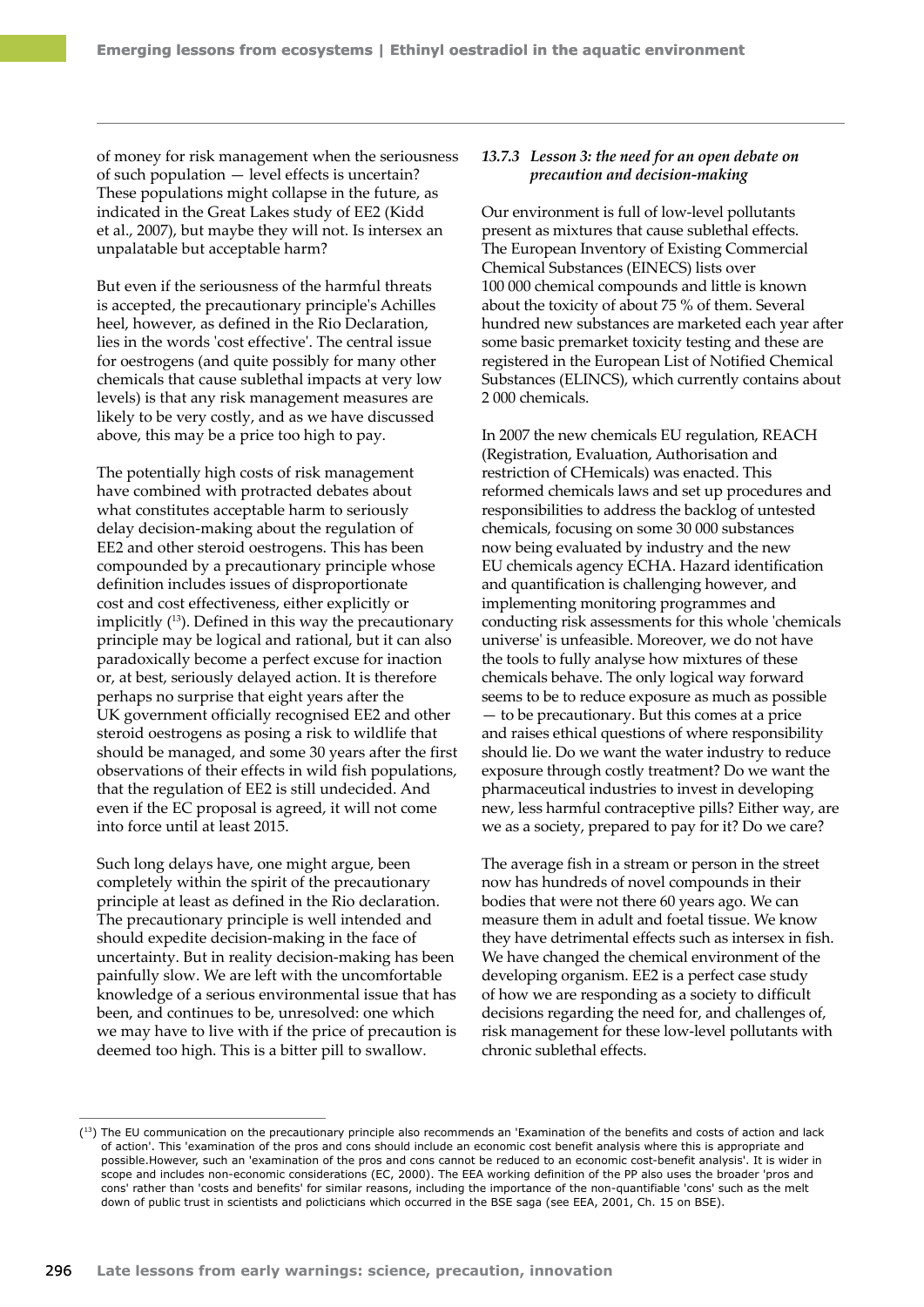A key observation from this case study is that the public has been and continues to be silent witnesses. A key lesson learnt from previous case studies (EEA, 2001; Gee, 2006; Lokke, 2006) has been that the process of applying precaution must encourage public participation, such that the costs of action (e.g. risk management) and potential costs of inaction are debated. This enables value judgements and decisions to be made in an open and democratic way. Transparency of decision‑making and the need to involve all interested parties as early as possible is a central tenet of the European Commission communication on the precautionary principle (EC, 2000), which states that:

> 'All interested parties should be involved to the fullest extent possible in the study of various risk management options that may be envisaged once the results of the scientific evaluation and/or risk assessment are available.'

The US National Academy of Sciences has also repeatedly stressed the importance and need for stakeholder involvement at all stages of the risk‑based decision-making process (NAS, 2009.) Prior to this, in 1998 the UK Royal Commission on Environmental Pollution published a report on Setting Environmental Standards (RCEP, 1998) in which it emphasised that decisions must be informed by an early understanding of peoples values, with a process that ensures transparency and openness. This is a view that is shared by the chemicals industry (Webb et al., 2003).

The Royal Commission also identified specific mechanisms by which this could be achieved. It stated that those affected have a right to make their views known before a decision is made and that 'it is no longer acceptable for decisions to be negotiated privately between the regulator and polluter' (RCEP, 1998). This was fully endorsed by the UK government in their response to the Commission's report. But this endorsement is yet to translate into action. Opportunities for engagement and consultation that do exist are insufficient  $(14)$ .

Decisions regarding regulation of EE2 and its sister oestrogens, and the dilemmas and issues these pose, have been, and continue to be undertaken in a poorly understood, closed process that has little engaged the public. It is vitally important that decision-makers understand about the acceptability of risk, appetite for precaution and the willingness to pay for being precautionary. The views and concerns of the public have to date however gone largely undocumented. This is not an academic exercise: it is fundamental to making a decision on such a complex and potentially costly issue, a point emphasised by the Royal Commission in 1998 and the European Commission in 2000. Without public support the costs of risk management, of regulation of EE2, may be seen by policy makers as disproportionate. It might be that the weight of evidence suggests that public opinion is not on the side of risk management, that we are prepared to live with endocrine disruption in the environment as collateral damage associated with flexible fertility in our own species. But what is very clear is that without asking the public it will be far easier to come to a conclusion based largely on costs alone. This loads the dice before they are thrown.

<sup>(14)</sup> For example in the development of the next round of River Basin Management Plans across the EU under the Water Framework Directive.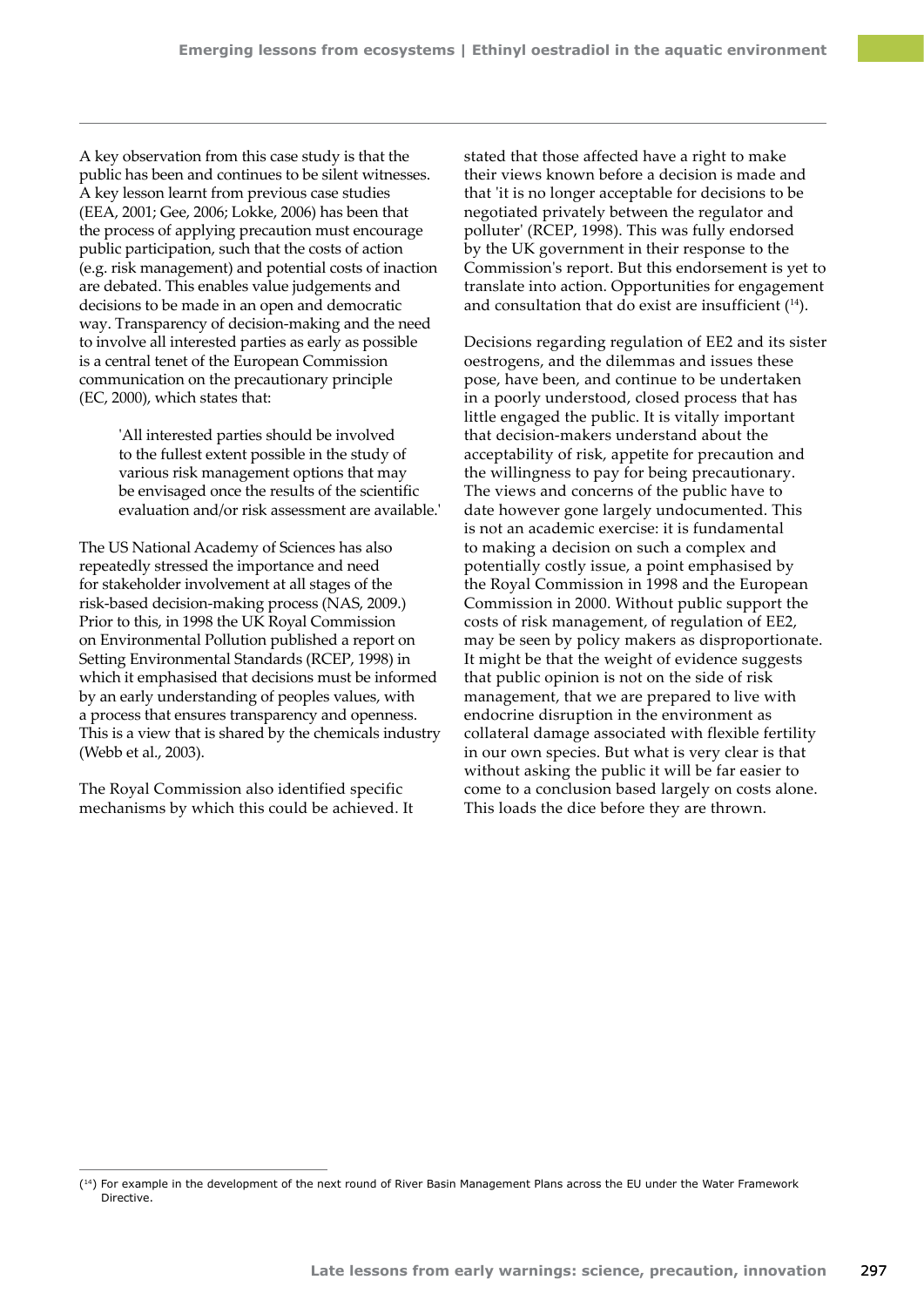## **Table 13.1 Early warnings and actions**

| 1938      | 17a-ethinyl estradiol (EE2) synthesised                                                                                                                                                                                                                                                                                      |
|-----------|------------------------------------------------------------------------------------------------------------------------------------------------------------------------------------------------------------------------------------------------------------------------------------------------------------------------------|
| 1943      | EE2 marketed as a contraceptive                                                                                                                                                                                                                                                                                              |
| 1962-1969 | USFDA approve the birth control pill and the United Kingdom allows it to be prescribed through its National Health<br>Service                                                                                                                                                                                                |
| 1970      | Pill users increase in number from 50 000 to 1 million                                                                                                                                                                                                                                                                       |
| 1976      | First speculation that oral contraceptives might pass through sewage treatment works (STWs) into the aguatic<br>environment                                                                                                                                                                                                  |
| 1979      | Kinloch Nelson and Bunge publish a study showing low sperm counts in 93 % of men about to undergo vasectomies                                                                                                                                                                                                                |
| 1982      | Routine health checks of male fish (roach) in a UK river show the presence of oocytes in testes (intersex). The rate<br>of hermaphroditism is very high in comparison to the norm                                                                                                                                            |
| Mid-1980s | First reports of contraceptive pill hormones in river water                                                                                                                                                                                                                                                                  |
| 1985      | High levels of female-specific yolk protein (vitellogenin) found in blood of male fish in a fish farm receiving effluent<br>containing river water                                                                                                                                                                           |
| 1985      | Nonylphenols discovered in sewage effluents and in sludge                                                                                                                                                                                                                                                                    |
| 1991      | National survey shows that oestrogenic effluents are widespread in England and Wales                                                                                                                                                                                                                                         |
| 1991      | 4-Nonylphenol is rediscovered as an oestrogen                                                                                                                                                                                                                                                                                |
| 1992      | Meta-analysis of 61 studies shows sperm counts have declined 50 % in the preceding 50 years                                                                                                                                                                                                                                  |
| 1993      | Theo Colborn and Clement publish 'The Wildlife Human Connection' suggesting widespread endocrine disrupting<br>effects in wildlife and humans as a result of exposure to chemicals                                                                                                                                           |
| 1994-1996 | Sharpe and Skakkebaek publish a hypothesis that testicular cancer, hypospadias, cryptorchidism and lowered semen<br>quality are part of a syndrome caused by exposure to environmental oestrogens during foetal life                                                                                                         |
| 1993      | BBC Horizon screens the award-winning documentary 'Assault on the male'                                                                                                                                                                                                                                                      |
| 1995-1996 | Surveys show that intersex is widespread in roach and is especially prevalent downstream of STWs with low effluent<br>dilution. Feminising syndromes in other wildlife species are reported                                                                                                                                  |
| 1996      | Major European workshop on endocrine disruptors are held, jointly sponsored by the European Commission, the<br>European Environment Agency, the European Centre for Environment and Health and the World Health Organization                                                                                                 |
| 1998      | Steroid oestrogens, and EE2 in particular, are shown to be the most potent oestrogenically active substances in<br>domestic effluent                                                                                                                                                                                         |
| 1998      | Royal Commission on Environmental Pollution publishes a report Setting environmental standards, in which it<br>emphasises that decisions must be informed by an early understanding of people's values. It is endorsed by the<br>United Kingdom government                                                                   |
| 1999      | European Union launches a Strategy on endocrine disrupters                                                                                                                                                                                                                                                                   |
| 2001      | Feminisation is shown to be a permanent phenomenon that is progressive with age i.e. duration of exposure                                                                                                                                                                                                                    |
| 2001      | Schering publish a whole life-cycle study showing EE2 causing full sex reversal of males to females at concentrations<br>$> 2$ ng/L                                                                                                                                                                                          |
| 2002      | Silva et al. show additive effects of oestrogenic endocrine disrupting chemicals in vitro: 'something from nothing'                                                                                                                                                                                                          |
| 2002-2003 | More widespread surveys show intersex fish are present throughout the United Kingdom. Widespread anti-<br>androgenic activity is discovered in sewage effluents                                                                                                                                                              |
| 2003      | Nonylphenol and nonyphenol ethoxylates are banned in the European Union as a hazard to human and<br>environmental safety. Serious evaluations of other endocrine disruptors such as BPA take place                                                                                                                           |
| 2004      | Predicted No Effect Concentration (PNEC) of 0.1 ng/L derived for EE2                                                                                                                                                                                                                                                         |
| 2004      | UK Endocrine Disruption Demonstration Programme commences, evaluating the efficiency of removing oestrogens<br>from sewage treatment processes                                                                                                                                                                               |
| 2007      | Draft environmental quality standard for EE2 prepared by the Environment Agency of England and Wales                                                                                                                                                                                                                         |
| 2008      | Experimental lakes study in Canada reports a population crash of fish after exposure to EE2 at 6 ng/L                                                                                                                                                                                                                        |
| 2009      | UK Demonstration Programme reports first phase results showing difficulty removing EE2 to the PNEC using<br>conventional sewage treatment approaches                                                                                                                                                                         |
| 2012      | European Commission publishes proposals to regulate EE2 as a 'Priority Substance' under the EU Water Framework<br>Directive, which if accepted may come into force after 2015. An amendment to this proposal is tabled in July 2012<br>which proposes delay of setting EQS until 2016, with the aim of meeting this by 2027' |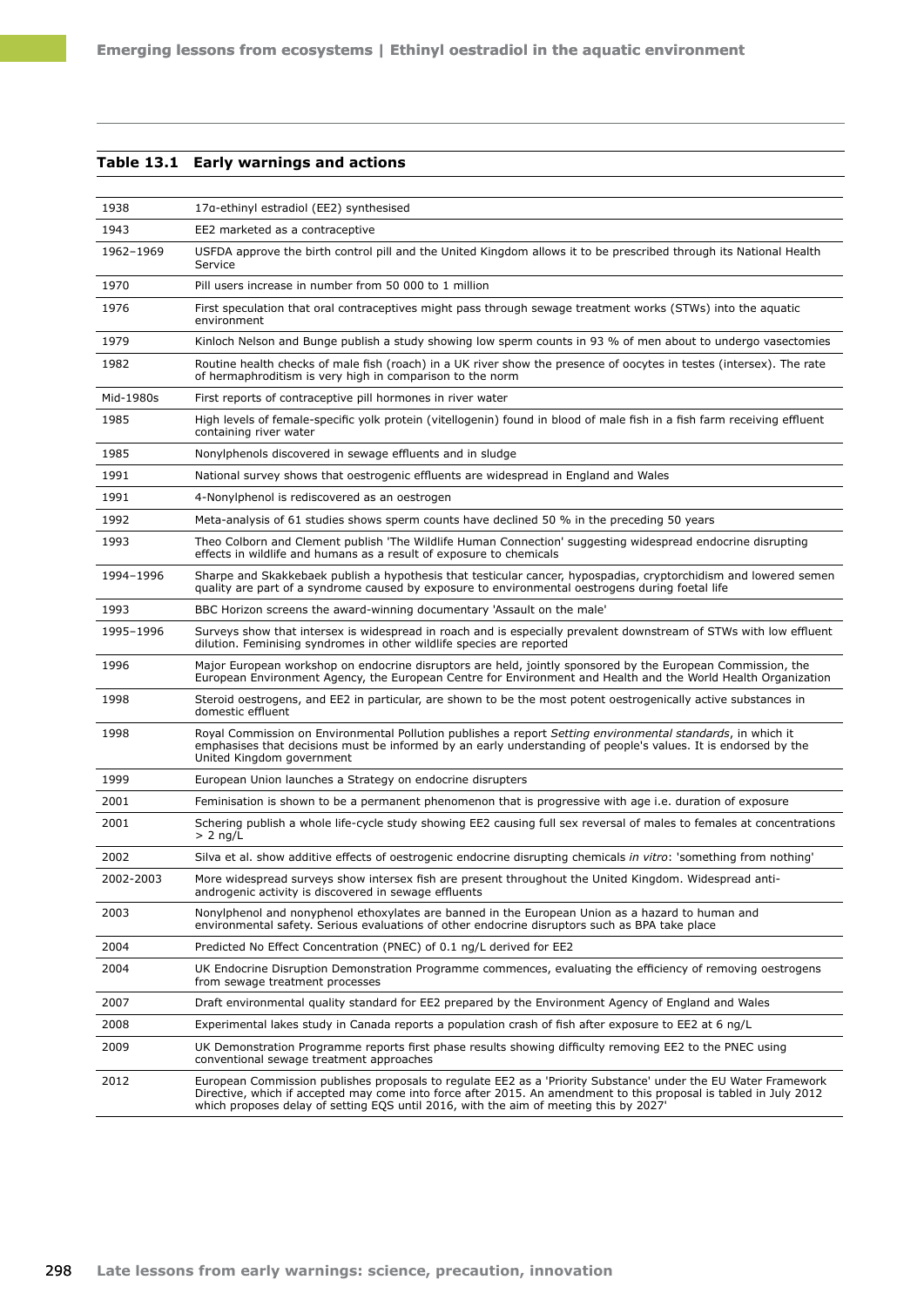## **References**

Adami, H.-O., Bergström, R., Möhner, M., Zatonski, W., Storm, H., Ekbom, A., Tretli, S., Teppo, L., Ziegler, H., Rahu, M., Gurevicius, R. and Stengrevics, A., 1994, 'Testicular cancer in nine Northern European countries', *Int. J. Cancer*, (59) 33–38.

Aherne, G.W., English, J. and Marks, V., 1985, 'The role of immunoassay in the analysis of microcontaminants in water samples', *Ecotoxicol. Environ. Saf., (*9) 79–83.

Allen, Y., Scott, A.P., Matthiessen, P., Haworth, S., Thain, J.E. and Feist, S., 1999, 'Survey of estrogenic activity in United Kingdom estuarine and coastal waters and its effects on gonadal development of the flounder Platichthys flesus', *Environ. Toxicol. Chem.,*  (18) 1 791–1 800.

Apoteket AB, Stockholm County Council, Stockholm University, 2006, 'Environment and Pharmaceuticals', Apotek AB (The National Asociation of Swedish Pharmacies), Stockholm.

Apoteket AB, MistraPharma and Stockholm County Council, 2010, 'A Health Future: pharmaceuticals in a Sustainable Society', Stockholm.

Asbell, B., 1995, *The Pill: a biography of the drug that changed the world*, Random House, New York.

Baynes, A., Green, C., Nicol, E., Beresford, N., Kanda, R., Henshaw, A., Churchley, J., and Jobling, S., 2012, 'Additional Treatment of Wastewater Reduces Endocrine Disruption in Wild Fish—A Comparative Study of Tertiary and Advanced Treatments', *Environmental Science & Technology*, (46/10) 5 565–5 573.

Bergström, R., Adami, H.-O., Möhner, M., Zatonski, W., Storm, H., Ekbom, A., Tretli, S., Teppo, L., Akre, O. and Hakulinen, T., 1996, 'Increase in testicular cancer incidence in six European countries: a birth cohort phenomenon', *J. Natl. Cancer Inst*., (88) 727–733.

Berthelsen, J.G., 1984, *Andrological aspects of testicular cancer*, Scriptor, Copenhagen.

Bjerregaard, L.B., Korsgaard, B. and Bjerregaard, P., 2006, 'Intersex in wild roach (*Rutilus rutilus*) from Danish sewage effluent-receiving streams', *Ecotoxicol. Environ. Safe.,* (64) 321–328.

Blazer, V.S., Iwanowicz, L.R., Iwanowicz, D.D., Smith, D.R., Young, J.A., Hedrick, J.D., Foster, S.W. and Reeser, S.J., 2007, 'Intersex (*testicular oocytes*)

in Smallmouth Bass from the Potomac River and selected nearby drainages', *J. Aq. An. Health*, (19) 242–253.

Brian, J.V., Harris, C.A., Scholze, M., Backhaus, T., Booy, P., Lamoree, M., Pojana, G., Jonkers, N., Runnalls, T., Bonfa, A., Marcomini, A. and Sumpter, J. P. 2005, 'Accurate prediction of the response of freshwater fish to a mixture of estrogenic chemicals', *Environ. Health Perspect.,* (113) 721–728.

Brian, J.V., Harris, C.A., Scholze, M., Kortenkamp, A., Booy, P., Lamoree, M. Pojana, G., Jonkers, N. Marcomini, A. and Sumpter, J.P., 2007, 'Evidence of estrogenic mixture effects on the reproductive performance of fish', *Environ. Sci. Technol.*, (41) 337–344.

Caldwell, D.J., Mastrocoo, F., Hutchinson, T.H., Lange, R., Heijerick, D., Janssen, C., Anderson, P.D. and Sumpter, J.P., 2008, 'Derivation of an aquatic predicted no-effect concentration for the synthetic hormone, 17α-ethinyl estradiol', *Environ. Sci. Technol., 8*42) 7 046–7 054.

Carlsen, E., Giwercman, A., Keiding, N. and Skakkebæk, N.E., 1992, 'Evidence for decreasing quality of semen during past 50 years', *Brit. Med. J., (*305) 609–613.

CBC Digital Archives, 1964, *This Hour Has Seven Days* [\(http://archives.cbc.ca/health/reproductive\\_](http://archives.cbc.ca/health/reproductive_issues/topics/572) [issues/topics/572\)](http://archives.cbc.ca/health/reproductive_issues/topics/572). Birth control: the magic pill [\(http://archives.cbc.ca/health/reproductive\\_issues/](http://archives.cbc.ca/health/reproductive_issues/clips/2956/) [clips/2956/\)](http://archives.cbc.ca/health/reproductive_issues/clips/2956/).

Cho, S.-M., Kurihara, R., Strussmann, C.A., Uozumi, M., Yamakawa, H., Yamasaki, T., Soyano, K., Shiraishi, H., Morita, M. and Hashimoto, S., 2003, 'Histological abnormalities in the gonads of konoshiro gizzard shad (*Konosirus punctatus*) from coastal areas of Japan' *Environ. Sci., (*10/1) 25–36.

Clement, C. and Colborn, T. (eds), 1992, *Chemically-induced alterations in sexual and functional development: the wildlife/human connection — Advances in modern toxicology volume XXI*, Princeton Scientific Publishing Inc., Princeton, NJ.

Clemmesen, J., 1968, 'A doubling of morbidity from testis carcinoma in Copenhagen, 1943–1962', *APMIS* (72) 348–349.

De Metrio, G., Corriero, A., Desantis, S., Zubani, D., Cirillo, F., Deflorio, M., Bridges, C.R., Eicker, J., de la Serna, J.M., Megalofonou, P. and Kime, D.E., 2003, 'Evidence of a high percentage of intersex in the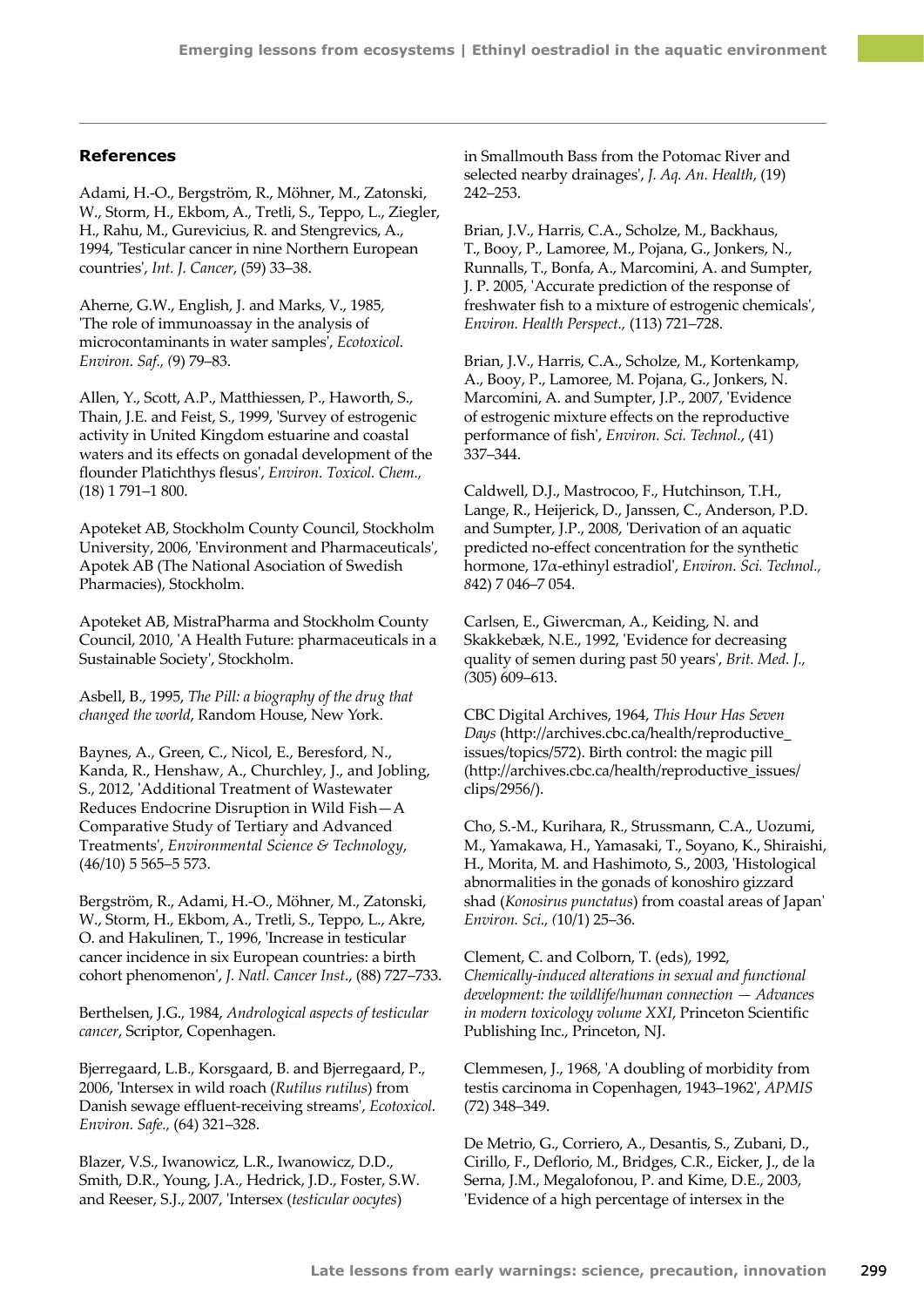Mediterranean swordfish (*Xiphias gladius L.*)', *Mar. Pollut. Bull.,* (46) 358–361.

DeQuattro, Z.A., Peissig, E.J., Antkiewicz, D.S., Lundgren, E.J., Hedman, C.J., Hemming, J.D. and Barry, T.P., 2012, 'Effects of progesterone on reproduction and embryonic development in the fathead minnow (*Pimephales promelas*)', *Environmental Toxicology and Chemistry*, doi:10.1002/etc.1754.

[Den Hond, E.](http://www.ncbi.nlm.nih.gov/pubmed?term=%22Den%20Hond%20E%22%5BAuthor%5D&itool=EntrezSystem2.PEntrez.Pubmed.Pubmed_ResultsPanel.Pubmed_RVAbstract) and [Schoeters, G](http://www.ncbi.nlm.nih.gov/pubmed?term=%22Schoeters%20G%22%5BAuthor%5D&itool=EntrezSystem2.PEntrez.Pubmed.Pubmed_ResultsPanel.Pubmed_RVAbstract)., 2006, 'Endocrine disrupters and human puberty', *[Int. J. Androl.](file:///K:/Final%20Documents/EEA%20reports/Late%20lessons/13%20The%20pill/javascript:AL_get(this,%20)*, (29) 264–271; 286–290.

Desbrow, C., Routledge, E. J., Brighty, G.C., Sumpter, J.P. and Waldock, M., 1998, 'Identification of estrogenic chemicals in STW effluent, I: Chemical fractionation and in vitro biological screening', *Environ. Sci. Technol., (*32) 1 549–1 558.

Diniz, M.S., Peres, I., Magalhaes-Antoine, I., Falla, J. and Pihan, J.C., 2005, 'Estrogenic effects in crucian carp (*Carassius carassius*) exposed to treated sewage effluent', *Ecotoxicol. Environ. Saf., (*62) 427–435.

Dodds, E.C. and Lawson, W., 1935, 'Synthetic oestrogenic agents without the phenanthrene nucleus', *Nature,* (137/3476) 996.

Dodds, E.C., and Lawson, W., 1938, 'Molecular structure in relation to oestrogenic activity — Compounds without a phenanthrene nucleus', *Proc. R. Soc. B., (*125) 222–232.

Dodds, E.C., Goldberg, L., Lawson, W. and Robinson, R., 1938, 'Oestrogenic activity of certain synthetic compounds', *Nature,* (141) 247–248.

Eawag, 2009, 'Ozonung von gerreinigtem Abwasser', Eawag Aquatic Research.

EC, 2000, Communication from the Commission on the precautionary principle, Brussels, 02.02.2000 COM(2000)1.

EC, 2012, Proposal for a Directive of the European Parliament and of the Council amending Directives 2000/60/EC and 2008/105/EC as regards priority substances in the field of water policy. Brussels, 31.1.2012 COM(2011) 876 final 2011/0429 (COD).

EEA, 2001, *Late lessons from early warnings: the precautionary principle 1896–2000*, Enrivonmental issues report No 22, European Environment Agency. EEA, 2010, *Pharmaceuticals in the Environment*, EEA Technical report No 1/2010, European Environment Agency.

EEA, Academy of Finland, European Commission (DG Research), 2012, *The impacts of endocrine disrupters on wildlife, people and their environments — The Weybridge+15 (1996–2011) report*, edited by Sue Jobling and Jorma Topari, Technical report No 2/2012, European Environment Agency.

EMA, 2006, *Guideline on the environmental risk assessment of medicinal products for human use*, EMEA/CHMP/SWP/4447/00, European Medicines Agency, London, the United Kingdom.

EU, 1996, 'European Workshop on the impact of endocrine disrupters on human health and wildlife, 2–4 December 1996' [\(http://ec.europa.eu/](http://ec.europa.eu/environment/endocrine/documents/reports_en.htm) [environment/endocrine/documents/reports\\_en.htm](http://ec.europa.eu/environment/endocrine/documents/reports_en.htm)) accessed 31 January 2012.

EU, 1999, 'EU strategy on endocrine disruption' ([http://ec.europa.eu/research/endocrine/activities\\_](http://ec.europa.eu/research/endocrine/activities_stategy_en.html) [stategy\\_en.html](http://ec.europa.eu/research/endocrine/activities_stategy_en.html)) accessed 31 January 2012.

Filby, A.L., Thorpe, K.L., Maack, G., Tyler, C. R., 2007, 'Gene expression profiles revealing the mechanisms of anti-androgen- and oestrogen- induced feminisation in fish', *Aquatic Toxicology, (*81/2) 219–231.

Filby, A.L., Neuparth, T., Thorpe, K. L., Owen, R., Galloway, T.S., Tyler, C.R., 2007, 'Health impacts of estrogens in the environment, considering complex mixture effects', *Environmental Health Perspectives, (*115) 1 704–1 710.

Filby, A.L., Shears, J.A., Drage, B.E., Churchley, J.H. and Tyler, C.R., 2010, 'Effects of advanced treatments of wastewater effluents on estrogenic and reproductive health impacts in fish', *Environ. Sci. Technol.*, (44/11) 4 348–4 354.

Fisch, H., Goluboff, E.T., Olson, J.H., Feldshuh, J., Broder, S.J., Barad, D.H., 1996, 'Semen analyses in 1 283 men from the United States over a 25-year period: no decline in quality' *Fertil. Steril*., (65) 1 009–1 014.

Folmar, L.C., Denslow, N.D., Rao, V., Chow, M., Crain, A., Enblom, J., Marcino, J., Guillette Jr., L.J., 1996, 'Vitellogenin Induction and Reduced Serum Testosterone Concentrations in Feral Male Carp (*Cyprinus Carpio*) Captured Near a Major Metropolitan Sewage Treatment Plant', *Environ Health Perspect,* (104) 1 096–1 100.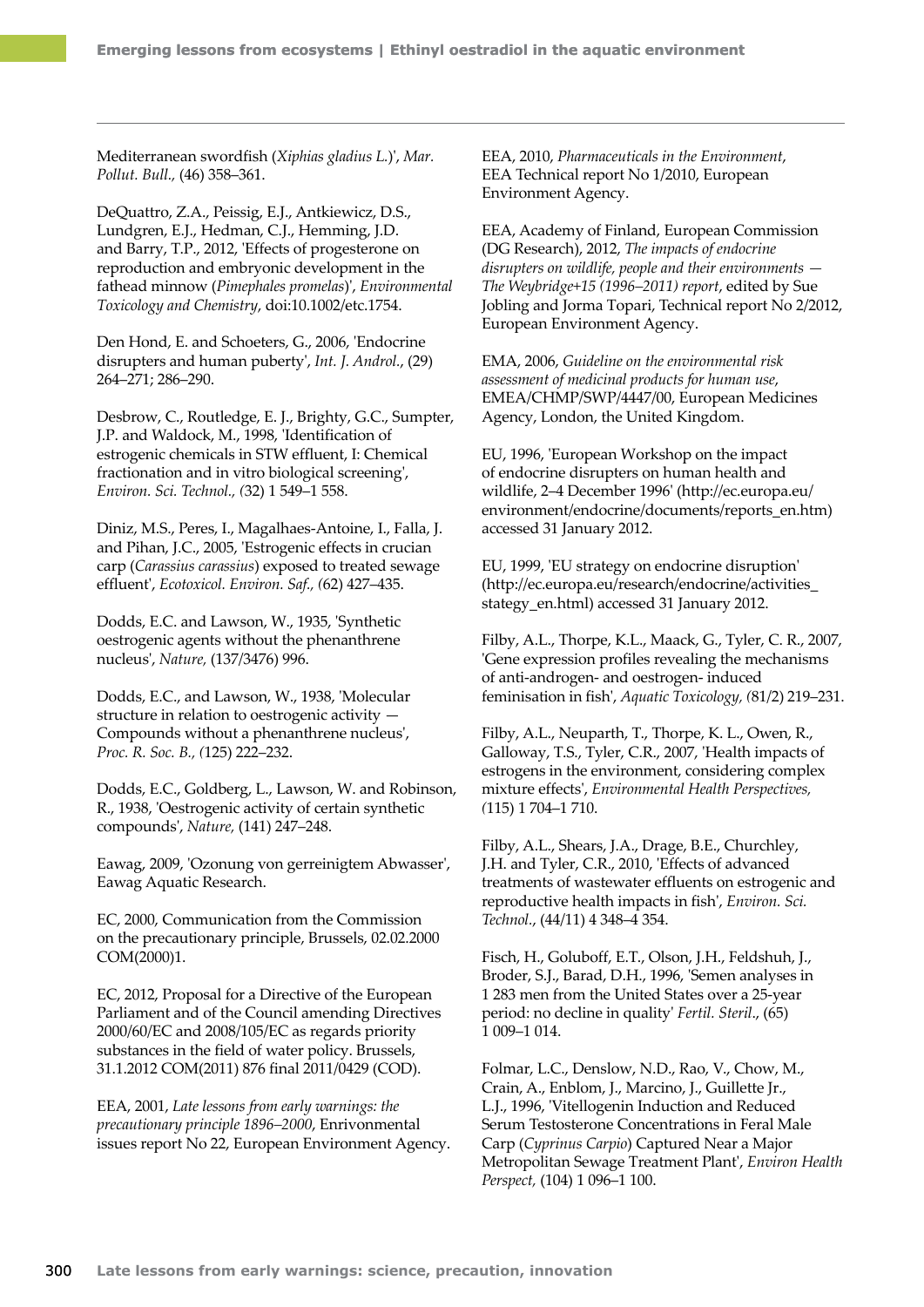Fossi, M.C., Casini, S., Marsili, L., Ancora, S., Mori, G., Neri, G., Romeo, T. and Ausili, A., 2004, 'Evaluation of eco-toxicological effects of endocrine disrupters during a four-year survey of the Mediterranean population of swordfish (*Xiphias gladius*)' *Mar. Environ. Res.*, (58) 425–429.

Gee, D., 2006, 'Late lessons from early warnings: toward realism and precaution with endocrine disrupting substances', *Environmental Health Perspectives, (*114) 152–160.

German Advisory Council on the Environment, 2007, *Pharmaceuticals in the Environment. Statement April 2007*, No. 12.

Giger, W., Brunner, P.H., and Schaffner, C., 1984, '4-nonylphenod in sewage sludge; accumulation of toxic metabolites from nonionic surfactants', *Science,* (225) 623–625.

Goldin, C. and Katz, L., 2002, 'The Power of the Pill: Oral Contraceptives and Women's Career and Marriage Decisions', *Journal of Political Economy,* (110/4) 730–770.

Gross-Sorokin, M.Y., Roast, S.D., Brighty, G.C., 2006, 'Assessment of feminization of male fish in English rivers by the Environment Agency of England and Wales', *Environ. Health Perspect.,* (114/S-1) 147–151.

Hannah, R., D'Aco, V.J., Anderson, P.D., Buzby, M.E., Caldwell, D.J., Cunningham, V.L., Ericson, J.F., Johnson, A.C., Parke, N.J., Samuelian, J.H. and Sumpter, J.P., 2009, 'Exposure assessment of 17 alpha ethinylestradiol in surface waters of the United States and Europe', *Environmental Toxicology and Chemistry*, (28/12) 2 725–2 732.

Harris C.A., Hamilton P.B., Runnalls T.J., Jobling S., Vinciotti V., Henshaw A., Hodgson D., Coe T.S., Tyler C.R. and Sumpter J.P., 2011, 'The consequences of feminisation in breeding groups of wild fish', *Environmental Health Perspectives*, (119) 306–311.

Harries, J.E., Sheahan, D.A., Jobling, S., Matthiessen, P., Neall, P., Routledge, E.J., Rycroft, R., Sumpter, J. P. and Tylor, T., 1996, 'A survey of estrogenic activity in United Kingdom inland waters', *Environmental Toxicology and Chemistry*, (15/11) 1 993–2 002.

Harries, J.E., Sheahan, D.A., Jobling, S., Matthiessen, P., Neall, M., Sumpter, J. P., Taylor, T. and Zaman, N., 1997, 'Estrogenic activity in five United Kingdom rivers detected by measurement of vitellogenesis in caged male trout', *Environmental Toxicology and Chemistry*, (16/3) 534–542.

Hayashi, A., 2004, 'Japanese women shun the pill', CBS News ([http://www.cbsnews.com/](http://www.cbsnews.com/stories/2004/08/20/health/main637523.shtml) [stories/2004/08/20/health/main637523.shtml](http://www.cbsnews.com/stories/2004/08/20/health/main637523.shtml)) accessed 5 February 2012.

Hayes, 2009, 'Birth control in Japan' ([http://](http://factsanddetails.com/japan.php?itemid=599&catid=18) [factsanddetails.com/japan.php?itemid=599&catid=18](http://factsanddetails.com/japan.php?itemid=599&catid=18)) accessed 5 February 2012.

Hecker, M., Tyler, C.R., Maddix, S. and Karbe, L., 2002, 'Plasma biomarkers in fish provide evidence for endocrine modulation in the Elbe River, Germany', *Environ. Sci. Technol.,* (36/11) 2 311–2 321.

Henley, D.V., Lipson, N., Korach, K.S. and Bloch, C.A., 2007, 'Prepubertal gynecomastia linked to lavender and tea tree oils', *Engl. J. Med.*, (356) 479–485.

Higashitani, T., Tamamoto, H., Takahashi, A. and Tanaka, H., 2003, 'Study of estrogenic effects on carp (*Cyprinus carpio*) exposed to sewage treatment plant effluents', *Water Science and Technology, (*47) 93–100.

Hinck, J.E., Blazer, V.S., Schmitt, C.J., Papoulias, D. M. and Tillitt, D. E., 2009, 'Widespread occurrence of intersex in black basses (*Micopterus spp.*) from US rivers, 1995–2004', *Aquatic Toxicology*, (95) 60–70.

Hohlbein, R., 1959, 'Miβbildungsfrequenz in Dresden', *Zentralblatt für Gynäkologie*, (18) 719–731.

Hunter, G.A. and Donaldson, E.M., 1983, 'Hormonal sex control and its application to fish culture', *Fish Physiol.*, (9) 223– 303.

Ibarreta, I. and Swan, S.H., 2002, 'The DES story: long-term consequences of prenatal exposure', in: *Late lessons from early warnings: the precautionary principle 1896–2000*, Environmental issue report No 22, European Environment Agency.

Inhoffen, H.H. and Hohlweg, W., 1938, '[Neue per](http://www.springerlink.com/content/h016u5tg61l00022/?p=6ced2951d3f04b188a3c302670b43768&pi=5)  [os‑wirksame weibliche Keimdrüsenhormon-Derivate:](http://www.springerlink.com/content/h016u5tg61l00022/?p=6ced2951d3f04b188a3c302670b43768&pi=5)  [17‑Aethinyl-oestradiol und Pregnen-in-on-3-ol-17'](http://www.springerlink.com/content/h016u5tg61l00022/?p=6ced2951d3f04b188a3c302670b43768&pi=5), *[Naturwissenschaften](http://en.wikipedia.org/wiki/Die_Naturwissenschaften)*, (26/6) 96.

[Jacobson-Dickman, E](http://www.ncbi.nlm.nih.gov/pubmed?term=%22Jacobson-Dickman%20E%22%5BAuthor%5D&itool=EntrezSystem2.PEntrez.Pubmed.Pubmed_ResultsPanel.Pubmed_RVAbstract). and [Lee, M.M](http://www.ncbi.nlm.nih.gov/pubmed?term=%22Lee%20MM%22%5BAuthor%5D&itool=EntrezSystem2.PEntrez.Pubmed.Pubmed_ResultsPanel.Pubmed_RVAbstract)., 2009, 'The influence of endocrine disruptors on pubertal timing', *Curr. Opin. Endocrinol. Diabetes Obes*., (16/1) 25–30.

Jafri, S.I.H. and Ensor, D.M., 1979, 'Occurrence of an intersex condition in the roach *Rutilus rutilus* (L)', *Journal of Fish Biology*, (14/6) 547–549.

Jobling, S. and Sumpter, J.P., 1993, 'Detergent components in sewage effluent are weakly oestrogenic to fish: An in-vitro study using rainbow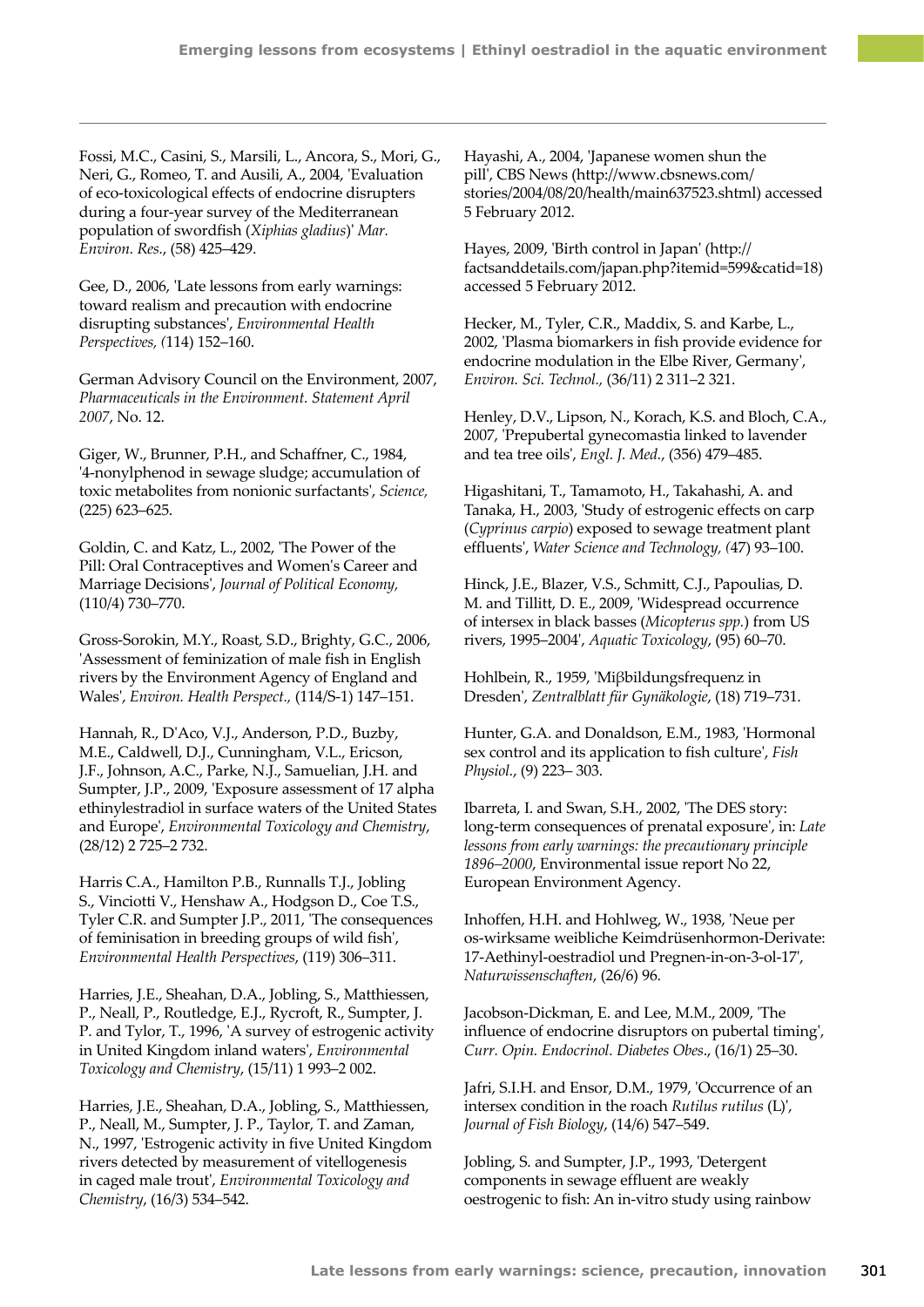trout (*Oncorhynchus mykiss*) hepatocytes', *Aquatic Toxicology*, (27) 361–372.

Jobling, S., Sheahan, D., Osborne, J.A., Matthiessen, P. and Sumpter, J.P., 1996, 'Inhibition of testicular growth in rainbow trout (*Oncorhynchus mykiss*) exposed to estrogenic alkylphenolic chemicals', *Environmental Toxicology and Chemistry,* (15/2) 194–202.

Jobling, S., Nolan, M., Tyler, C.R., Brighty, G. and Sumpter, J.P., 1998, 'Widespread sexual disruption in wild fish', *Environ. Sci. Technol.*, (32/17) 2 498–2 506.

Jobling, S., Beresford, N., Nolan, M., Rodgers-Gray, R., Tyler, C.R., and Sumpter, J.P., 2002a, 'Altered sexual maturation and gamete production in wild roach (*Rutilus rutilus*) living in rivers that receive treated sewage effluents', *Biol. Reprod.*, (66/2) 272–281.

Jobling, S., Coey, S., Whitmore, J.G., Kime, D.E., Van Look, K.J.W., McAllister, B.G., Beresford, N., Henshaw, A.C., Brighty, G., Tyler, C.R. and Sumpter, J.P., 2002b, 'Wild intersex roach (*Rutilis rutilis*) have reduced fertility', *Biol. Reprod.*, (67) 515–524.

Jobling, S., [Williams, R](http://apps.isiknowledge.com/OneClickSearch.do?product=UA&search_mode=OneClickSearch&db_id=&SID=R2JEE899GONd9eIlF73&field=AU&value=Williams%20R&ut=000245475500006&pos=2)., [Johnson, A.](http://apps.isiknowledge.com/OneClickSearch.do?product=UA&search_mode=OneClickSearch&db_id=&SID=R2JEE899GONd9eIlF73&field=AU&value=Johnson%20A&ut=000245475500006&pos=3), [Taylor, A.](http://apps.isiknowledge.com/OneClickSearch.do?product=UA&search_mode=OneClickSearch&db_id=&SID=R2JEE899GONd9eIlF73&field=AU&value=Taylor%20A&ut=000245475500006&pos=4), [Gross-Sorokin, M](http://apps.isiknowledge.com/OneClickSearch.do?product=UA&search_mode=OneClickSearch&db_id=&SID=R2JEE899GONd9eIlF73&field=AU&value=Gross-Sorokin%20M&ut=000245475500006&pos=5&cacheurlFromRightClick=no)., [Nolan, M.](http://apps.isiknowledge.com/OneClickSearch.do?product=UA&search_mode=OneClickSearch&db_id=&SID=R2JEE899GONd9eIlF73&field=AU&value=Nolan%20M&ut=000245475500006&pos=6), [Tyler, C.R](http://apps.isiknowledge.com/OneClickSearch.do?product=UA&search_mode=OneClickSearch&db_id=&SID=R2JEE899GONd9eIlF73&field=AU&value=Tyler%20CR&ut=000245475500006&pos=7)., [van](http://apps.isiknowledge.com/OneClickSearch.do?product=UA&search_mode=OneClickSearch&db_id=&SID=R2JEE899GONd9eIlF73&field=AU&value=van%20Aerle%20R&ut=000245475500006&pos=8)  [Aerle, R](http://apps.isiknowledge.com/OneClickSearch.do?product=UA&search_mode=OneClickSearch&db_id=&SID=R2JEE899GONd9eIlF73&field=AU&value=van%20Aerle%20R&ut=000245475500006&pos=8)., [Santos, E.](http://apps.isiknowledge.com/OneClickSearch.do?product=UA&search_mode=OneClickSearch&db_id=&SID=R2JEE899GONd9eIlF73&field=AU&value=Santos%20E&ut=000245475500006&pos=9) and [Brighty, G.](http://apps.isiknowledge.com/OneClickSearch.do?product=UA&search_mode=OneClickSearch&db_id=&SID=R2JEE899GONd9eIlF73&field=AU&value=Brighty%20G&ut=000245475500006&pos=10), 2006, 'Predicted exposures to steroid estrogens in UK rivers correlate with widespread sexual disruption in wild fish populations', *Environmental Health Perspectives*, (114/S1) 32–39.

Jobling, S., Burn, R.W., Thorpe, K., Williams, R. and Tyler, C., 2009, 'Statistical Modelling suggests that anti-androgens from wastewater treatment works contribute to widespread sexual disruption in fish living in English rivers, *Environ. Health Perspect*., (117) 797–802.

Johnson, A.C., Yoshitani, J., Tanaka, H., Suzuki, Y., 2011, 'Predicting national exposure to a point source chemical: Japan and endocrine disruption as an example', *Environmental Science & Technology*, (45/3) 1 028–1 033

Joffe, M., 2002, 'Myths about endocrine disruption and the male reproductive system should not be propagated', *Hum. Reprod.*, (17) 520–521.

Jørgensen, N., Asklund, C., Carlsen, E. and Skakkebæk, N.E., 2006, 'Coordinated European investigations of semen quality: results from studies of Scandinavian young men is a matter of concern', *Int. J. Androl.*, (29/1) 54–61.

Jouannet, P., Wang, C., Eustache, F., Jensen, T. K. and Auger, J., 2001, 'Semen quality and male reproductive health: the controversy about human sperm concentration decline', *APMIS*, (109) 48–61.

Kanda, R. and Churchley, J., 2008, 'Removal of endocrine disrupting compounds during conventional wastewater treatment', *Environmental Technology,* (29) 315–323.

Kidd, K.A., Blanchfield, P.J., Mills, K.H., Palace, V.P., Evans, R.E., Lazorchak, J.M. and Flick, R.W., 2007, 'Collapse of a fish population after exposure to a synthetic estrogen', *PNAS*, (104) 8 897–8 901.

Kinloch Nelson, C.M. and Bunge, R.G., 1974, 'Semen analysis: evidence for changing parameters of male fertility potential', *The American Fertility Society*, (25) 503–507.

Kirby, M.F., Allen, R.Y., Dyer, R.A., Feist, S.W., Katsiadaki, I., Matthiessen, P., Scott, A.P., Smith, A., Stentiford, G.D., Thain, J.E., Thomas, K.V., Tolhurst, L. and Waldock, M.J., 2004, 'Surveys of plasma vitellogenin and intersex in male flounder (Platichthys flesus) as measures of endocrine disruption by estrogenic contamination in United Kingdom estuaries: temporal trends, 1996 to 2001', *Environ. Toxicol. Chem.*, (23) 748–758.

Kümmerer K, (ed.) 2004, *Pharmaceuticals in the environment: sources, fate, effects and risks*. Springer, 2nd ed., Berlin Heidelberg New York.

Kümmerer K, 2007, *Sustainable from the very beginning: rational design of molecules by life cycle engineering as an important approach for green pharmacy and green chemistry*, Green Chem 9, pp. 899–907.

Kuster, M., de Alda, M.J., Hernando, M.D., Petrovica, M., Martín-Alonsod, J. and Barcelóa, D., 2008, 'Analysis and occurrence of pharmaceuticals, estrogens, progestogens and polar pesticides in sewage treatment plant effluents, river water and drinking water in the Llobregat river basin (Barcelona, Spain)', *Journal of Hydrology*, (358/1–2) 112–123.

Lakha, F., Ho, P.C., Van der Spuy, Z.M., Dada, K., Elton, R., Glasier, A. F., Critchley, H.O.D., Williams, A.R.W. and Baird, D.T., 2007, 'A novel estrogen-free oral contraceptive pill for women: multicentre, double-blind, randomized controlled trial of mifepristone and progestogen-only pill (levonorgestrel)' *Hum. Reprod., (*22) 2 428–2 436.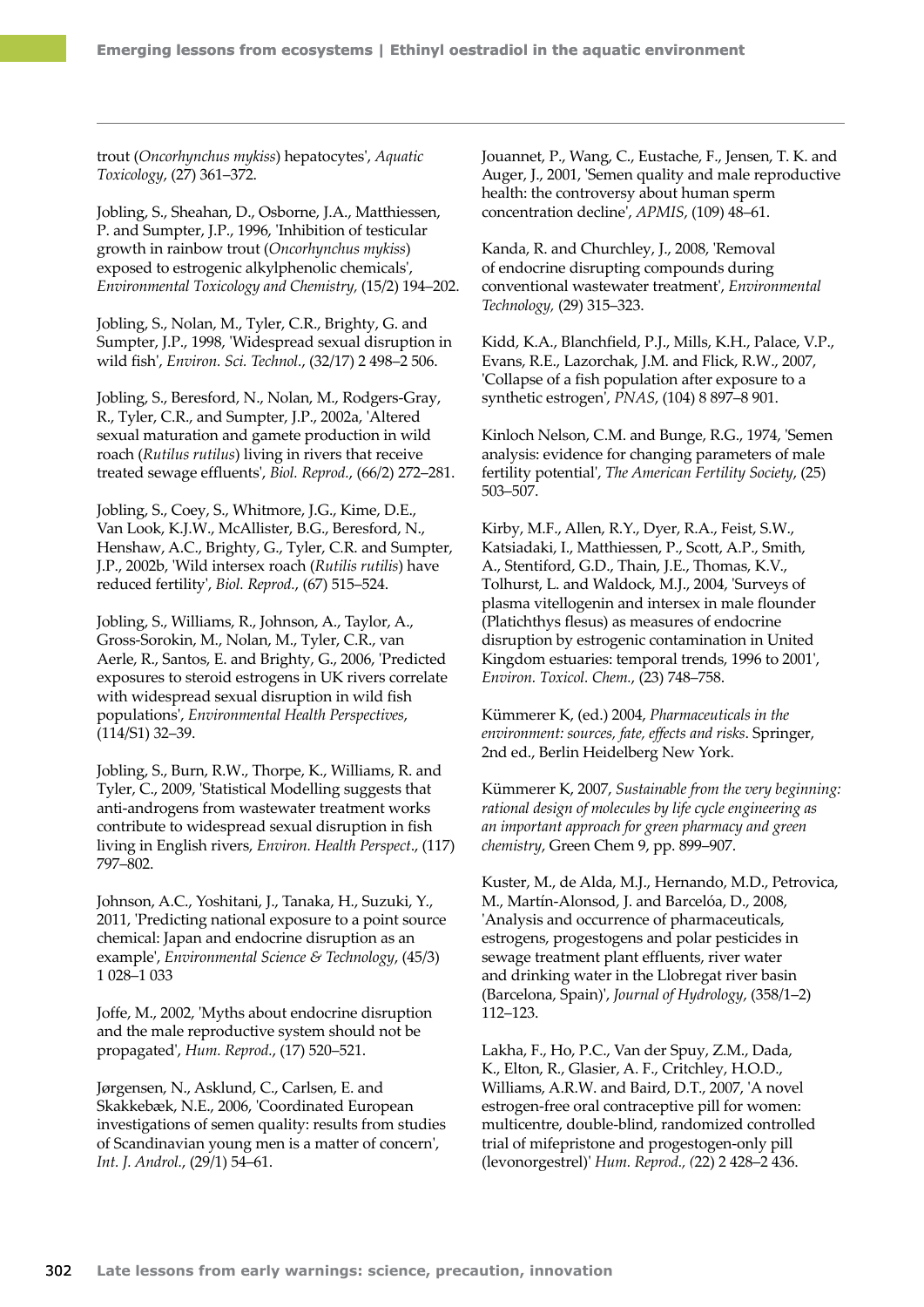Lange, R., Hutchinson, T.H., Croudace, C.P., Siegmund, F., Schweinfurth, H., Hampe, P., Panter, G.H. and Sumpter, J.P., 2001, 'Effects of the synthetic oestrogen 17 alpha-ethinylestradiol over the life‑cycle of the fathead minnow (*Pimephales promelas*)', *Environ. Toxicol. Chem.*, (20/6) 1 216–1 227.

Lange, A., Katsu, Y., Ichikawa, R., Chidgey, L., Iguchi, T. and. Tyler, C.R., 2009, 'Sexual reprogramming and oestrogen sensitisation in wild fish exposed to ethinyloestradiol', *Environmental Science and Technology, (*43/4) 1 219–1 225.

Larsson, D.G.J., Adolfsson, E.M., Parkkonen. J., Pettersson, M., Berg, A. H., Olsson, P.E. and Forlin, L., 1999, 'Ethinyloestradiol — an undesired fish contraceptive?', *Aquat. Toxicol., (*45) 91–97.

Leridon, H., 2006, 'Demographic effects of the introduction of steroid contraception in developed countries', *Human Reproduction Update*, (12/5) 603–616.

Liney, K.E., Hagger, J.A., Tyler, C.R., Depledge, M. H., Galloway, T.S. and Jobling, S., 2006, 'Health effects in fish after long-term exposure to effluents from wastewater treatment works', *Environmental Health Perspectives*, (114/1) 81–89.

Lokke, 2006, 'The precautionary principle and chemicals regulation: past achievements and future possibilities', *Environ. Sci, Poll. Res., (*13/5) 342–349.

Lund, L., Engebjerg, M.C., Pedersen, L., Ehrenstein, V., Nørgaard, M., Sørensen, H.T., 2009, 'Prevalence of hypospadias in Danish boys: a longitudinal study, 1977–2005', *Eur Urol.,* (55/5) 1 022–1 026.

Lye, C. M., Frid, C.L.J., Gill, M.E., McCormick, D., 1997, 'Abnormalities in the reproductive health of flounder *Platichthys flesus* exposed to effluent from a sewage treatment works', *Mar. Pollut. Bull.*, (34) 34–41.

Lye, C.M., Frid, C.L.J. and Gill, M.E., 1998, 'Seasonal reproductive health of flounder Platicthys flesus exposed to sewage effluent', *Mar. Ecol. Prog. Ser.*, (170) 249–260.

Lyons, G., 2008, *Effects of pollutants on the reproductive health of male vertebrate wildlife: males under threat*, CHEM Trust Report.

Ma, T.W., Wan, X.Q., Huang, Q.H., Wang, Z.J. and Liu, J.K., 2005, 'Biomarker responses and reproductive toxicity of the effluent from a Chinese large sewage treatment plant in Japanese medaka (*Oryzias latipes*)', *Chemosphere*, (59) 281–288.

MacLeod, J. and Heim, L.M., 1945, 'Characteristics and variations in semen specimens in 100 normal young men', *J. Urol.*, (54) 474–482.

MacLeod, J. and Wang, Y., 1979, 'Male fertility potential in terms of semen quality: a review of the past, a study of the present', *Fertil. Steril.*, (3) 103–116.

Margel, D. and Fleshner, N.E., 2011, 'Oral contraceptive use is associated with prostate cancer: an ecological study', *BMJ,* (1) e000311, doi:10.1136/ bmjopen-2011-000311.

Martin, O.V., Shialis, T., Lester, J.N., Scrimshaw, M. D., Boobis, A.R. and Voulvoulis, N., 2008, 'Testicular dysgenesis syndrome and the estrogen hypothesis: a quantitative meta-analysis', *Environ. Health Perspect.*, (116) 149–157.

[Medical News, 1961, 'Contraceptive Pill](http://www.pubmedcentral.nih.gov/picrender.fcgi?artid=1970619&blobtype=pdf)', *[Br. Med. J](http://en.wikipedia.org/wiki/British_Medical_Journal).,* (2/5266) 1 584.

Maisel, A.Q., 1965, *The hormone quest*, Random House, New York.

Matlai, P. and Beral, V., 1985, 'Trends in congenital malformations of external genitalia', *The Lancet*, (i) 108.

McGlynn, K.A., Devesa, S.S., Sigurdson, A.J., Brown, L.M., Tsao, L. and Tarone, R.E., 2003, 'Trends in the incidence of testicular germ cell tumors in the United States', *Cancer*, (97/1) 63–70.

McLachlan, J.A., 1980, *Estrogens in the environment — Developments in toxicology and environmental science, Volume 5*, Elsevier, Holland.

Mistrapharma, 2011, Newsletter of the Mistarpharma research project, contact: Christina at cr@abe.kth.se.

Moller, H., 2001, 'Trends in incidence of testicular cancer and prostate cancer in Denmark', *Hum. Reprod*., (16/5) 1 007–1 011.

Nash, J.P., Kime, D.E., van der Ven, L.T.M., Wester, P.W., Brion, F., Maack, G., Stahlschmidt-Allner, P. and Tyler C.R., 2004, 'Environmental concentrations of the pharmaceutical ethinyloestradiol cause reproductive failure in fish', *Environmental Health Perspectives*, (112) 1 725–1 733.

NAS, 2009, *Science and decision making: advancing risk assessment*, National Academy of Sciences.

Nature, 2011, 'Reduce drug waste in the environment', Letters vol. 478, 6 October, Michael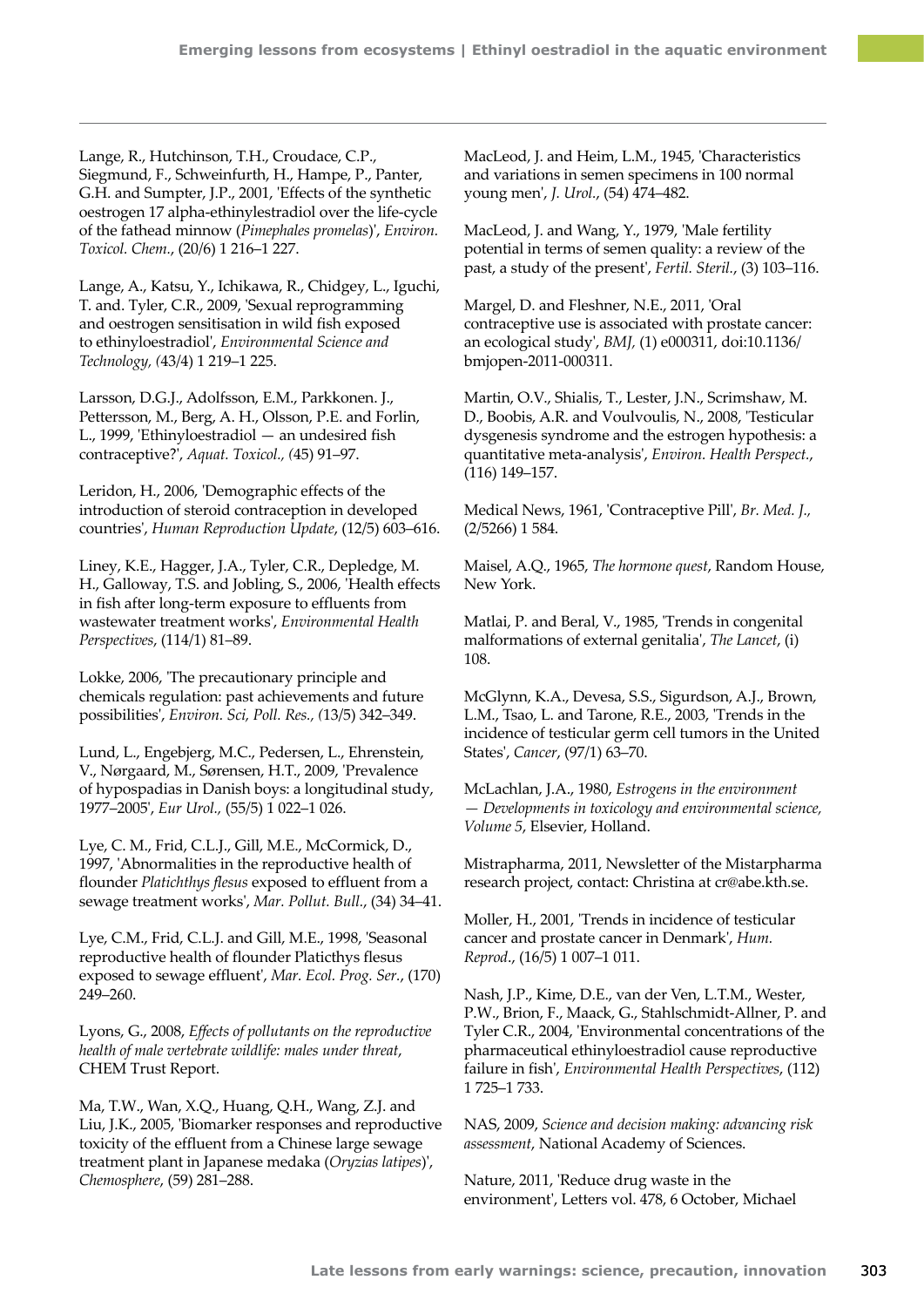Depledge, European Centre for Environment and Human Health, University of Exeter, the United Kingdom.

NDP, 2010, *Assessment of the performance of wastewater treatment works in removing oestrogenic substances*, National Demonstration Programme.

Ohkubo, N., Mochida, K., Adachi, S., Hara, A., Hotta, K., Nakamura, Y. and Matsubara, T., 2003, 'Estrogenic activity in coastal areas around Japan evaluated by measuring male serum vitellogenins in Japanese common goby *Acanthogobius flavimanus*', *Fish Sci.*, (69) 1 135–1 145.

Owen, R. and Jobling, S., 2012, 'The hidden costs of flexible fertility', *Nature,* (485) 441.

Paulsen, C.A., Berman, N.G. and Wang, C., 1996, 'Data from men in greater Seattle area reveals no downward trend in semen quality: further evidence that deterioration of semen quality is not geographically uniform', *Fertil. Steril.*, (65) 1 015–1 020.

[Paulos,](http://journals.ohiolink.edu/ejc/search.cgi?q=authorExact:%22Paulos%2C%20P.%22) P., [Runnalls, T.J.](http://journals.ohiolink.edu/ejc/search.cgi?q=authorExact:%22Runnalls%2C%20T.J.%22), [Nallani, G.,](http://journals.ohiolink.edu/ejc/search.cgi?q=authorExact:%22Nallani%2C%20G.%22) [La Point,](http://journals.ohiolink.edu/ejc/search.cgi?q=authorExact:%22La%20Point%2C%20T.%22)  [T.](http://journals.ohiolink.edu/ejc/search.cgi?q=authorExact:%22La%20Point%2C%20T.%22), [Scott, A.P.](http://journals.ohiolink.edu/ejc/search.cgi?q=authorExact:%22Scott%2C%20A.P.%22), [Sumpter,](http://journals.ohiolink.edu/ejc/search.cgi?q=authorExact:%22Sumpter%2C%20J.P.%22) J.P., [Huggett, D.B.](http://journals.ohiolink.edu/ejc/search.cgi?q=authorExact:%22Huggett%2C%20D.B.%22), 2010, 'Reproductive responses in fathead minnow and Japanese medaka following exposure to a synthetic progestin', *Norethindrone. Aquatic Toxicology*, (99/2) 256–262.

Paulozzi, L.J., Erickson, J.D. and Jackson, R.J., 1997, 'Hypospadias trends in two US surveillance systems', *Pediatrics,* (100/5) 831–834.

Penaz, M., Svobodova, Z., Barus, V., Prokes, M. and Drastichova, J., 2005, 'Endocrine disruption in a barbell, *Barbus barbus* population from the River Jihlava, Czech Republic', *J. Appl. Ichthyol.*, (21) 420–428.

Petersen, P.M., Giwercman, A., Hansen, S.W., Berthelsen, J.G., Daugaard, G., Rorth, M. and Skakkebaek, N.E., 1999, 'Impaired testicular function in patients with carcinoma-in-situ of the testis', *J. Clin. Oncol.*, (17/1) 173–179.

Prener, A., 1992, *Epidemiology — risk factors for testicular cancer with special focus on childhood exposure*, Danish Cancer Registry, Copenhagen.

Purdom, C.E., Hardiman, P.A., Bye, V.V.J., Eno, N.C., Tyler, C.R. and Sumpter, J.P., 1994, 'Estrogenic effects of effluents from sewage treatment works', *Chemistry and Ecology*, (8) 275–285.

Racz, L. and Goel, R.K., 2010, 'Fate and removal of estrogens in municipal wastewater', *J. Environ. Monit.*, (12) 58–70.

Raman-Wilms, L., Tseng, A.L., Wighardt, S., Einarson, T.R. and Koren, G., 1995, 'Fetal genital effects of first trimester sex hormone exposure: a meta-analysis', *Obstet. Gynecol., (*85) 141–149.

RCEP, 1998, *Royal Commission on Environmental Pollution Report no 21: Setting Environmental Standards*.

Richiardi, L., Bellocco, R., Adami, H.O., Torrang, A., Barlow, L., Hakulinen, T., Rahu, M., Stengrevics, A., Storm, H., Tretli, S., Kurtinaitis, J., Tyczynski, J.E. and Akre, O., 2004, 'Testicular cancer incidence in eight northern European countries: secular and recent trends', *Cancer Epidemiol. Biomarkers Prev.*, (13/12) 2 157–2 166.

Rodgers-Gray, T.P., Jobling, S., Janbakash, A., Sumpter, J.P. and Tyler, C.R., 2001, 'Exposure of roach to sewage effluents during sexual differentiation causes permanent feminisation of the reproductive ducts', *Environ. Sci. and Tech.*, (35) 462–470.

Routledge, E.J., Sheahan, D., Desbrow, C., Brighty, G.C., Waldock, M. and Sumpter, J.P., 1998, 'Identification of estrogenic chemicals in STW effluent. II : In vivo responses in trout and roach', *Environ. Sci. Technol.*, (32) 1 559–1 565.

Santillo, S., Johnston, P. and Langston, W.J., 2001, 'Tributyltin (TBT) antifoulants: a tale of ships, snails and imposex', in: *Late lessons from early warnings: the precautionary principle 1896–2000*, Environmental issue report No 22, European Environment Agency.

Schnack, T.H., Poulsen, G., Myrup, C., Wohlfahrt, J., Melbye, M., 2009, *Familial coaggregation of cryptorchidism, hypospadias, and testicular germ cell cancer: a nationwide cohort study*, Natl Cancer Inst.

Science Blog, 2004, *UK to tackle endocrine disruptors in wastewater*.

Scott, A.P., Katsiadaki, I., Witthames, P.R., Hylland, K., Davies, I.M., Macintosh, A.P. and Thain, J., 2006, 'Vitellogenin in the blood plasma of male cod (*Gadus morhua*): a sign of oestrogenic disruption in the open sea?', *Marine Environ. Res.*, (61) 149–170.

Scott, A.P., Sanders, M., Stentiford, G.D., Reese, R.A. and Katsiadaki, I., 2007, 'Evidence for estrogenic endocrine disruption in and offshore flatfish, the dab (*Limanda limanda L.*)', *Marine Environ. Res.*, (64) 128–148.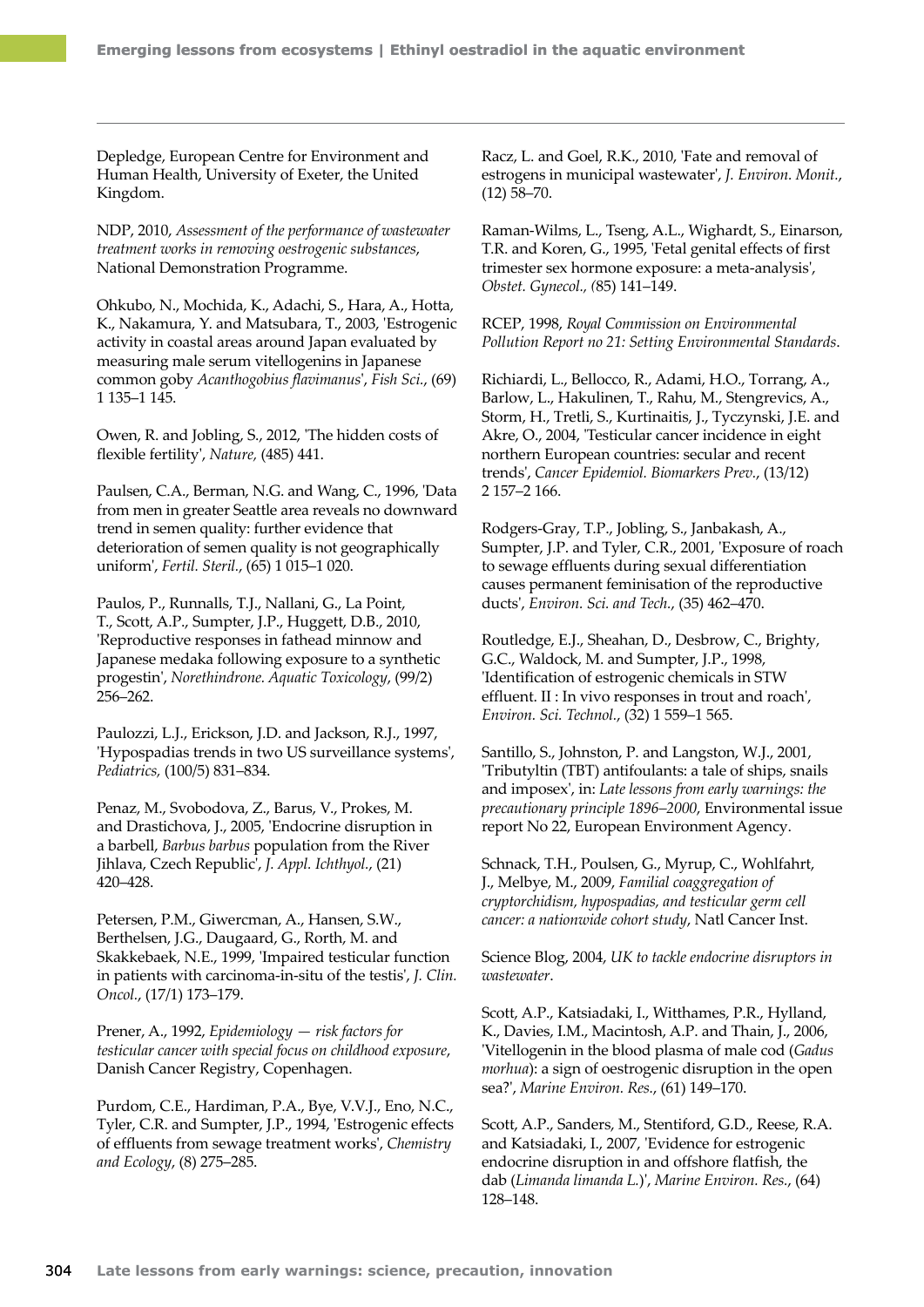Sharpe, R.M., 2009, *Male reproductive health disorders and the potential role of exposure to environmental chemicals*, Chem. Trust Report.

Sharpe, R.M. and Skakkebæk, N.E., 1993, 'Are oestrogens involved in falling sperm counts and disorders of the male reproductive tract?', *The Lancet*, (341) 1 392–1 395.

Sheahan, D.A., Bucke, D., Matthiessen, P., Sumpter, J.P., Kirby, M.G., Neall, P. and Waldock, M., 1994, 'The effects of low levels of 17α-ethynylestradiol upon plasma vitellogenin levels in male and female rainbow trout, *Oncorhynchus mykiss* (Walbaum), held at two acclimation temperatures', in: Miller, R. and Lloyd, R. (eds), *Sublethal and chronic effects of pollutants on freshwater fish*, Fishing News Books, Oxford.

Sheahan, D.A., Brighty, G.C., Daniel, M., Jobling, S., Harries, J.E., Hurst, M.R., Kennedy, J., Kirby, S.J., Morris, S., Routledge, E.J., Sumpter, J.P. and Waldock, M.J., 2002a, 'Reduction in the estrogenic activity of a treated sewage effluent discharge to an English river as a result of a decrease in the concentration of industrially derived surfactants', *Environ. Toxicol. and Chem.*, (21/3) 515–519.

Sheahan, D.A., Brighty, G.C., Daniel, M., Kirby, S., Hurst, M.R., Kennedy, J., Morris, S., Routledge, E.J., Sumpter. J.P. and Waldock, M.J., 2002b, 'Estrogenic activity measured in a sewage treatment works treating industrial inputs containing high concentrations of alkylphenolic compounds a case study', *Environ. Toxicol. Chem.*, (21) 507–514.

Silva, E., Rajapakse, N. and Kortenkamp, A., 2002, 'Something from "nothing" — Eight weak estrogenic chemicals combined at concentrations below NOECs produce significant mixture effects', *Environ. Sci. Technol.,* (36/8) 1 751–1 756.

Skakkebaek, N.E., Rajpert-De Meyts, E., Jorgensen, N., Carlsen, E., Petersen, P.M., Giwercman, A., Andersen, A.G., Jensen, T.K., Andersson, A.M. and Müller, J., 1998, 'Germ cell cancer and disorders of spermatogenesis: an environmental connection?', *APMIS*, (106) 3–11.

Skakkebaek, N.E., 2010, 'Normal reference ranges for semen quality and their relations to fecundity', *Asian Journal of Andrology*, (12) 95–98.

Smithells, R.W., 1981, 'Oral contraceptives and birth defects', *Develop. Med. Child Neurol.*, (23) 369–383.

Sneader, W., 1985, *Drug discovery: the evolution of modern medicines*, Wiley.

Snyder, S.A., Villeneuve, D.L., Snyder, E.M. and Giesy, J.P., 2001, 'Identification and quantification of estrogen receptor agonists in wastewater effluents', *Environ. Sci. Technol.*, (35) 3 620–3 625.

Soto, A.M., Justicia, H., Wray, J.W. and Sonnenschein, C., 1991, 'P-nonyl-phenol: an estrogenic xenobiotic released from "modified" polystyrene', *Environ. Health Perspect.*, (92) 167–173.

Standley, L.J., Rudel, R.A., Swartz, C.H., Attfield, K.R., Christian, J., Erickson, M. and Brody, J.G., 2008, 'Wastewater-contaminated groundwater as a source of endogenous hormones and pharmaceuticals to surface water ecosystems', *Environmental Toxicology and Chemistry*, (27/12) 2 457–2 468.

Sumpter, J.P. and Jobling, S., 1995, 'Vitellogenesis as a biomarker of oestrogenic contamination of the aquatic environment', *Environ. Health. Persp.*, (103/7) 173–178.

Sumpter, J.P. and Johnson, A.C., 2008, '10th anniversary perspective: reflections on endocrine disruption in the aquatic environment: from known knowns to unknown unknowns (and many things in between)', *J. Environ. Monit.*, (10) 1 476–1 485.

Swan, S.H., Elkin, E.P. and Fenster, L., 1997, 'Have sperm densities declined? A reanalyses of global trend data', *Environ. Health Perspect.*, (105) 1 228–1 232.

Sweet, R.A., Schrott, H.G., Kurland, R. and Culp, O.S., 1974, 'Study of the incidence of hypospadias in Rochester, Minnesota, 1940–1970, and a case-contol comparison of possible etiologic factors', *Mayo Clin. Proc.*, (49) 52–58.

Sweeting, R. A., 1981, *Report to Thames Water*.

Tabak, H.H., and Bunch, R.L., 1970, 'Steroid hormones as water pollutants', in: Society for Industrial Microbiology (ed.) *Developments in Industrial Biology*. Volume 11 *Proceedings of the Twenty-Sixth General Meeting of the Society for Industrial Microbiology Held in Burlington, Vermont, August 17–22, 1969*, Am. Inst. Biol. Sci., Washington DC.

Tabak, H.H., Bloomhuff, R.N. and Bunch, R.L., 1981, 'Steroid hormones as water pollutants, II Studies on the persistence and stability of natural urinary and synthetic ovulation-inhibiting hormones in untreated and treated wastewaters', *Dev. Ind. Microbiol.*, (22) 497–519.

Tanaka, H., Yakou, Y., Takahashi, A., Komori, K., Okayasu, Y., 2001, In Source: Proceedings of the Water Environment Federation, WEFTEC 2001;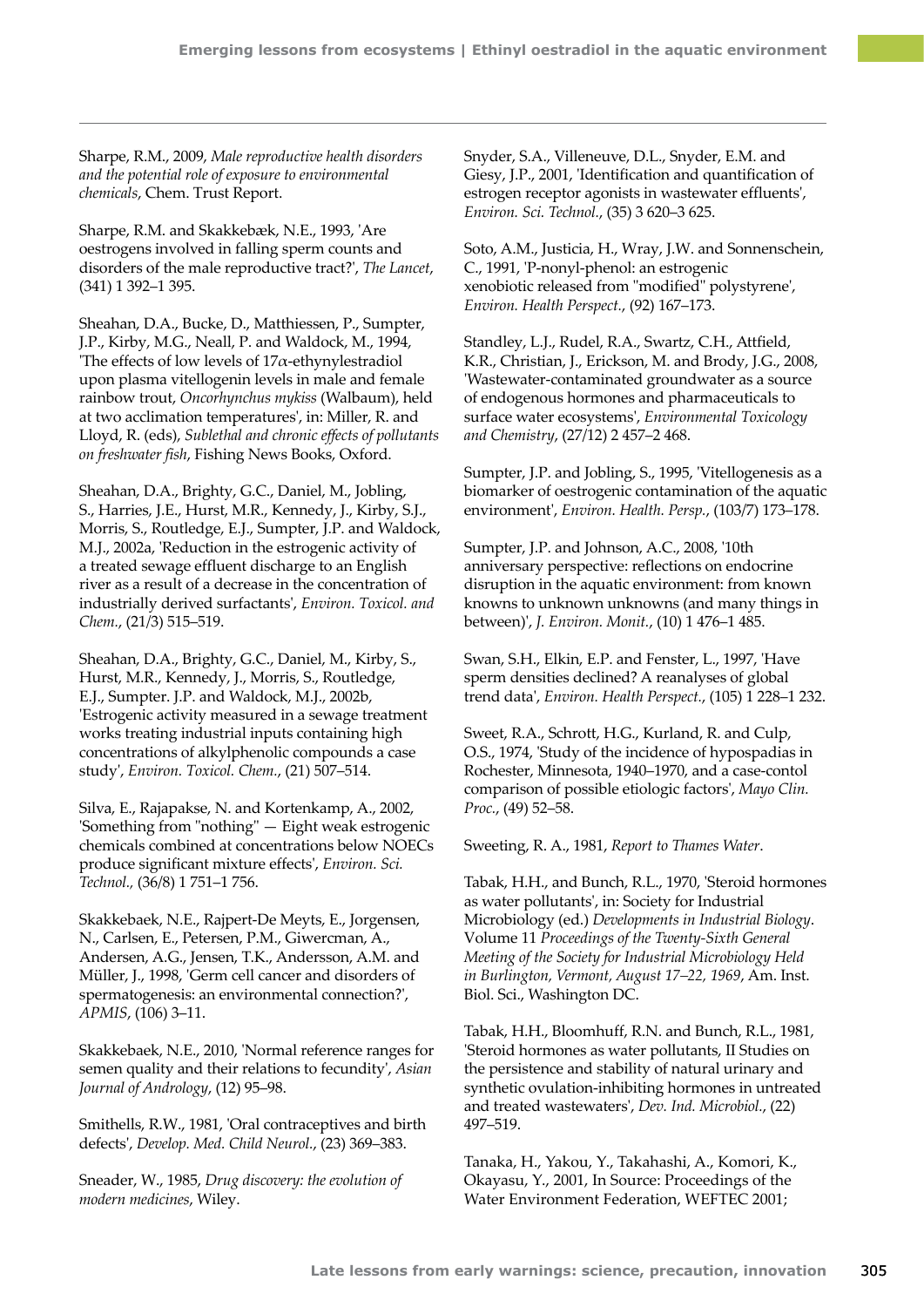Water Environment Federation: Washington DC, pp. 632− 651.

Taylor, A.A.L., Jobling, S., Nolan, M., Tyler, C.R., van Aerle, R. and Brighty, G., 2005, *Spatial Survey of the Extent of Sexual Disruption in Wild Roach in English and Welsh Rivers*, Environment Agency Science Report P6‑018/SR.

Taylor, T., Keyse, L., and Bryant, A., 2006, *[Contraception and Sexual Health](http://www.statistics.gov.uk/downloads/theme_health/contraception2005-06.pdf)*, 2005/06, Office for National Statistics, London.

Time, 1961, '[Subsidizing birth control](http://www.time.com/time/magazine/article/0,9171,827091,00.html)', *Time*, (78/24).

Time, 1967, 'The Pill', *Time*.

Thorpe, K.L., Cummings, R.I., Hutchinson, T.H., Scholze, M., Brighty, G., Sumpter, J.P., Tyler, C.R., 2003, 'Relative potencies and combination effects of steroidal estrogens in fish', *Environ. Sci. Technol.*, (37) 1 142–1 149.

Toppari, J., Larsen, J.C., Christiansen, P., Giwercman, A., Grandjean, P., Guillette, L.J. Jr, Jégou, B., Jensen, T.K., Jouannet, P., Keiding, N., Leffers, H., McLachlan, J.A., Meyer, O., Müller, J., Rajpert-De Meyts, E., Scheike, T., Sharpe, R., Sumpter, J. and Skakkebaek, N.E., 1996, 'Male reproductive health and environmental xenoestrogens', *Environ. Health Perspect.*, (104) 162–163.

Tyler, C.R, Jobling, S. and Sumpter, J.P., 1998, 'Endocrine disruption in wildlife: A critical review of the evidence', *Critical Reviews in Toxicology*, (28/4) 319–361.

Tyler, C.R., Filby, A.L., Hill, E.M., Liney, K.E., Katsu, Y., Bickley, L.K., Lange, A., Winter, M., Gibson, R., Shears, J.A., Iguchi, T., 2009, 'Environmental health impacts of equine estrogens derived from hormone replacement therapy (HRT)', *Environmental Science and Technology*.

Tyler, C.R. and Jobling, S., 2008, 'Fish, sex and genderbending chemicals — the feminization of fish living in English rivers', *Biosciences*.

UKWIR, 2009, *Endocrine disrupting chemicals national demonstration programme. Assessment of the performance of WwTW in removing oestrogenic substances*, Report ref 09/TX/04/16.

UN, 1992, *Precautionary principle — Principle 15 of the UN Rio Declaration on Environment and Development*.

UNPD, 2006, [World contraceptive use 2005,](http://www.un.org/esa/population/publications/contraceptive2005/2005_World_Contraceptive_files/WallChart_WCU2005.pdf) United Nations Population Division, New York.

[Vajda, A.M.](http://www.ncbi.nlm.nih.gov/pubmed?term=%22Vajda%20AM%22%5BAuthor%5D), Barber, L.B., [Gray, J.L.](http://www.ncbi.nlm.nih.gov/pubmed?term=%22Gray%20JL%22%5BAuthor%5D), [Lopez, E. M](http://www.ncbi.nlm.nih.gov/pubmed?term=%22Lopez%20EM%22%5BAuthor%5D)., [Woodling, J.D](http://www.ncbi.nlm.nih.gov/pubmed?term=%22Woodling%20JD%22%5BAuthor%5D). and [Norris, D.O.](http://www.ncbi.nlm.nih.gov/pubmed?term=%22Norris%20DO%22%5BAuthor%5D), 2008, 'Reproductive disruption in fish downstream from an estrogenic wastewater effluent', *[Environ Sci Technol.](file:///K:/Final%20Documents/EEA%20reports/Late%20lessons/13%20The%20pill/javascript:AL_get(this,%20)*, (42/9) 3 407–3 414.

Vermeirssen, E.L.M., Burki, R., Joris, C., Peter, A., Segner, H., Suter, M.J.F. and Burkhardt-Holm, P., 2005, 'Characterization of the estrogenicity of Swiss midland rivers using a recombinant yeast bioassay and plasma vitellogenin concentrations in feral male brown trout', *Environ. Toxicol. Chem.*, (24) 2 226–2 233.

Vethaak, A.D., Lahr, J., Schrap, S. M., Belfroid, A.C., Rijs, G.B.J., Gerritsen, A., de Boer, J., Bulder, A.S., Grinwis, G.C., Kuiper, R.V., Legler, J., Murk, T.A., Peijnenburg, W., Verhaar, H.J. and de Voogt, P., 2005, 'An integrated assessment of estrogenic contamination and biological effects in the aquatic environment of the Netherlands', *Chemosphere*, (59) 511–524.

Wanderas, E.H., Tretli, S., Fossa, S.D., 1995, 'Trends in incidence of testicular cancer in Norway 1955–1992', *Eur. J. Cancer*, (31A/12) 2 044–2 048.

Webb, S., Taalman, R., Becker, R., Onuma, K., Igarashi, I., 2003, 'Risk perception: A chemical industry view of endocrine disruption in wildlife', *Pure Appl. Chem.*, (75) 2 575–2 591.

Weiner, J.B., Rogers, M.D., 2002, 'Comparing precaution in the United States and Europe', *Journal of Risk Research,* (5/4) 317–349.

White, R., Jobling, S., Hoare, S.A., Sumpter, J.P. and Parker, M.G., 1994, 'Environmentally persistent alkylphenolic compounds are estrogenic', *Endocrinology,* (135/1) 175–182.

WHO, 2002, *Global assessment of the state-of-the science of endocrine disruptors*, an assessment prepared by an expert group on behalf of the World Health Organization, the International Labour Organisation, and the United Nations Environment Programme.

WHO, 1991, *Congenital malformations worldwide: a report from the international clearinghouse for birth defects monitoring systems*, Elsevier, Oxford.

WHO, 1980, *WHO Laboratory Manual for the Examination of Human Semen and Sperm-Cervical*